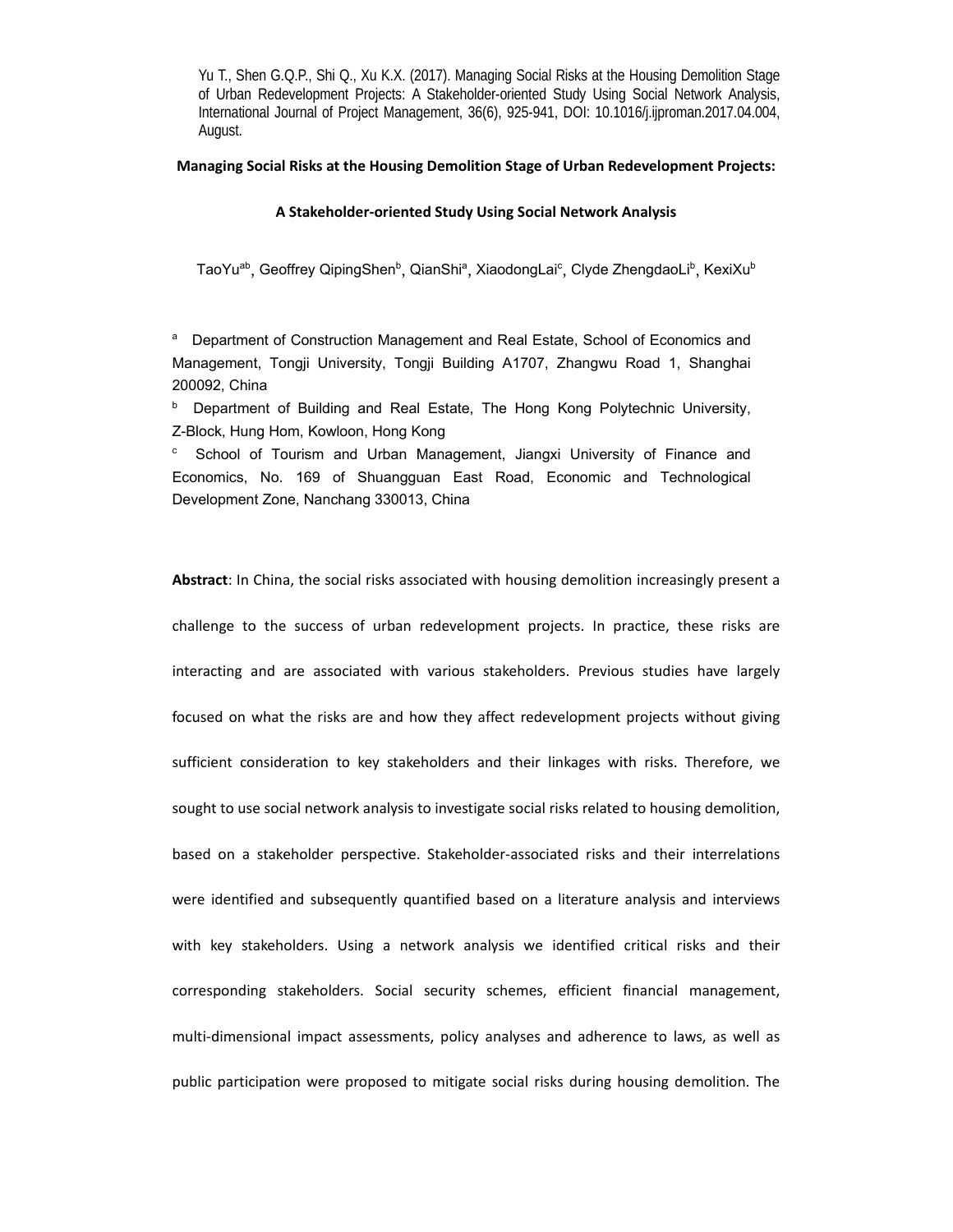effectiveness of these solutions was quantified based on a network simulation. This study contributes to the body of knowledge on social risk management via linking social risks with corresponding stakeholders. Furthermore, the model developed in this study can be used to analyze the complex interactions among different social risks based on a system and network perspective.

*Keywords*: housing demolition; social risk; social network analysis; stakeholder perspective; urban redevelopment project

In China, the social risks associated with housing demolition increasingly present a challenge to the success of urban redevelopment projects. In practice, these risks are interacting and are associated with various stakeholders. Previous studies have largely focused on what the risks are and how they affect redevelopment projects without giving sufficient consideration to key stakeholders and their linkages with risks. Therefore, we sought to use social network analysis to investigate social risks related to housing demolition, based on a stakeholder perspective. Stakeholder‐associated risks and their interrelations were identified and subsequently quantified based on a literature analysis and interviews with key stakeholders. Using a network analysis we identified critical risks and their corresponding stakeholders. Social security schemes, efficient financial management, multi-dimensional impact assessments, policy analyses and adherence to laws, as well as public participation were proposed to mitigate social risks during housing demolition. The effectiveness of these solutions was quantified based on a network simulation. This study contributes to the body of knowledge on social risk management via linking social risks with corresponding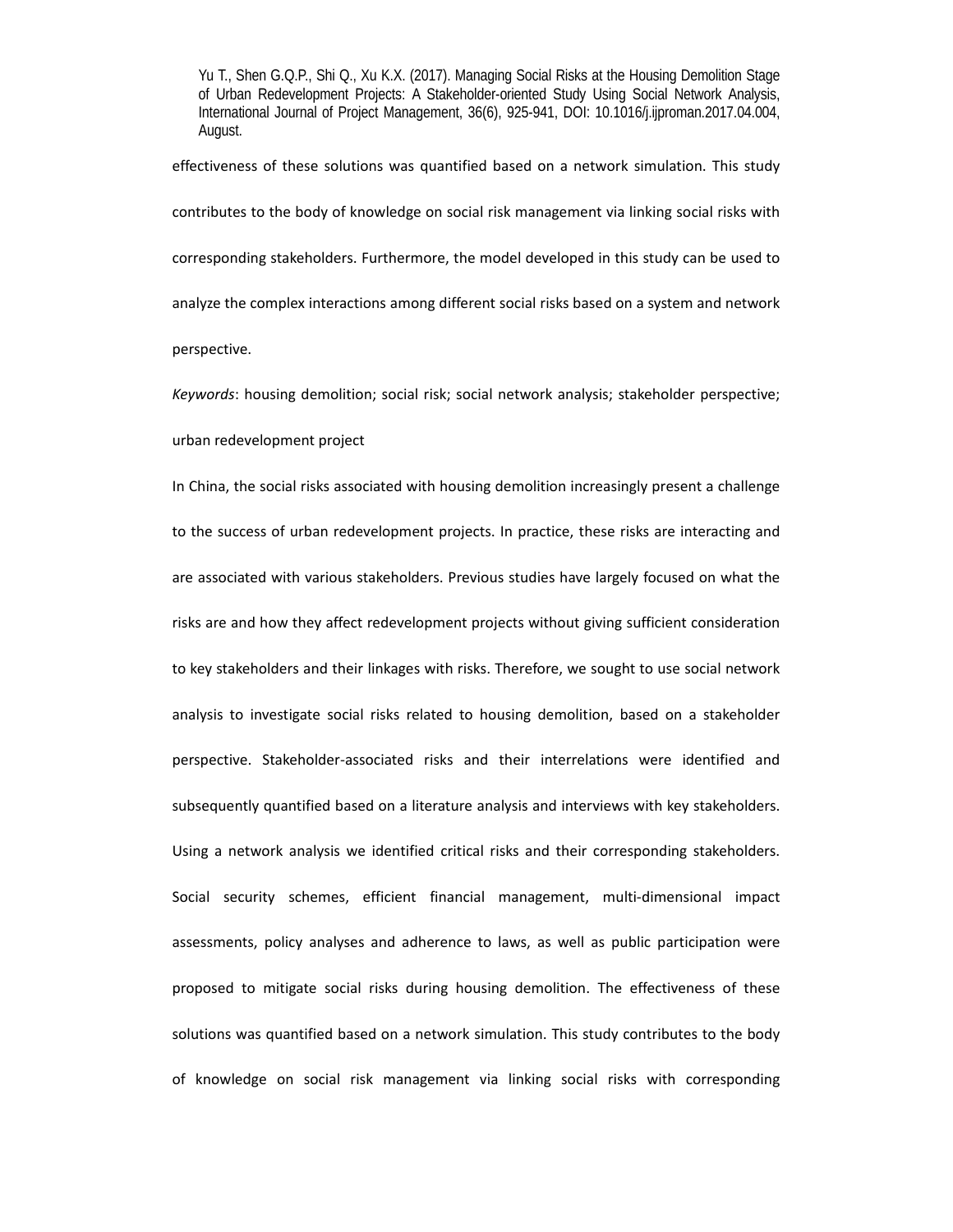stakeholders. Furthermore, the model developed in this study can be used to analyze the complex interactions among different social risks based on a system and network perspective.

# **1. Introduction**

In recent decades, China has experienced an unprecedented urban redevelopment process with multiple strategic targets including economic growth, urban modernization, gentrification, and updating of substandard housing (Ye, 2011; Alpopi and Manole, 2013; Zhang et al., 2014; Peng et al., 2015). In many large Chinese cities, urban redevelopment has become a primary way for local governments to address urban issues such as land shortage and environmental pollution (Xue et al., 2015). Numerous urban redevelopment projects (URPS) such as the URPS of the Dongcheng District in Beijing (Shin, 2009), the "Urban Renewal 365" programs in Shanghai (Shih, 2010), and the redevelopment of urban villages in Guangzhou (Chung and Zhou, 2011) have been carried out in response to this tendency. Laws and policies have been released to facilitate this prevalent redevelopment process. For example, the Hong Kong government established the Urban Redevelopment Authority (URA) in 1974 to manage URPS and issued a series of policies such as the "Urban Renewal Strategy" to support urban redevelopment activities. In 2012, the city government of Shenzhen promulgated the "Detailed Rules for the Implementation of Urban Redevelopment in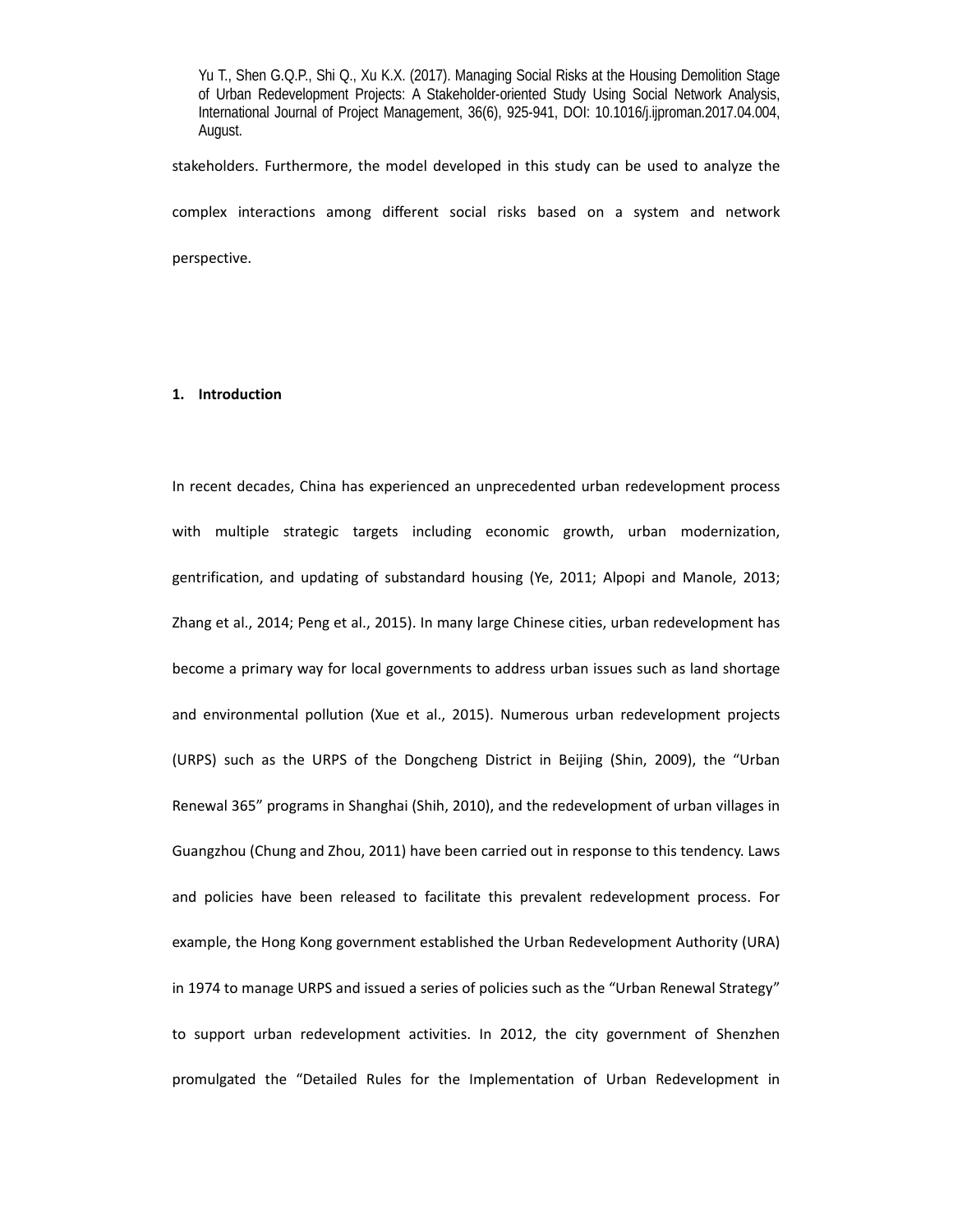Shenzhen" to provide basic guidance for practitioners to develop URPS in Shenzhen. In 2015, the city government of Shanghai released the "Rules for the Implementation of Urban Renewal in Shanghai" to regulate and promote URPS in this international city.

Housing demolition is an important byproduct of URPS because urban redevelopment typically involves the redevelopment of built‐up areas and the reuse of urban space (Talen, 2014; He, 2014). To meet the land demand from URPS, 460 million square meters of buildings were demolished annually during the  $12<sup>th</sup>$  Five Year Plan (China Academic of Building Research, 2014). As a result, more than 20% of urban residents have already experienced housing demolition and relocation because of URPS in Chinese cities (Beijing Cailiang Law Firm, 2015). Various stakeholders have been affected by housing demolition and the inter-relationships of these stakeholders are very complex. Due to sharp conflicts of interests among different stakeholders, housing demolition has resulted in many social risks that increasingly challenge the success of URPS. For example, legal disputes over relocation compensation can easily incur cost overruns and the delay of the delivery time of URPS. Unreasonable relocation schemes frequently cause dissatisfaction among different project stakeholders and even lead to unexpected results (Shi et al., 2015). Misunderstandings among governments, developers and relocated residents can even give rise to mass incidents that significantly hinder the implementation of URPS (Beijing Cailiang Law Firm, 2015). Within a worst situation, the pressures from public opinions against housing demolition may force governments and developers to terminate ongoing URPS (Chu, 2008). In summary,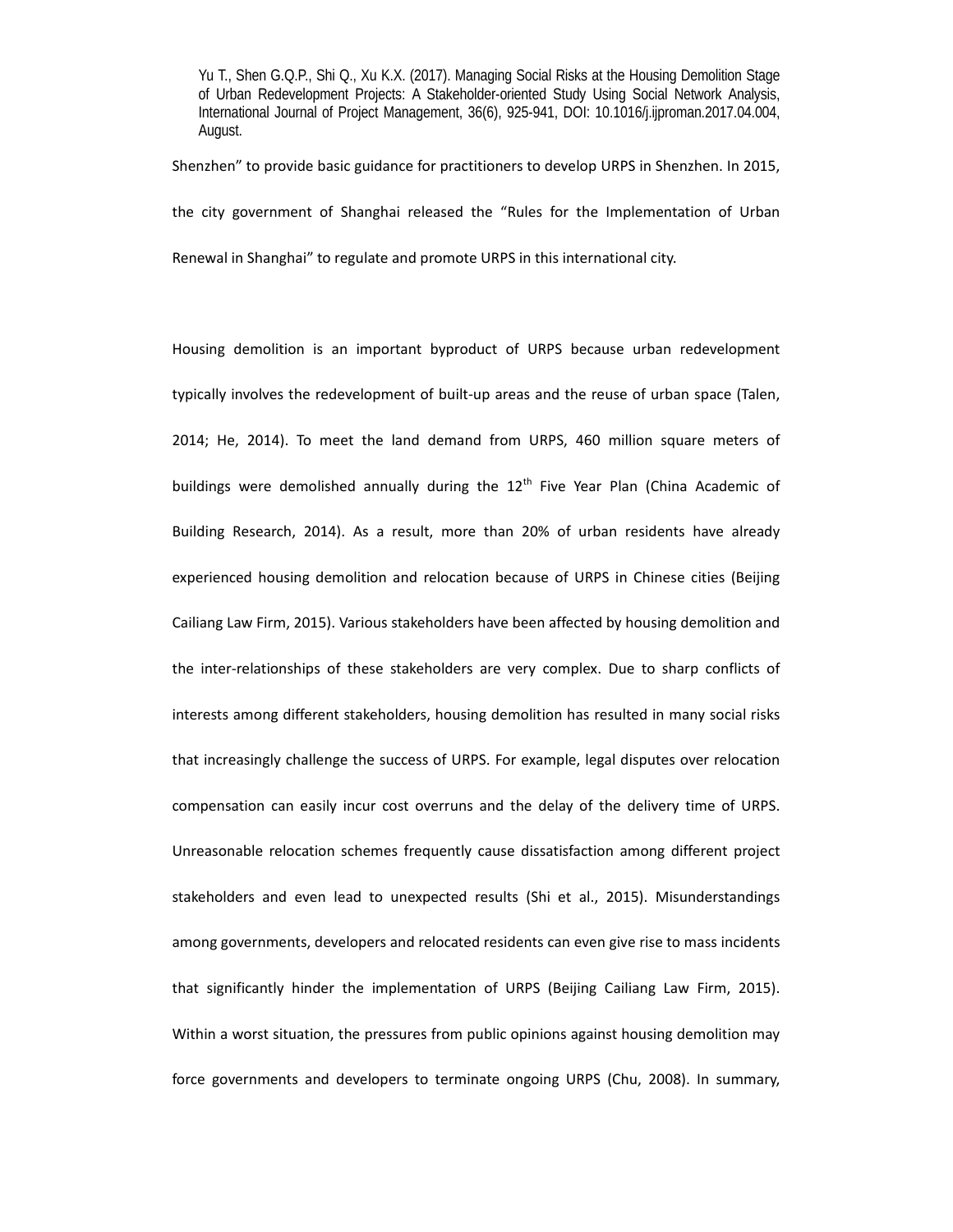social risks related to housing demolition are extremely important for the success of URPS. The central government of China even stipulates that every redevelopment project must conduct a social risk evaluation before carrying out any housing demolition activities (The State Council of the People's Republic of China, 2011).

In the Chinese context, social risks are typically associated with mass incidents, violent resistance, social conflicts, and unrests that stem from the conflicts of interests among different stakeholders (Liu et al., 2016). Numerous studies have investigated social risks during the housing demolition stage of URPS. These studies largely focus on risk identification and evaluation (e.g., Chen et al., 2012; Chen and Yu, 2011; Jiang, 2014). However, very few of them examine the social risks based on a thorough stakeholder analysis despite these risks being subject to various stakeholders with different goals and interests in URPS. Although scholars such as Shi et al. (2015) have emphasized the importance of stakeholder analysis and investigated the key interest of stakeholders in their studies, they have not fully examined the linkages between social risks and stakeholders during the risk evaluation process. Since the conflicts among different stakeholders have become the primary source of social risks in housing demolition (Yang and Shen, 2012), sufficient attention should be paid to the linkages between stakeholders and social risks. The central government of China suggests that local governments and property developers should carefully collect the opinions of key stakeholders during URPS (Li et al., 2014). Scholars such as Li et al. (2016) and Yang et al. (2016) argued that in terms of analyzing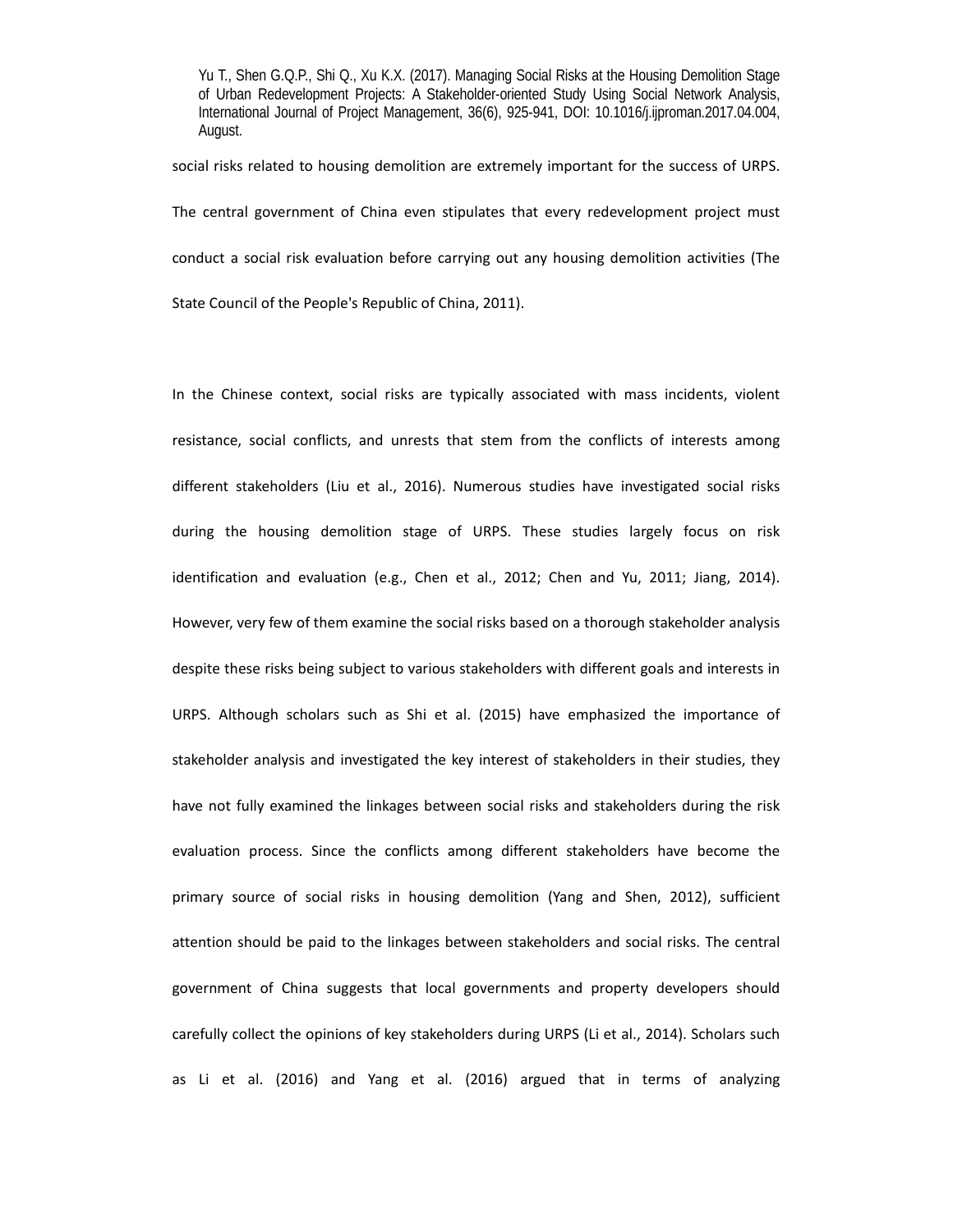stakeholder-associated risks, the inter-relationships of risks should be considered on a network basis. However, previous studies do not sufficiently analyze the interactions among different social risks during the housing demolition stage of URPS. These knowledge gaps can lead to ineffective risk management (Li et al., 2016). Therefore, we used social network analysis (SNA) to investigate social risks and their inter-relationships during the housing demolition stage of URPS, from the perspective of stakeholders. This study contributes to the existing body of knowledge via bridging social risk management with stakeholder management. In addition, the complex interactions among different social risks, which present a challenge to risk management, were analyzed based on a network viewpoint.

# **2. Research background and literature review**

# **2.1.Critical Stakeholders in Housing Demolition**

Housing demolition is an important process in URPS because it can facilitate the reuse of built-up lands, redevelopment of urban areas and the updating of substandard housing (Talen, 2014; He, 2014; Wang et al., 2014). Various stakeholders with different interests are directly or indirectly affected by this process. Due to the sharp conflicts of interests among different stakeholders, housing demolition has become a primary source of social conflicts and unrests (Shih, 2010). Therefore, the central government issued the *Regulations on the Expropriation and Compensation of Houses on State Owned Land* (*RECHSOL*) to regulate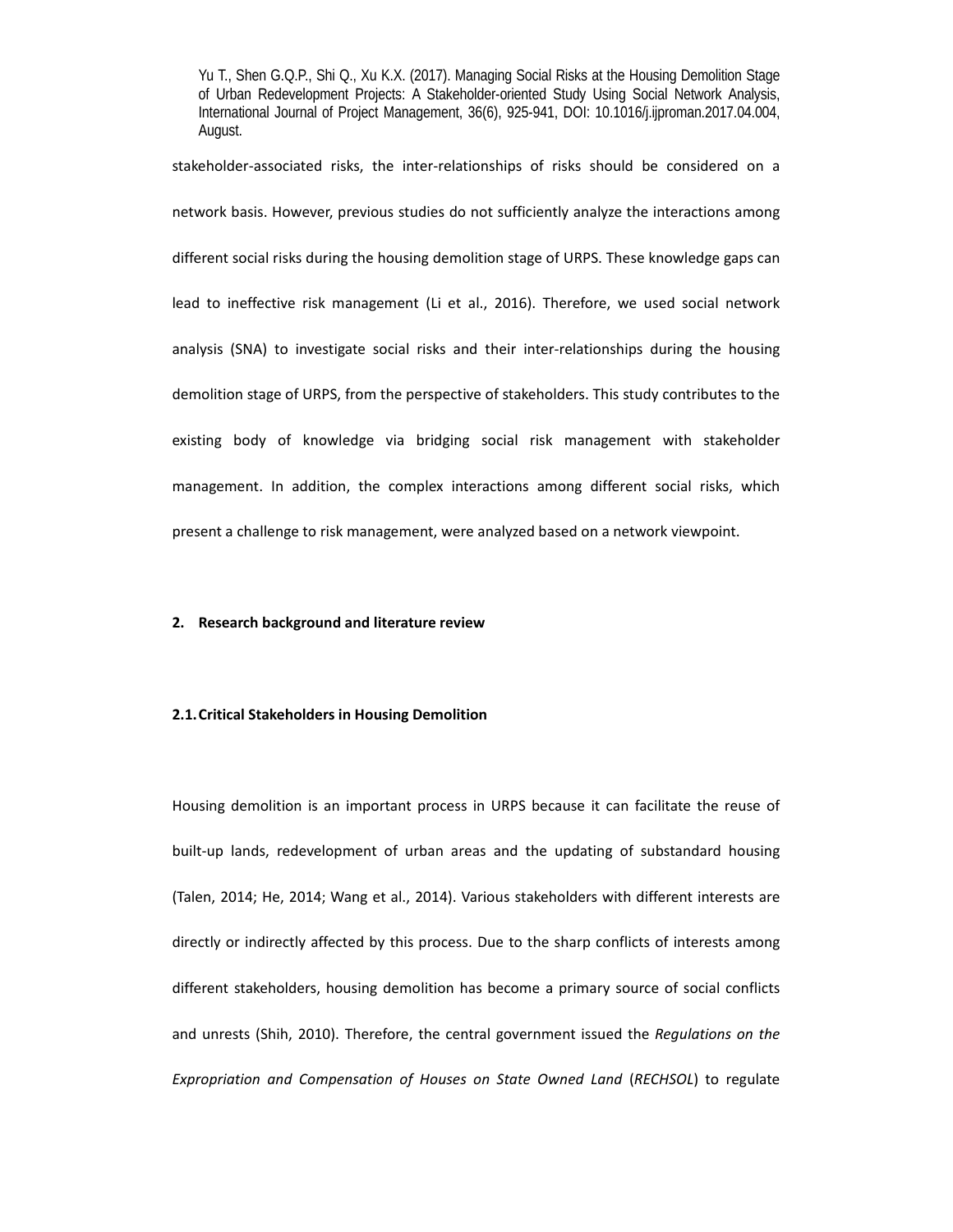housing demolition and reduce the adverse impacts of URPS on social stability (The State Council of the People's Republic of China, 2011). This policy clearly stipulates the rights and responsibilities of governments, relocated residents and property developers. In addition to these three stakeholder groups, demolition crews, nearby residents and the general public are also potential stakeholders during the housing demolition stage of URPS.

Local governments are responsible for managing and supervising the entire process of housing demolition. Before initiating URPS, governments must judge whether these projects are in the public interest. If URPS can benefit the general public, then housing demolition will be conducted to make room for these projects. Governments should develop a preliminary relocation and compensation scheme, and subsequently negotiate with relocated residents to determine an improved scheme. Relocated residents must move to other places but they can receive compensations for their economic losses according to the improved scheme (Hu et al., 2015). Governments can employ demolition crews (typically from professional demolition or construction companies) to complete the relocation and demolition work. It is worth noting that existing laws start to constrain the power of demolition companies in URPS due to the previous violent incidents between demolition crews and relocated residents. However, to increase the efficiency of relocation and demolition, it is very difficult to mitigate the impacts of demolition companies in a short period, especially when local governments suffer from a lack of demolition professionals. After the demolition, the land for URPS is delivered to developers for reconstruction. Developers can significantly affect the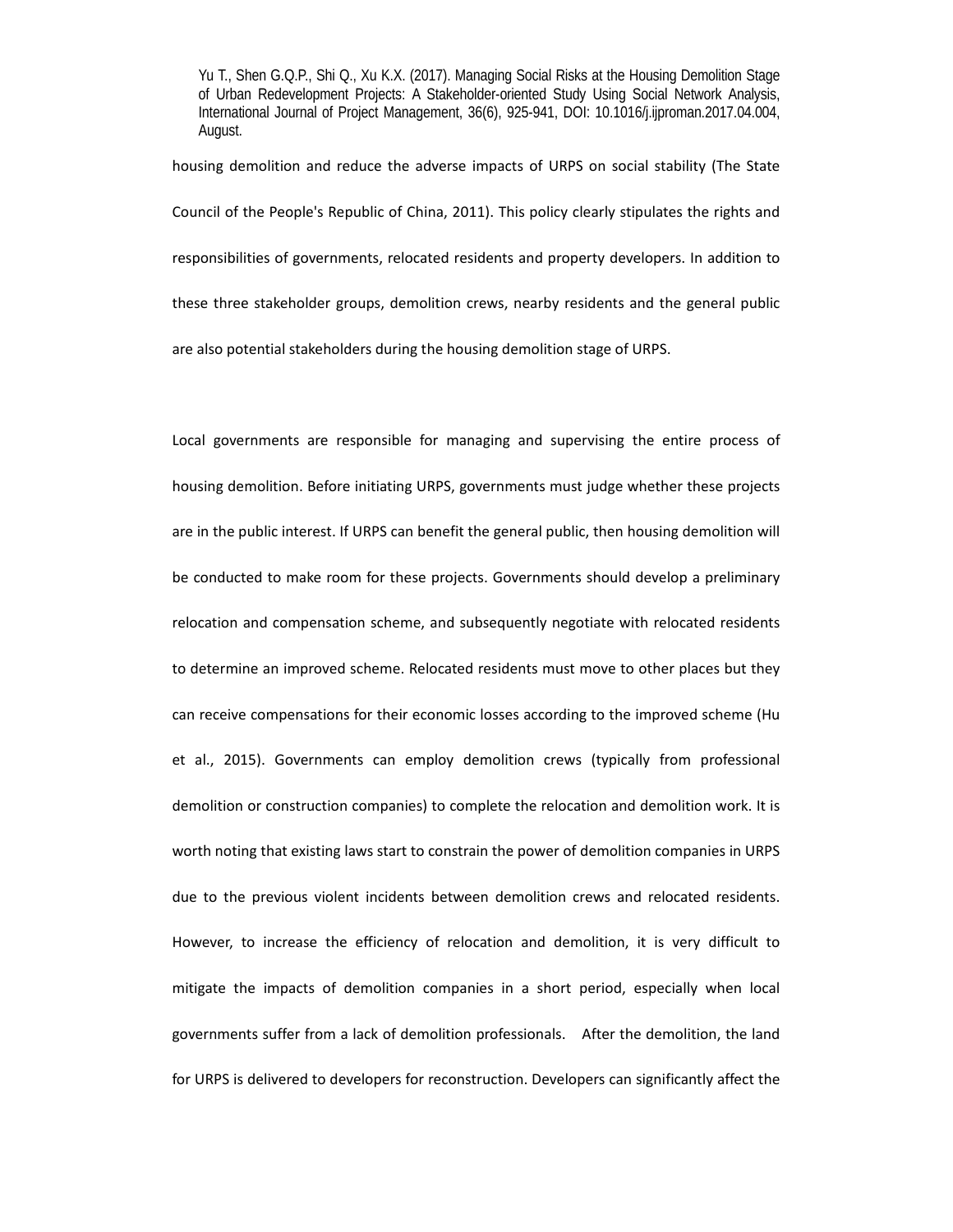decision‐making of governments because property investments have become the primary source of financial support for urban redevelopment (Ye, 2011; Li et al., 2014). Housing demolition can influence the daily life, health, and safety of nearby residents (Chu, 2008). Therefore, they are an important stakeholder group in this study. Because URPS must conform to the interests of the general public, public opinions can also significantly affect the decision‐making of URPS.

Stakeholder management can be used to deal with the complex stakeholder circumstance of URPS. This method can be employed to balance the interests of the key stakeholders, mitigate stakeholder conflicts and manage stakeholder behaviors. Typically, stakeholder management involves four steps: stakeholder identification, stakeholder analysis, strategy development and performance control (Mok et al, 2015; Aaltonen et al, 2015). The first step is to identify critical stakeholders and their inter‐relationships in order to describe the stakeholder circumstance of URPS. Then, these identified stakeholders can be classified into different categories based on their attributes (e.g., power, legitimacy and urgency; Mitchell et al., et al) and opinions (e.g., negative or positive attitudes towards a project; Aaltonen et al, 2015). The relative importance of different stakeholder groups can be ranked based on stakeholder classification and quantitative evaluations. Strategies such as stakeholder engagement can be subsequently developed to balance the interests of the stakeholders with different importance and reduce stakeholder conflicts. Finally, the effectiveness and the efficiency of stakeholder management should be assessed for further improvements (Mok et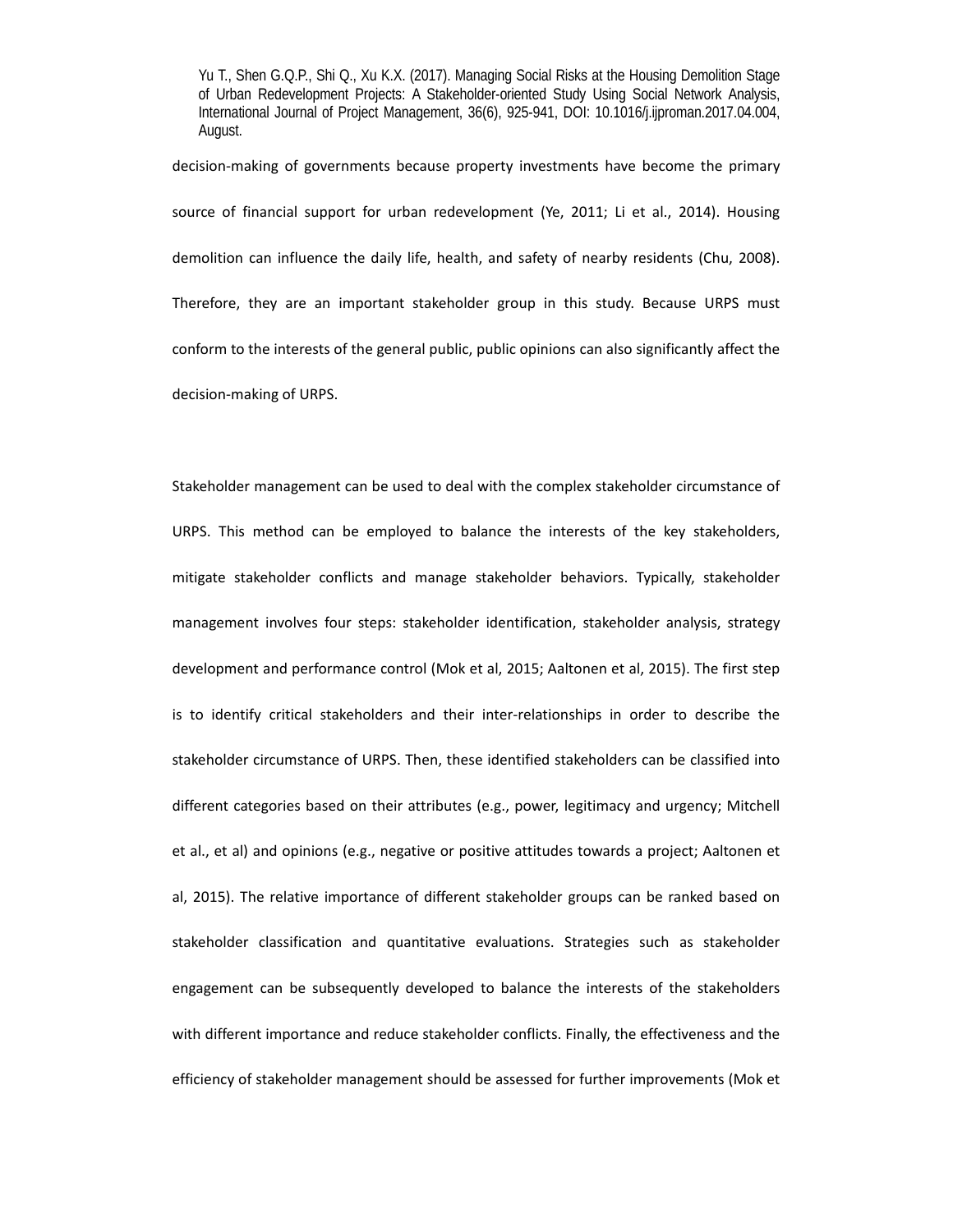al, 2015). Stakeholder management can be used to deal with stakeholder‐associated issues

as an important supplement to other project management technologies.

# **2.2. Social Risk Related to Housing Demolition**

Project Management Institute defines "project risk" as uncertain events or conditions that may emerge during a project and can have uncertain impacts on the achievement of project objectives (Project Management Institute, 2013). In terms of social risk, researchers typically focus on activities or conditions that may exert negative effects on the social outcomes of a project (Shi et al., 2015). Therefore, compared with other types of project risk, social risk extends the focus of project management from traditional project objectives (e.g., time, cost, quality) to social performance. Scholars such as Kytle and Ruggie (2005) argued that social risks should be dealt with based on the perspective of corporate social responsibility in order to alleviate the environmental and social impacts of business activities. Under different social environments, the focus of social risk management may differ significantly. In China, social risk is typically related to the unexpected outcomes of state interventions (e.g., policies), mass incidents, social conflicts, and the destructive impacts of large-scale emergency incidents on social stability or social order (Liu et al., 2016). In this context, social risk management has a strong linkage with stakeholder management in most construction projects (Shi et al., 2015) because the majority of these risks are incurred by stakeholder‐associated conflicts.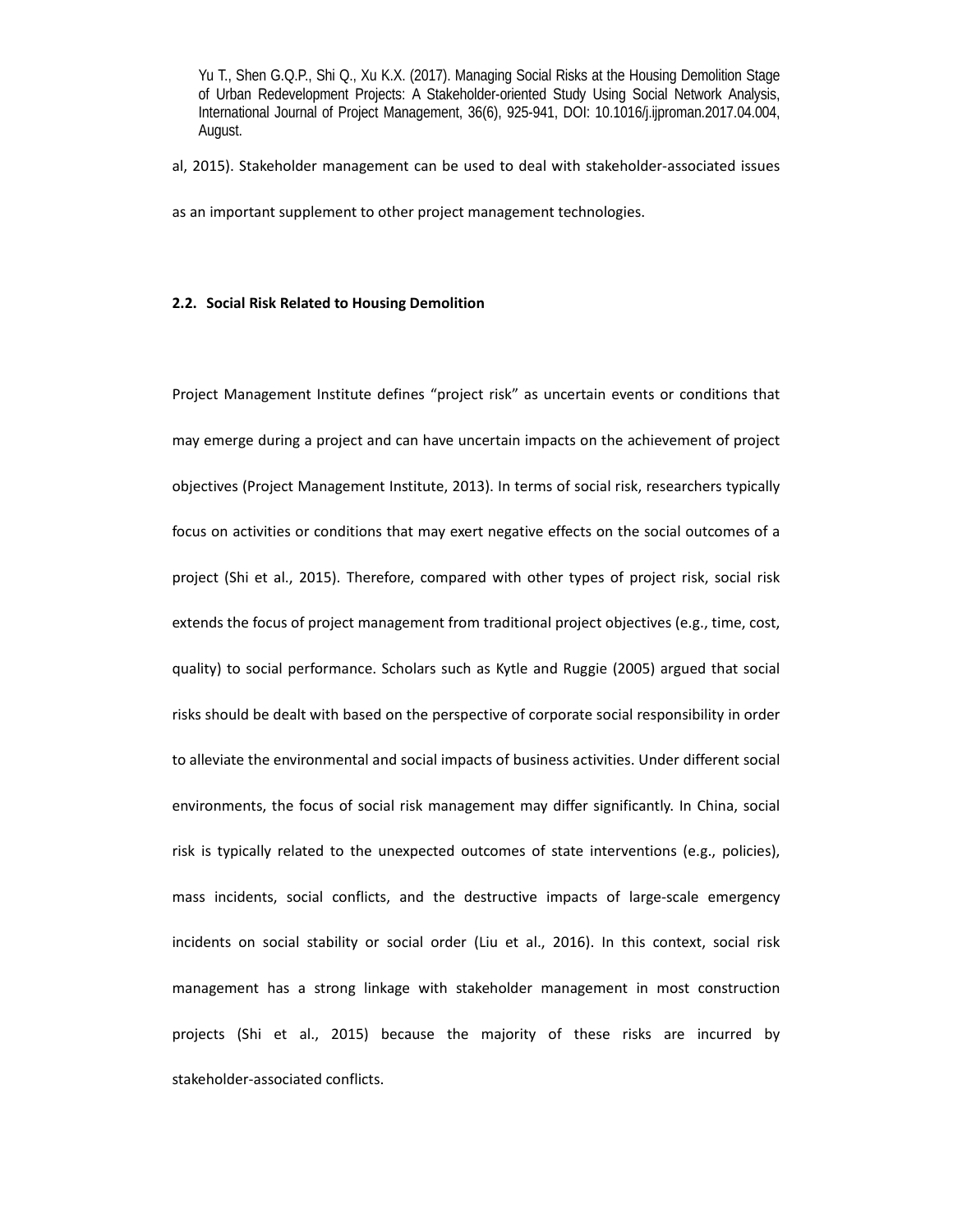In terms of housing demolition, the sharp conflicts of interests among different stakeholders result in many social risks that frequently limit the success of URPS. To reduce social conflicts and ensure the feasibility of URPS, RECHSOL stipulates that URPS must carry out comprehensive evaluations on social risk before carrying out any demolition activity (The State Council of the People's Republic of China, 2011). Numerous studies have been conducted to investigate how to manage social risks during the housing demolition stage of URPS. Based on a case study, Shi et al. (2015) evaluated the social risks of infrastructure projects and identified unfair compensation and violent incidents as primary risk factors during housing demolition. This study implies that stakeholder management can help practitioners enhance social risk management in the context of China. In addition to the risks highlighted by Shi et al. (2015), Liu et al. (2016) argued that uncertainties in relocation policies were another source of social risk. Therefore, local governments can play an important role in social risk mitigation. Chen et al. (2012) conducted an empirical study to examine the critical social risks related to housing demolition in Guangzhou. These authors maintained that information exchange and stakeholder participation could effectively mitigate social risks. Based on qualitative analyses, Teng (2013) investigated the key social risks in housing demolition from the viewpoint of vulnerable groups. This researcher argued that existing policies and laws should be modified to enhance social security and properly protect the interests of relocated residents. Grounded in social combustion theory, Yang and Shen (2012) identified key risk factors and developed a risk assessment system containing 36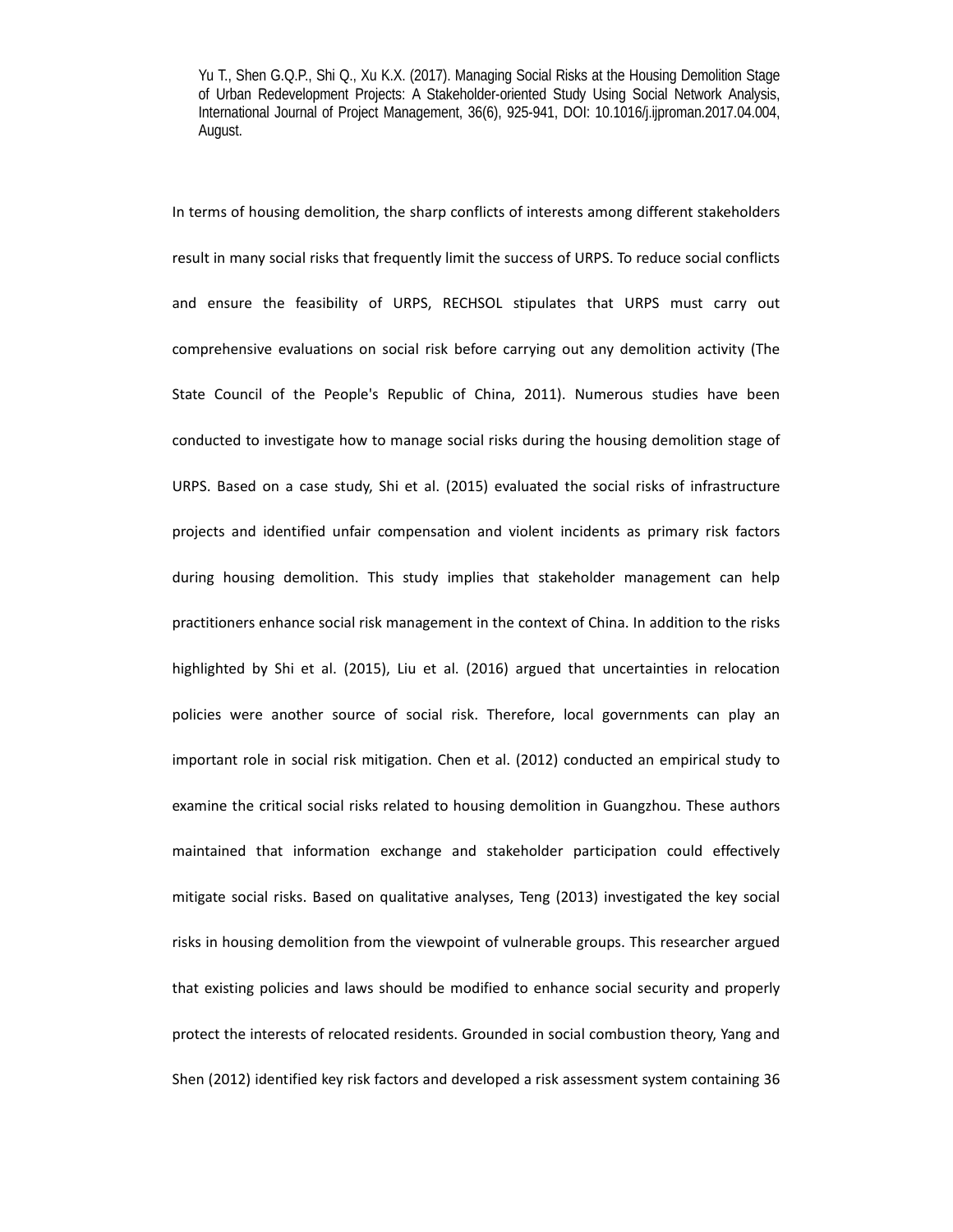indicators to evaluate the impact of housing demolition on social stability. In terms of application, Ni (2015) used a fuzzy evaluation to identify critical social risks and then quantified the effects of these risks on the performance of the Binjiang project.

In terms of research methods, previous studies typically measure the importance of social risks based on the likelihood of occurrence and the degree of impact of different risks (e.g., Shi et al., 2015). Fuzzy evaluation is another method widely used to rank social risks in housing demolition (e.g., Ni, 2015). This method largely depends on the knowledge and subjective evaluation of project experts or managers. In addition, social combustion theory has also been applied in social risk management since it was introduced by Niu, Wenyuan (Yang and Shen, 2012). This theory argues that the social disorder and unrest incurred by social risks have similar characteristics with combustion phenomena. From this perspective, social risks and factors that may incur social risks are classified into three categories similar to the three key elements in combustion process, i.e., burning material, combustion point and supporter of combustion. As a result, practitioners can mitigate social risks in a similar way that people put out a fire.

Despite a large body of literature, previous studies have largely focused on social risk identification and evaluation without sufficient consideration given to the linkages between risks and stakeholders. Although researchers such as Shi et al. (2015) have recognized the importance of stakeholder management in social risk management, they did not quantify the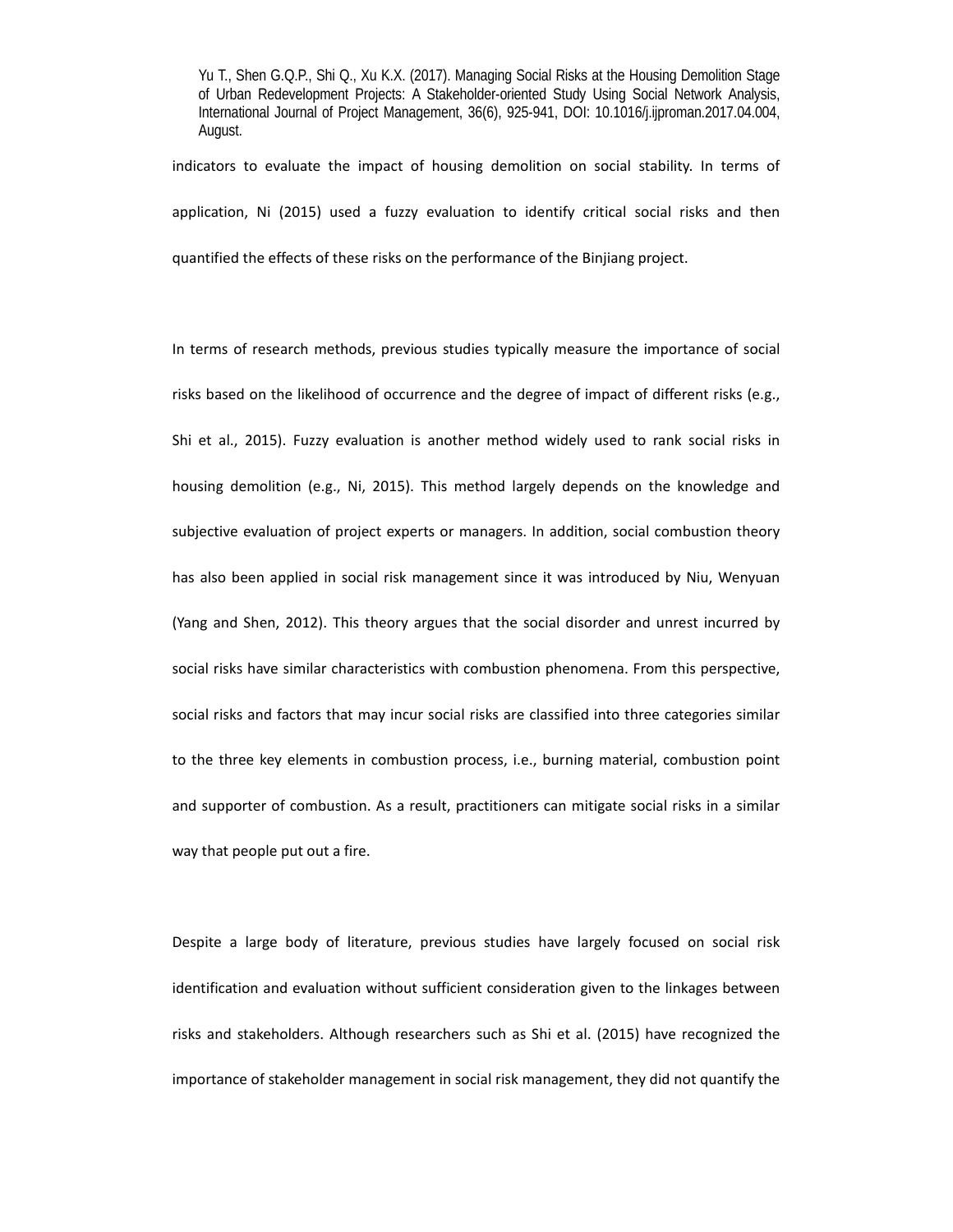impacts of stakeholders in their risk evaluation. The primary purpose of social risk evaluation is to mitigate stakeholder‐associated issues such as social unfairness between different social groups (The State Council of the People's Republic of China, 2011). Stakeholder analysis can help practitioners deal with social risks in the context of China (Teng, 2013; Shi et al., 2015) because the majority of these social risks such as mass incidents are caused by conflicts of interests among different stakeholders. According to Ward and Chapman (2008), stakeholders have become the main source of uncertainty in complex engineering projects where stakeholder entities, their interests and interactions at different project phases are the major stakeholder‐associated uncertainties. As mentioned in Section 2.1, URPS typically involve various stakeholder groups with complex interests and interactions. Accordingly, linking risk management with stakeholder analysis can effectively reduce uncertainties in URPS. Therefore, identifying critical social risks and quantifying their impact based on a perspective of stakeholders is a critical concern for addressing social risks during the housing demolition stage of URPS. This study aims to bridge the research gaps mentioned above.

# **2.3. Social Network Analysis: An Effective Approach to Settle Stakeholder‐associated Issues**

SNA has become an effective tool for researchers and practitioners to model organization structure and analyze interactions among different individuals or groups since Moreno introduced this concept in 1934 (Moreno, 1960). The theoretical foundation of SNA is based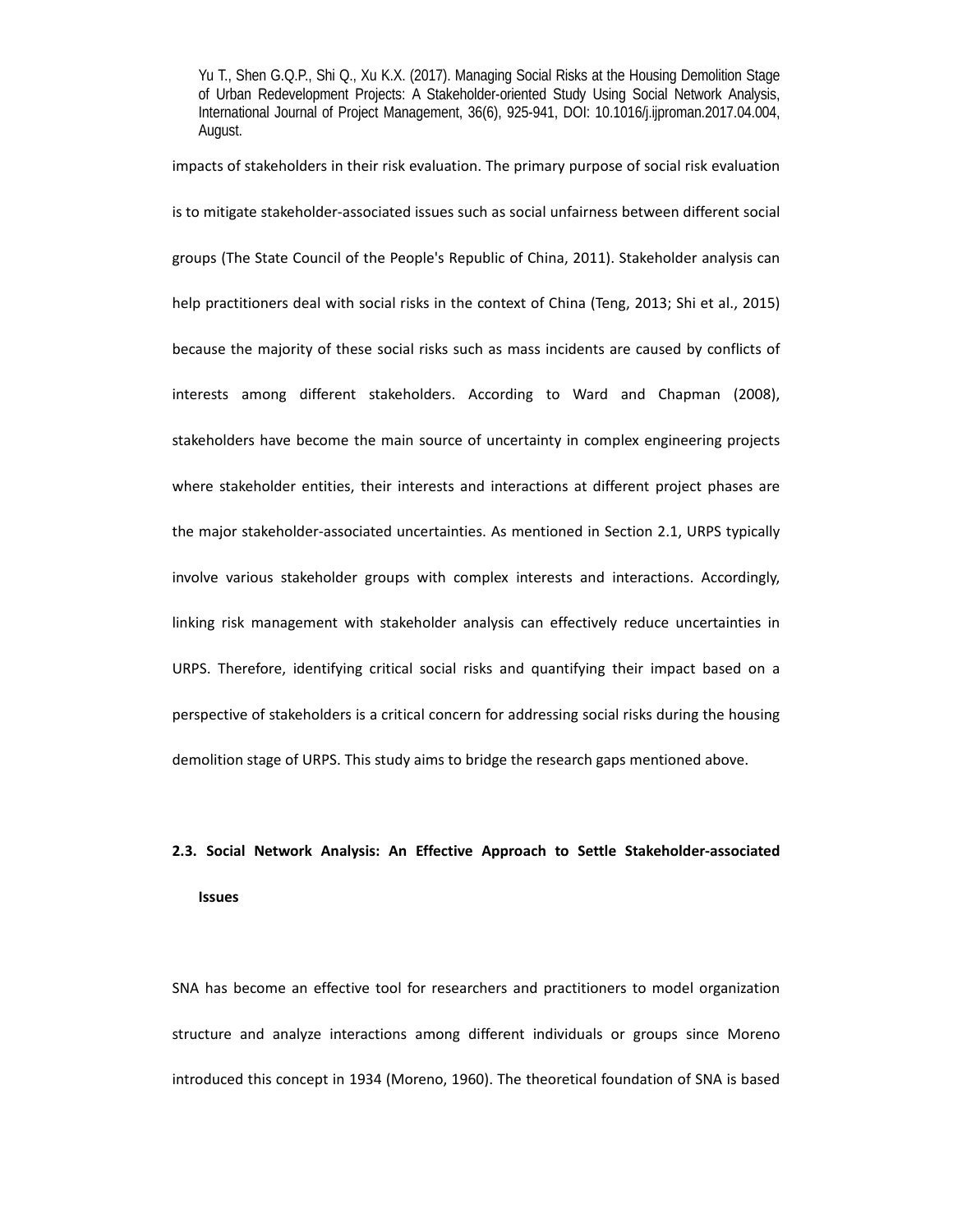on graph theory, sociological and anthropological theories (Tichy et al, 1979). SNA assumes that network members can interact with each other and their behaviors are largely affected by the relationship pattern embodied in the network structure (Wasserman and Galaskiewicz, 1994). From this perspective, Mitchell defined SNA as "a specific set of linkages among a defined set of persons, with the additional property that the characteristics of these linkages as a whole may be used to interpret the social behavior of the person's involved (Mitchell, 1969)."

SNA has been widely used as an effective approach to settle stakeholder‐associated issues in the field of construction project management as well as other research areas (Mok et al., 2015). According to Rowley (1997), SNA can be employed to describe stakeholder environment by mapping the structural characteristics of a stakeholder network and the inter-relationships among different stakeholders. Compared with other research methods, SNA can visualize the complex and abstract inter-relationships among multiple stakeholders using socio‐grams (Chinowsky et al., 2008). In addition, the impacts of stakeholder behaviors and interactions can be quantified based on a network and system perspective (Mok et al., 2015). As a result, SNA can help researchers identify critical stakeholders and practical issues in their studies. Given the advantages mentioned above, SNA has been applied to settle stakeholder‐associated issues in different types of construction projects such as school projects, infrastructure projects and mega projects (Mok et al., 2015). For example, Li et al (2016) set up a SNA model to deal with stakeholder‐associated schedule issues in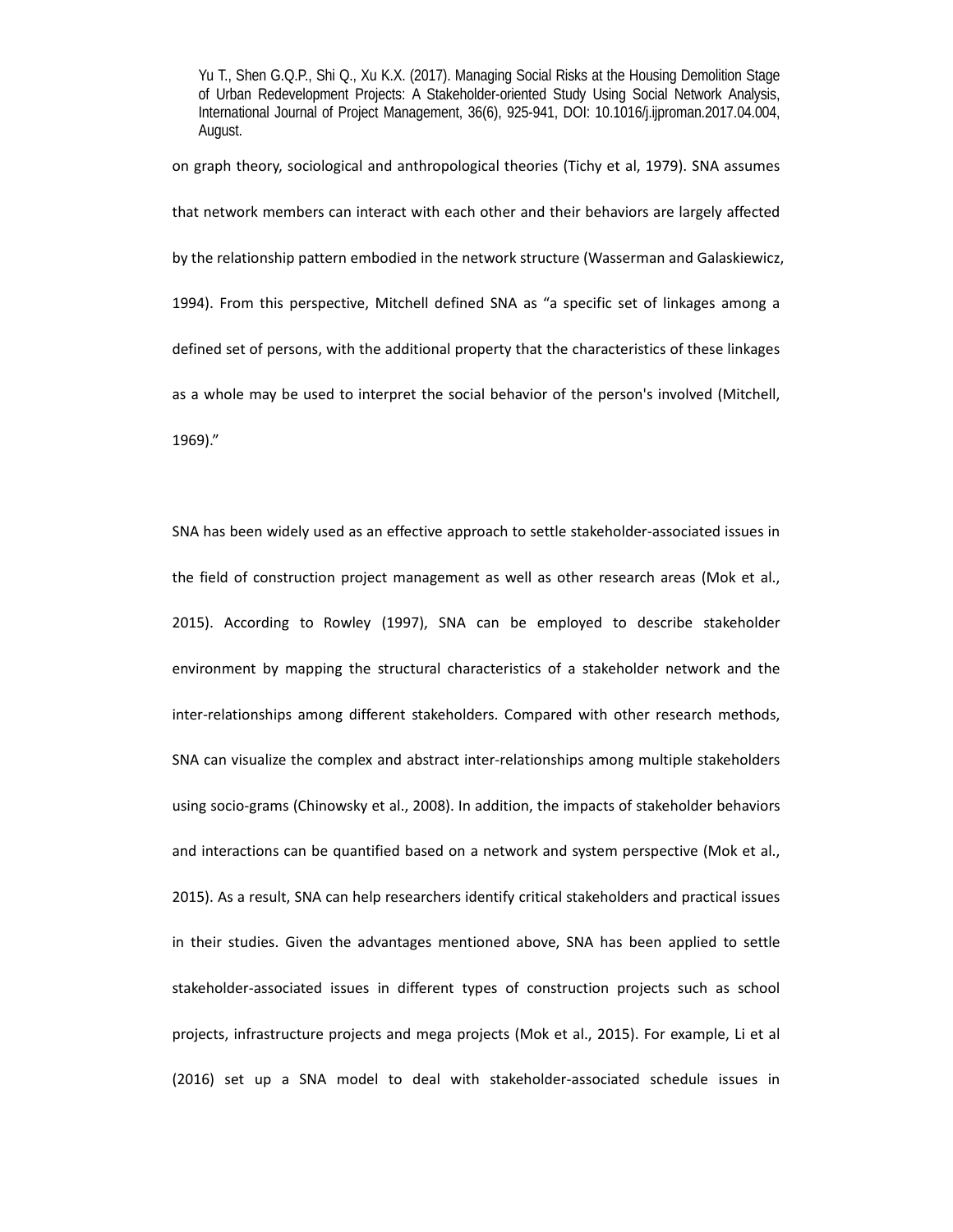prefabrication construction projects. Based on network analyses, these authors argued that a BIM‐based information system can be applied to improve schedule performance. Mok et al. (2017) used SNA to investigate key challenges in major public engineering projects. They found that the key concerns of stakeholders could be effectively identified and removed by using SNA. Ruan et al. (2012) adopted SNA to analyze the knowledge integration process in the collaborative and competitive working systems of four construction projects. These authors highlighted the advantages of collaboration and knowledge sharing from a network perspective. In this study, we also employed SNA to investigate social risks because this method can link risks with corresponding stakeholders and quantify the interactions among different network nodes.

### **3. Methods**

Previous studies on social risk management typically follow a classical framework containing risk identification, evaluation, analysis and response (e.g., Shi et al., 2015; Liu et al., 2016). This framework can effectively identify risks and quantify their impacts on project performance. However, in terms of stakeholder-associated risks, this classical framework cannot effectively consider stakeholders during the risk evaluation and analysis processes (Yang et al., 2016). According to Section 2.3, SNA is an effective approach to analyze and settle stakeholder‐associated issues. SNA can link risks with corresponding stakeholders and analyze the interactions among different risks. Researchers such as Yang et al. (2016) and Li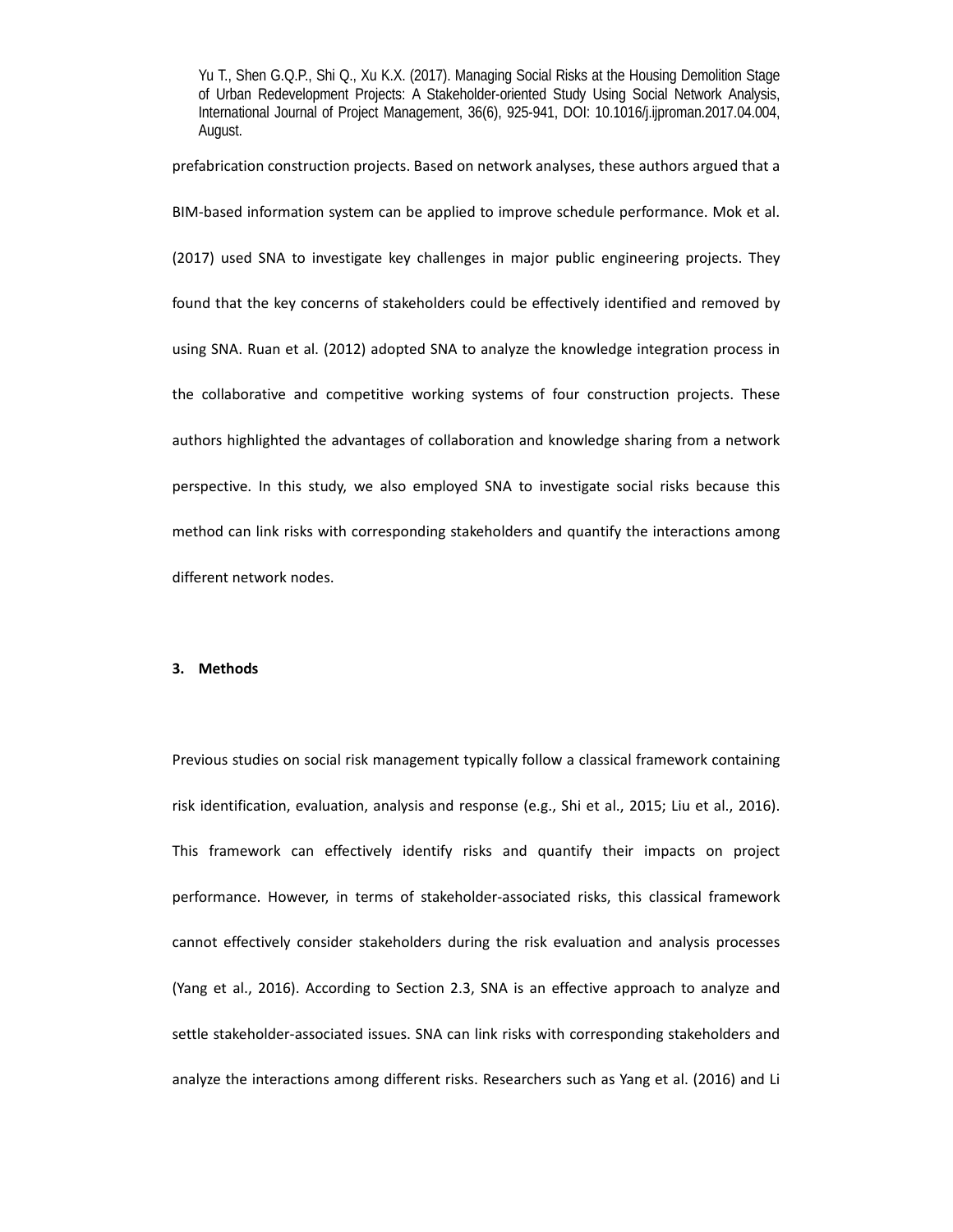et al. (2016) suggested integrating the traditional risk‐management framework with SNA to handle stakeholder-associated risks because SNA can analyze risks based on a stakeholder and network basis. Therefore, we developed our research framework according to the suggestions of these scholars (Fig. 1). Although SNA has already been used to conduct risk analyses such as in green building (Yang and Zou, 2014; Yang et al., 2016 ) and prefabrication projects (Li et al., 2016), it appears that this method has not been adopted in the area of social risk management. Therefore, this study extends the application of SNA to social risk analysis.

#### Please place Fig.1. here

### **3.1.Data collection**

Interviews were conducted to collect data because they can provide large amounts of information and face‐to‐face interactions between researchers and interviewees. Ambiguities can be mitigated via open discussion, and the reliability of data can be improved via information sharing among different participants (Brinkmann, 2014). The selection of interviewees followed a stakeholder‐based sampling principle because this study examined social risks based on a stakeholder perspective (Li et al., 2016). In Section 2.1, relocated residents (S1), governments (S2), project developers (S3), demolition crews (S4), nearby residents (S5) and the general public (S6) were identified as key stakeholder groups in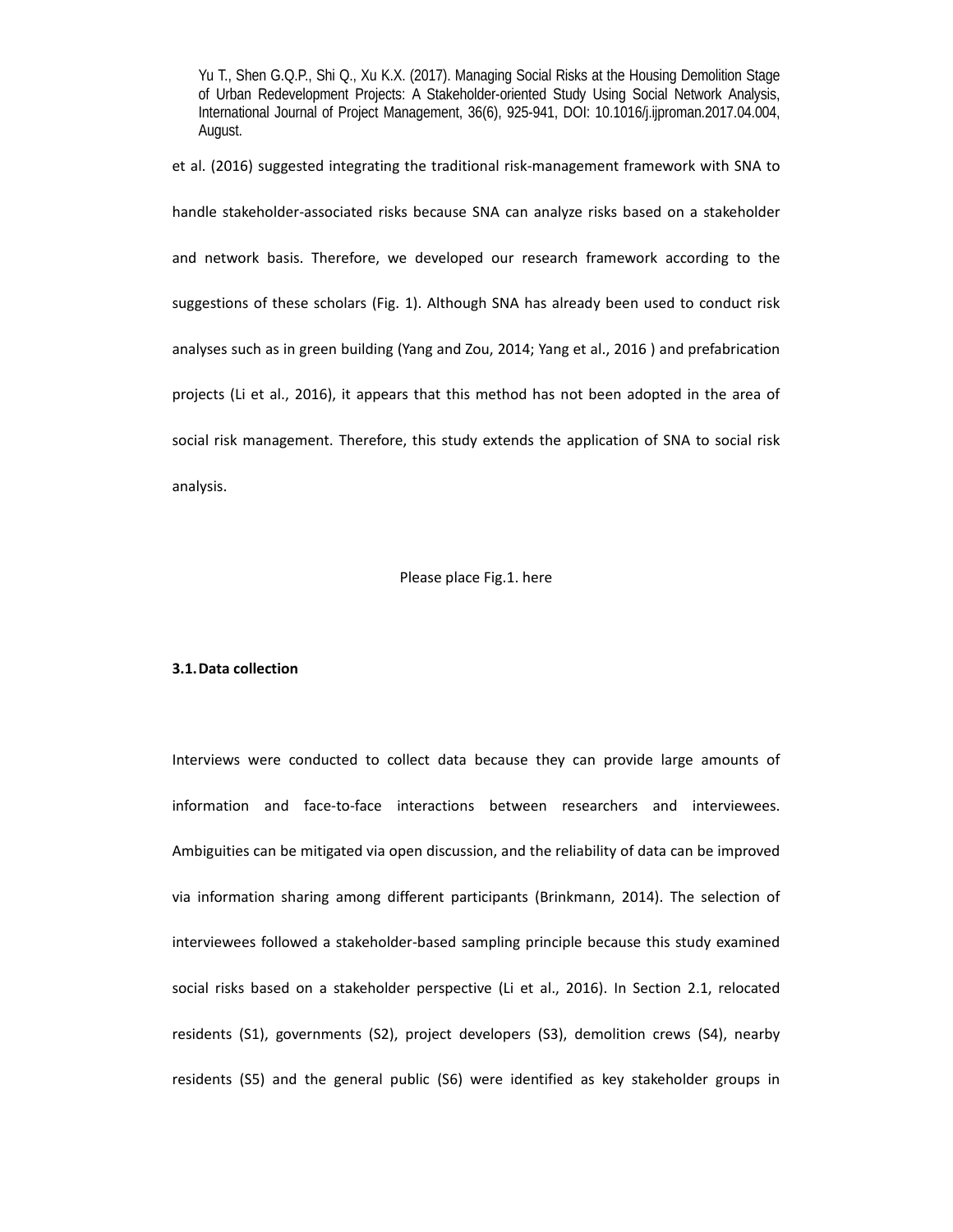housing demolition. All of the six stakeholder groups were investigated to avoid biased judgments. To ensure that the data is representative, all interviewees were selected from large cities where large‐scale urban redevelopment programs were conducted in the last five years. Shanghai, Shenzhen and Beijing were identified as the most suitable cities because they have developed specific strategies and policies for implementing URPS. All of the interviewees from S2, S3 and S4 had more than five years of working experience related to URPS, and the majority had senior positions in their organizations. Interviewees from S1 and S5 were residents who experienced URPS after 2012 because the previous policy pertaining to housing demolition was replaced by a new regulation issued in 2011 (The State Council of the People's Republic of China, 2011). The identification of interviewees from S1 to S5 started by reviewing exemplar URPS that were launched after 2011. The majority of these URPS were pilot projects in the redevelopment plans of local governments. The key participants or stakeholders in these projects were initially identified as potential interviewees. The S6 interviewees were randomly selected in the urban areas of the three cities. A snowball sampling technique was used to encourage more potential interviewees to participate in our study. We initially contacted potential interviewees via telephone or email. Those who did not have sufficient knowledge on social risks in housing demolition were excluded from the study. Initially, we contacted 80 potential interviewees from these three cities; 25 of them did not have any interests in our research and rejected our invitation, and 19 potential participants claimed that they were not qualified to answer the interview questions. As a result, 36 participants were identified as qualified interviewees (each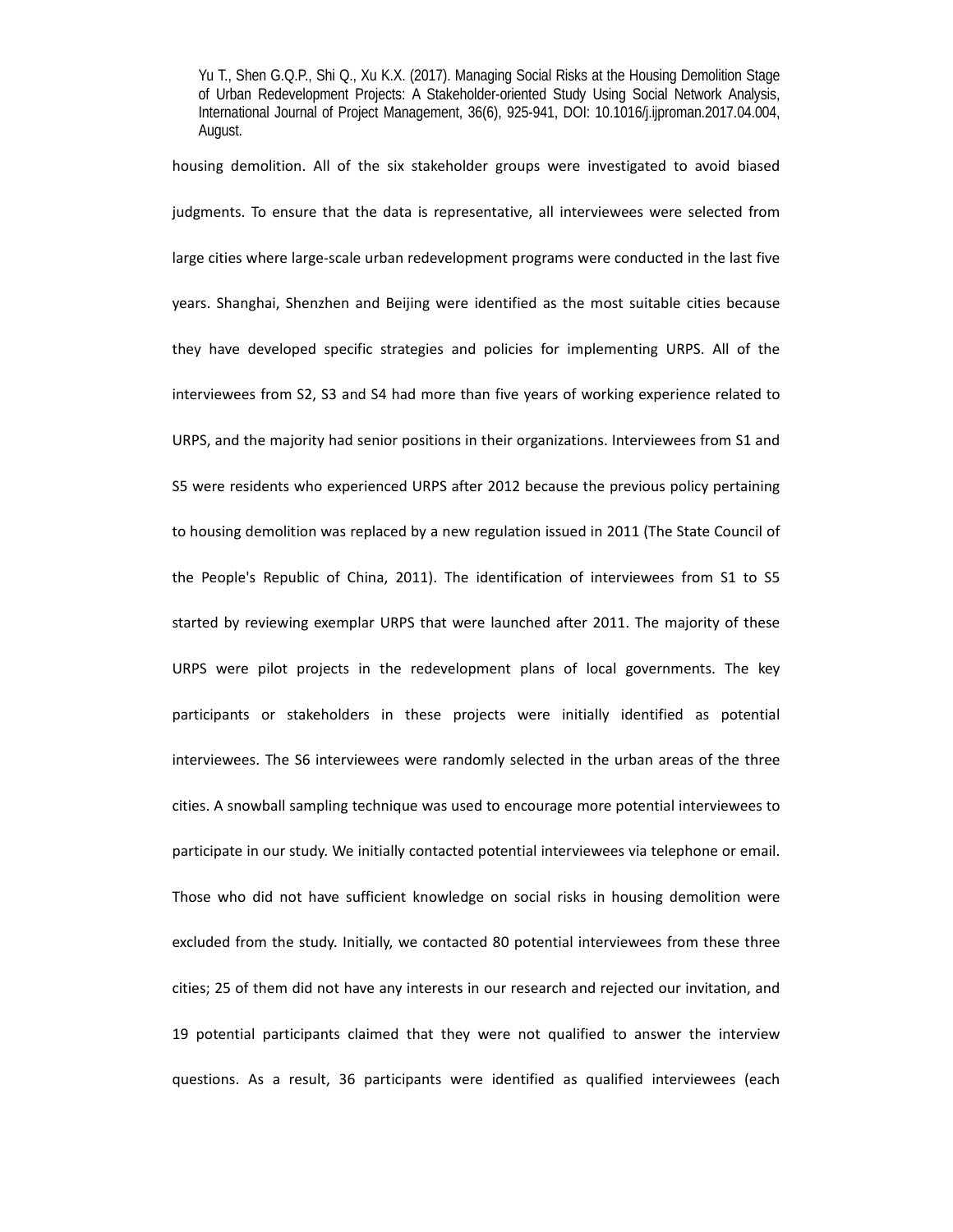stakeholder group had 6 members), and all of them contributed to this research.

## **3.2.Research Processes**

The main processes of this research are shown in Fig.1. First, we identified social risks related to housing demolition using literature analysis and semi-structured interviews with key stakeholders. Before conducting the interviews, the background information and research content were sent to these interviewees via email so that they could review their previous experience related to housing demolition and make preparations for these questions. The interview questions (the key types of questions are summarized in the **Appendix**) largely focused on social risks and corresponding stakeholders related to housing demolition. For example, what are the major risks that may cause social conflicts during the housing demolition stage of URPS?

In the second step, we quantified the interactions among the identified social risks based on the empirical knowledge of key stakeholders. For this purpose, face‐to‐face interviews were conducted to examine the opinions of the interviewees from the six identified stakeholder groups. To minimize ambiguities, we provided verbal explanations for participants when they did not clearly understand an interview question. In SNA, nodes denote social risks identified in the first step. Links refer to the effects of social risks on other risks. For example, if there is a link from  $S_aR_b$  to  $S_cR_d$ , it indicates that  $S_aR_b$  can affect  $S_cR_d$ . The interviews required the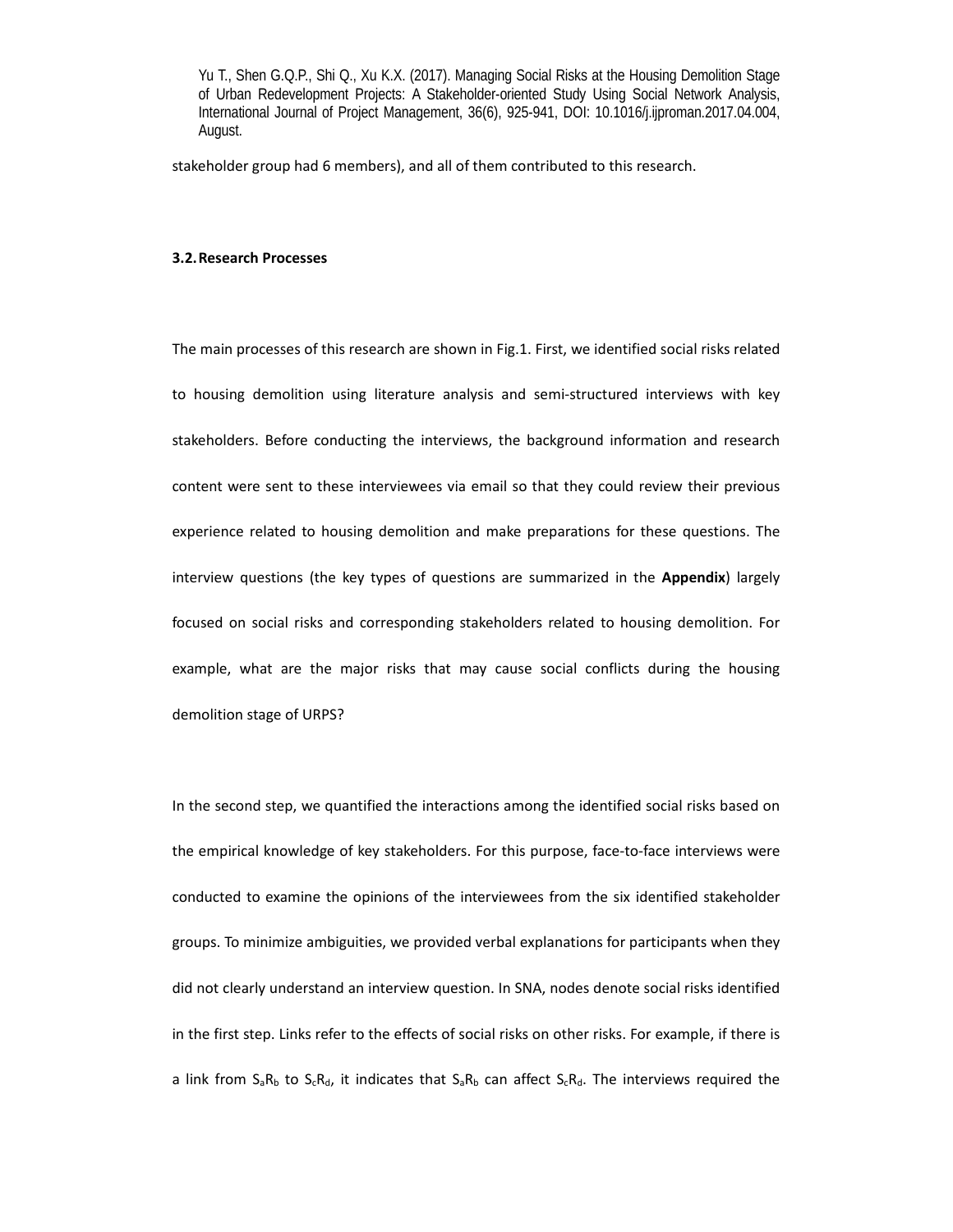corresponding stakeholders to evaluate the directions and effects of potential links. For example, if  $S_aR_b$  can affect  $S_cR_d$ , then stakeholder groups  $S_a$  and  $S_c$  will be interviewed to assess the linkage between  $S_aR_b$  and  $S_cR_d$ . Accordingly, there were three types of questions in this evaluation: 1) Can risk  $S_aR_b$  affect  $S_cR_d$  during the housing demolition stage of URPS (the direction of the link)?; 2) What is the likelihood of this potential effect (the likelihood of the link)?; and 3) If  $S_aR_b$  impacts  $S_cR_d$ , to what degree can  $S_aR_b$  influence  $S_cR_d$  (the degree of influence)? A five‐point scale was used to measure the results of the second and third types of questions, similar to studies conducted by Li et al. (2016) and Yang et al. (2016). Here, "1" denotes the lowest level and "5" refers to the highest level. The overall effect of a link (X) can be calculated by multiplying the likelihood of this link with the degree of influence.

In some cases, the related stakeholders could not reach an agreement on the final result of an evaluation on a link  $(0 \le X \le 25)$ . In such a situation, we calculated the degree of variation (V= $\frac{X_{\max}-X_{\min}}{25}$ ,  $X_{\max}$ =the maximal value of the evaluation,  $X_{\min}$ =the minimal value of an evaluation) to judge whether a re-evaluation should be conducted to determine the weight of a link. In practice, V can be used as a simple parameter to measure the degree of variation in statistical samples (Jia et al., 2012). If the degree of variation was acceptable  $(V \le 0.2)$ , we used the median of the evaluation results to reflect the weight of this link (Jia et al., 2012). If the degree of variation is not acceptable  $(V>0.2)$ , we organized online meetings with the related stakeholders via Wechat (a kind of online communication software developed by Tencent Company). Then, a re‐evaluation was carried out until generating an acceptable result. After two rounds of Wechat‐based communication, an acceptable risk network was achieved from the investigation.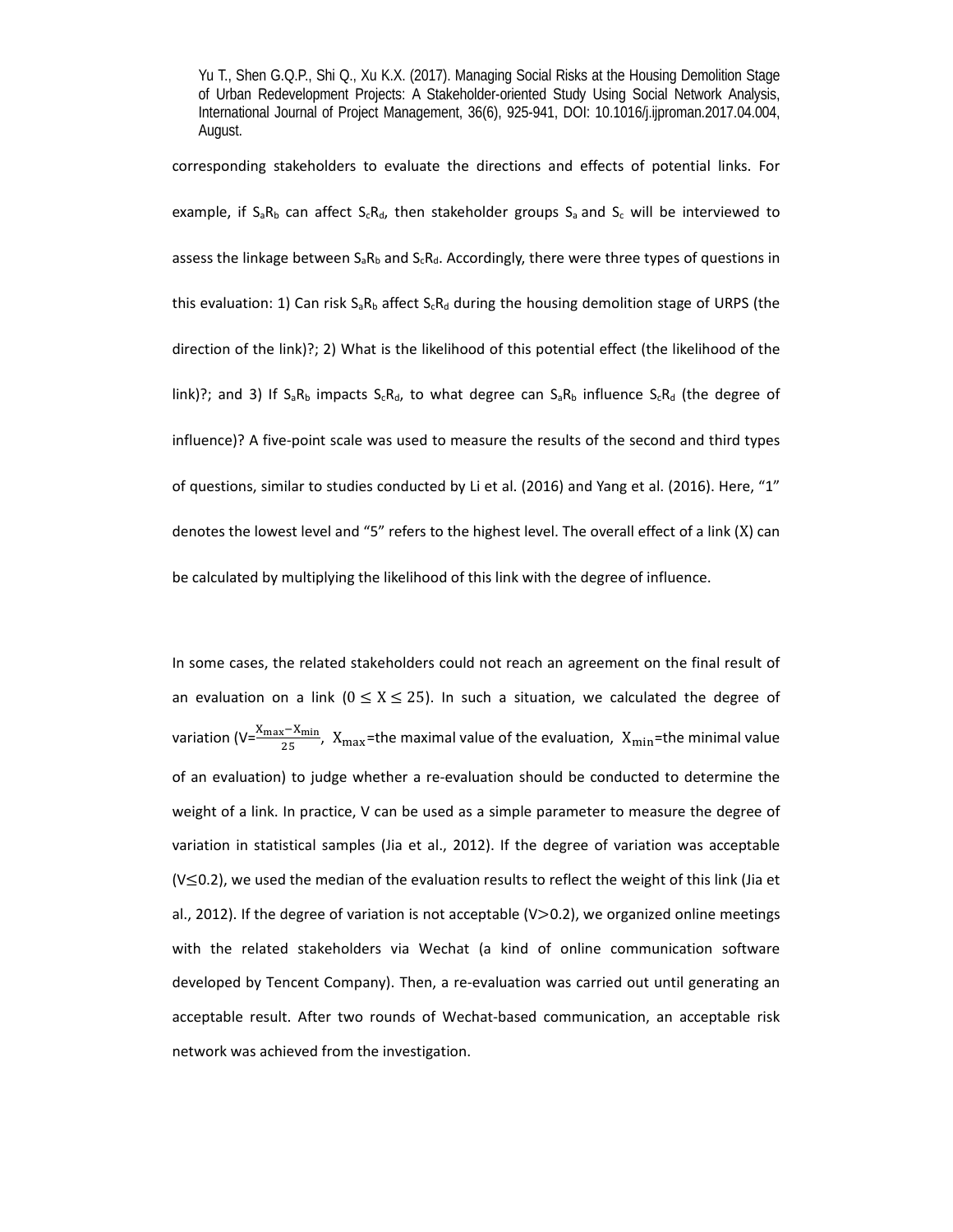In the third step, we imported the data collected from the first and second steps into NetMiner 4 for risk network visualization and analysis. Six metrics suggested by previous studies (Li et al., 2016; Yang et al., 2016; Yang and Zou, 2014) were used to reflect the key characteristics of the risk network and to identify critical risks, links and corresponding stakeholders. These metrics included the following: network density, network cohesion, nodal degree, betweenness centrality, status centrality, and brokerage. They are widely used in studies pertaining to SNA and can effectively describe the key features of the network, nodes and links.

Finally, based on network analysis, we proposed potential strategies for social risk mitigation. This step involved understanding the in-depth implications of critical risks and links in the network. By integrating the findings of the literature analysis, interviews and SNA study, we discussed the major risks identified here and exhibited the rationale of the risk management strategies. We evaluated the effectiveness of these strategies based on a network simulation.

# **4. Results**

# **4.1.Identification of Social Risks**

Based on the literature analysis and semi-structured interviews, 38 social risks were identified (Table 1). To integrate social risks with corresponding stakeholders, we coded the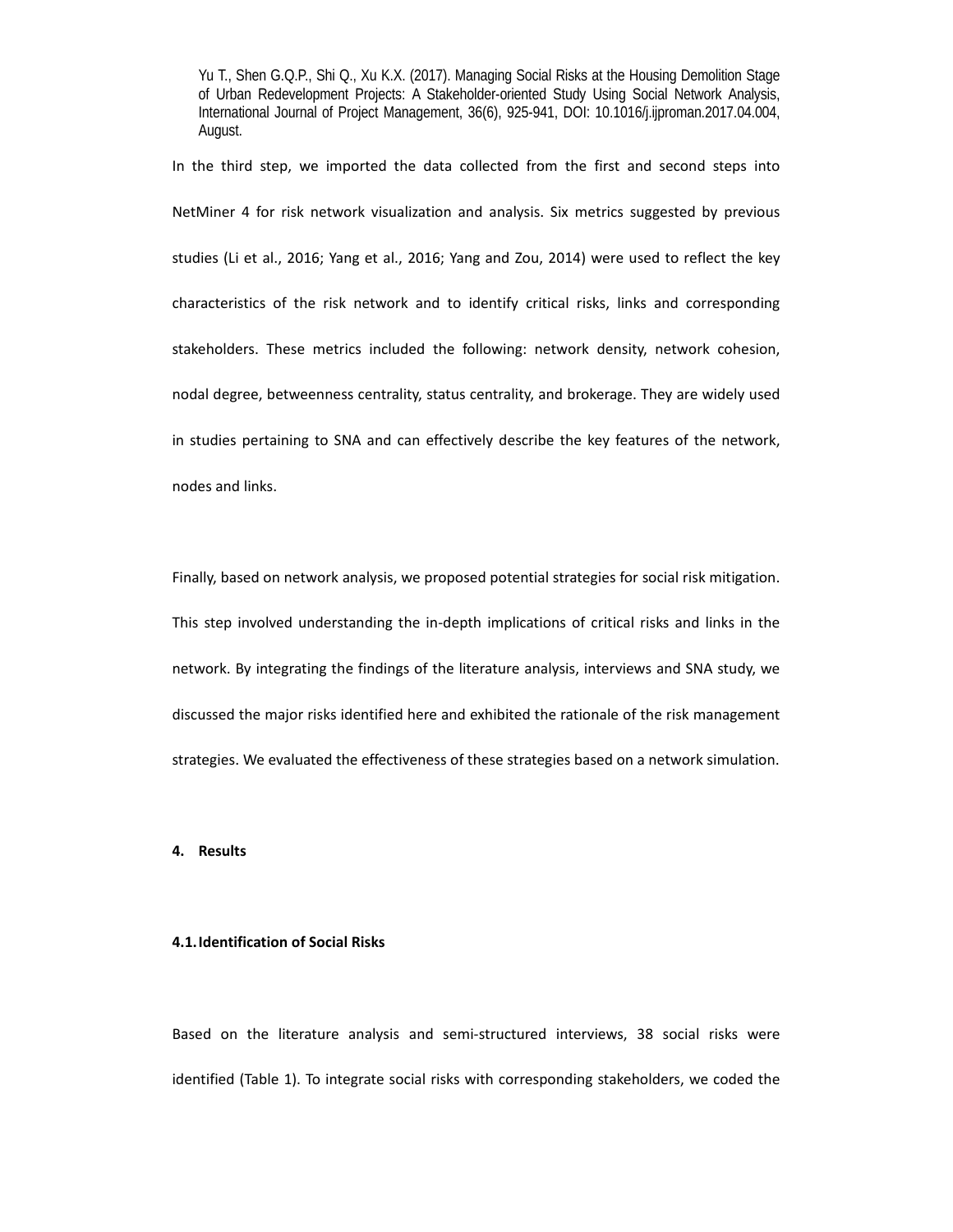nodes of the risk network into  $S_aR_b$  for data processing;  $S_a$  refers to stakeholder (S1 to S6), and  $R_b$  denotes social risk (R1 to R38). As a result, 53 nodes are generated with 328 links among these risk nodes. The links in the risk network represents the influence between two different social risks. We calculated the weights of these links based on evaluations of key stakeholders in the second step of this research. The weight of a link is achieved by multiplying the likelihood of this link with the degree of influence. This calculation method is consistent with Li et al. (2016), Yang et al. (2016) and Yang and Zou (2014). We further classified the identified 38 risks into 9 risk categories based on the different characteristics of these social risks. The classification is largely based on the interviews and the literature (Ni, 2015; Yang and Shen, 2012; Jiang, 2014; Chen and Yu, 2011). The 9 risk categories contain the following: social unfairness (C1), financial risk (C2), adverse impacts on stakeholders' quality of life (C3), insufficient safety/health/environment management (C4), illegal activities and legal disputes (C5), unreasonable decision-making (C6), a lack of information (C7), insufficient preservation of urban characteristics (C8), and uncertainties in exterior circumstance (C9).

# Please place Table 1 here

#### **4.2.Network level analyses**

The risk network was composed of 53 social risk nodes connected by 328 links. This is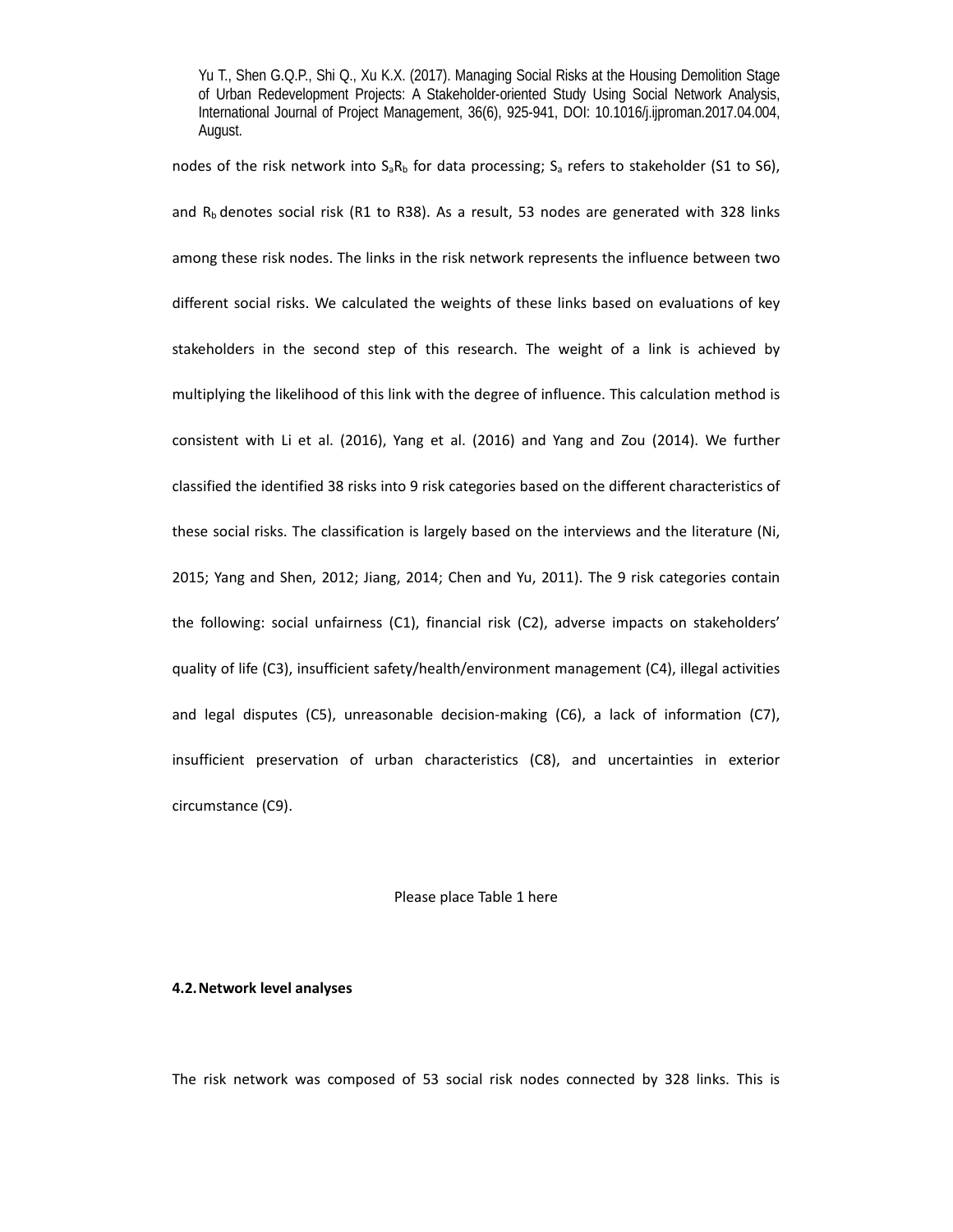visualized in Fig. 2 in which the colors and shapes of the nodes represent stakeholder groups and risk categories, respectively. An arrow from node  $S_aR_b$  to  $S_cR_d$  indicates that  $S_aR_b$  can impact  $S_cR_d$ . The thickness of this arrow denotes the level of influence. Social risks with more links are located at a more central position in the network, whereas nodes with fewer connections are placed closer to the border of the figure. Fig.2 provides a visual image of the risk structure for the researchers. All risks are connected to the risk network implying that even a small variation in one risk might affect the other risks in the network; therefore, the risk management processes are extremely complex. A large area of yellow nodes occupies the central location of the network map indicating that governments play the most important role in mitigating social risks related to housing demolition. Their interactions account for the majority of existing links. To address the potential conflicts between relocated residents and project developers, a new policy pertaining to URPS (i.e., *RECHSOL*) stipulates that developers should not directly participate in demolishing housing. Therefore, governments have become direct participants and are responsible for housing demolition. This may be the main reason why government-associated risks are located in the central areas of the network.

We calculated the network density and cohesion to examine quantitatively the configuration of the risk network. Network density reflects the overall connectivity of a network (Wasserman and Faust, 1994), and cohesion captures the network complexity by considering the reachability of different nodes (Parise, 2007). Scholars have used these two metrics to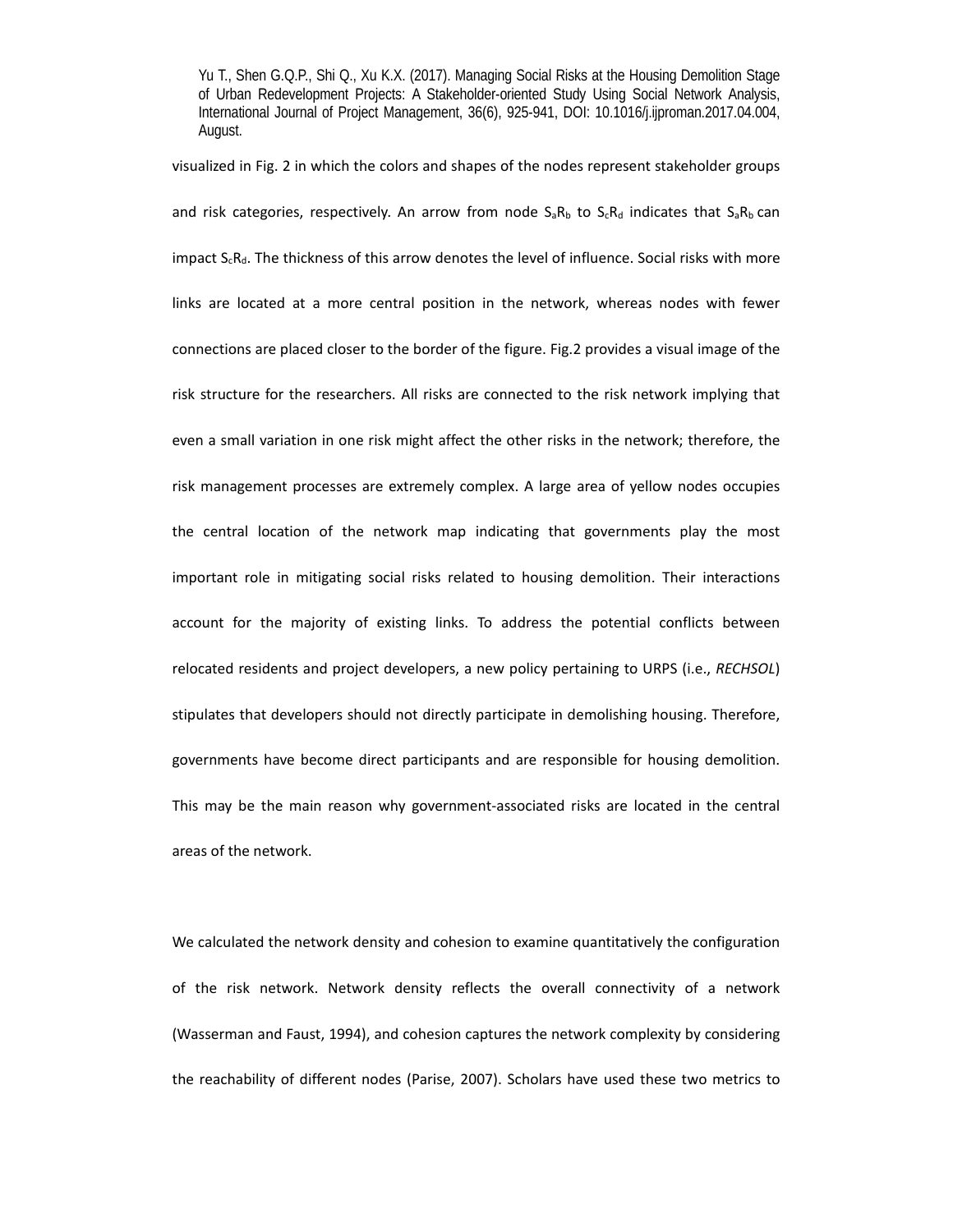measure the overall degree of difficulty in risk management (Li et al., 2016; Yang et al., 2016;

Yang and Zou, 2014). A higher density or cohesion typically indicates that practitioners have to deal with more challenges in risk management. The network density is 0.119, and the

mean distance between two nodes is 2.714 walks showing that the network is dense, and

the nodes are proximate to each other. The network cohesion is 0.609, higher than the

density value. This implies that the structure of the risk network is more complex from the

perspective of node approachability.

Please place Fig.2. here

#### **4.3.Node and link level analyses**

To identify critical risks during the housing demolition stage of URPS, we explored the direct and propagating effects of individual nodes, and their roles in the network from multiple metrics suggested by previous studies (Yang and Zou, 2014 ;Li et al., 2016; Yang et al., 2016). First, the status centrality map of the risk network is shown in Fig.3. Here, all of the risks are included, and the overall impact of each risk can be seen. Typically, risks in the central area of the map play more important roles in the network (Li et al., 2016). Many yellow nodes are in the center of this map implying the important role of governments. In addition, two green nodes are placed in the central area indicating that project developers can still affect the risk network, although the new policy has reduced their degree of involvement in housing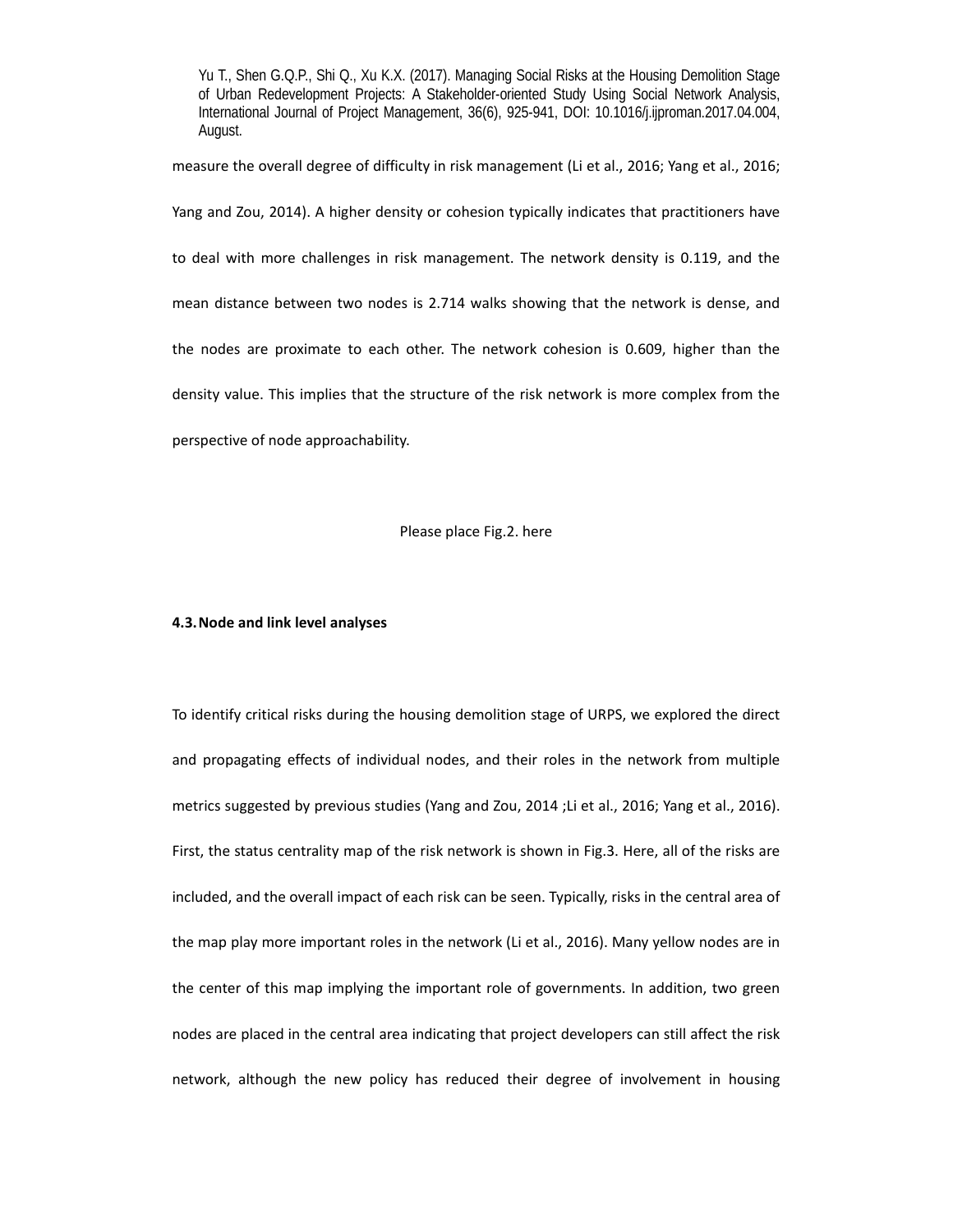demolition. Because property development has become a primary source of financial support for URPS, developers can indirectly influence the decision-making of other stakeholders by changing their investment strategies in URPS.

# Please place Fig.3. here

In addition to the status centrality map, we calculated three other indicators including ego network size, out-degree and degree difference for the node-level analyses (see Table 2). These indicators reflect the characteristics and effects of risk nodes from different perspectives. If a risk can have a large ego network size, then there will be many risks with close relations to this risk. The out‐degree reflects the sphere of direct influence, and a risk with a higher out-degree can directly affect more neighbors in the network. The degree difference equals the gap between the out-degree and in-degree (Wasserman and Faust, 1994). A risk having a large degree difference can exert stronger impacts on its neighbors than accept influences (Li et al., 2016). In terms of these three metrics, risks with high metric values typically play more important roles in the risk network. The top 15 risks ranked by these three metrics are shown in Table 2.

#### Please place Table 2 here

In this study, brokerage is considered a valuable network metric that exhibits the different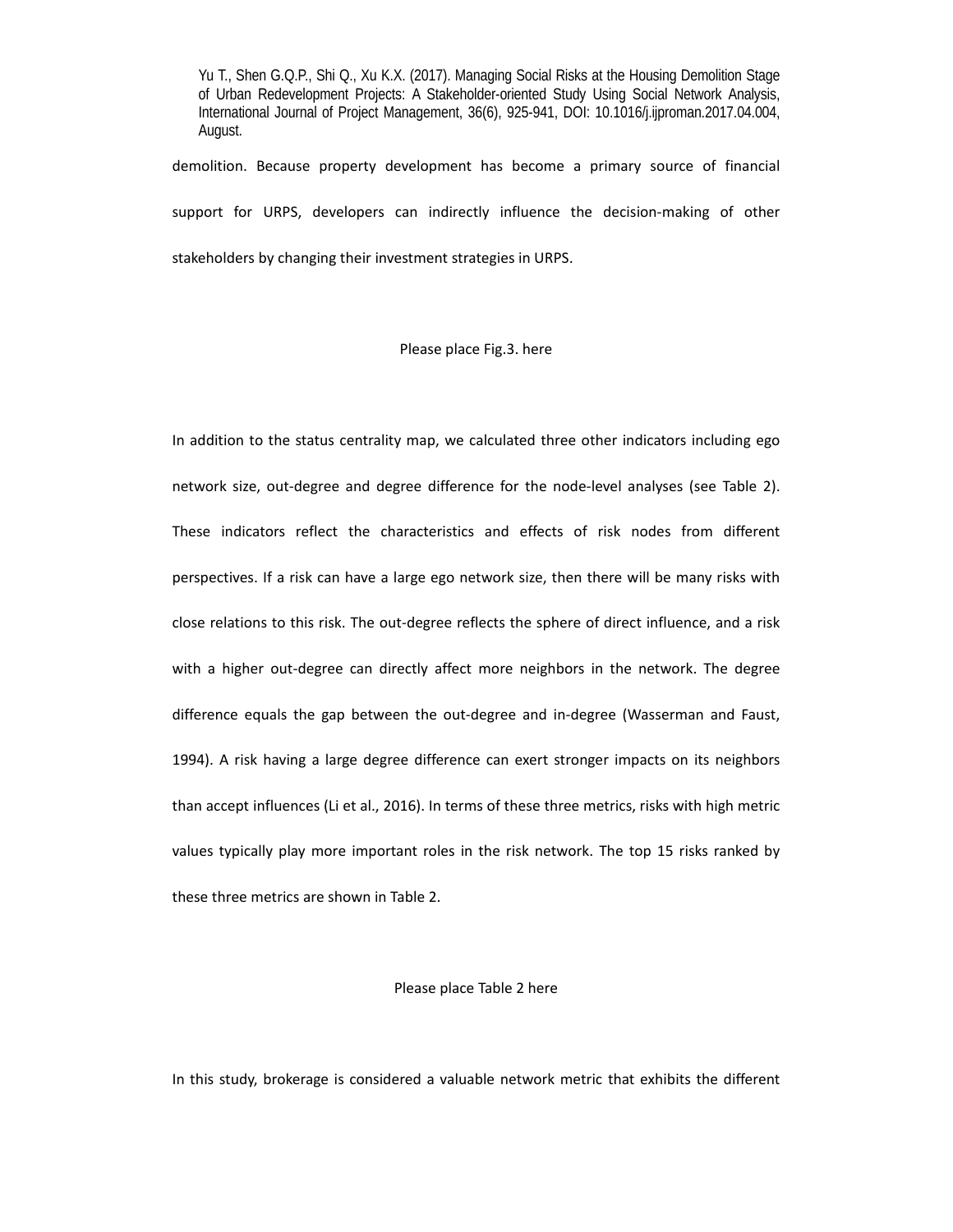functions and abilities of risk nodes in connecting subgroups. The top 15 risks in the

brokerage analysis are shown in Table 3. These risk nodes are important in the risk network

because they play an important role in bridging various stakeholder groups (Li et al., 2016).

Please place Table 3 here

Finally, the betweenness centrality of different nodes and links were analyzed to show the degree to which a risk or an interaction can control the influences passing through it, i.e., the ability to control influence. The top 15 nodes and links ranked by the betweenness-centrality are displayed in Table 4. Removing these risks or interactions from URPS can significantly mitigate the complexity of the risk network.

Please place Table 4 here

# **5. Critical risks and risk‐mitigation strategies**

# **5.1.Critical challenges and social risks during the housing demolition stage of URPS**

We identified the critical risks and interactions according to the results of the network analyses in Section 4, with consideration given to the degree of nodes, ego size, status centrality, brokerage, and betweenness centrality. Because the rankings of critical risks based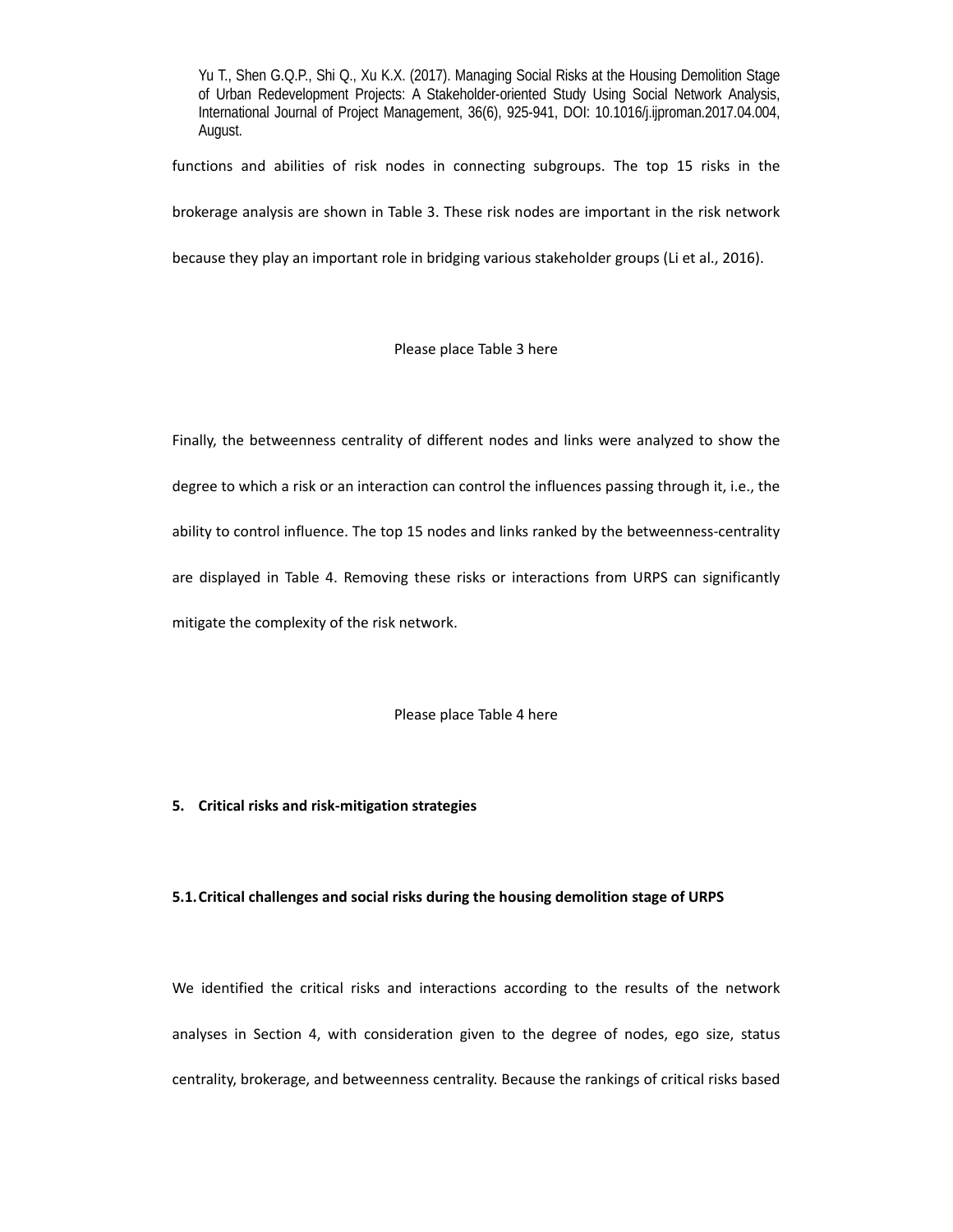on different SNA metrics can slightly differ, previous studies tend to select 3 to 5 top factors from each ranking list as critical risks (e.g., Li et al., 2016; Yang et al., 2016). The logic is that these factors play the most important roles in different dimensions of the risk network. Removal of these nodes and links can reduce the overall complexity of the risk network (Yang and Zou, 2014; Yang et al., 2016; Li et al., 2016). We followed this principle in our research. In addition, risks that can emerge in more than three ranking lists were also identified as critical risks because they have multiple functions to support the risk network and play multiple roles in stakeholder‐associated issues. As a result, the 15 social risks and 15 interactions that we found to be critical are summarized in Table 5. To deeply understand the implications of these social risks, we then classified them into six challenges with brief explanations to show the rationale of this classification. Social risks in the same challenge have similar characteristics and can be similarly addressed.

# Please place Table 5 here

# **5.2.Solutions to risk mitigation**

# Please place Fig.4. here

Given these analyses, we propose five strategies for mitigating the critical risks during the housing demolition stage of URPS (see Fig.4). Because governments and developers are the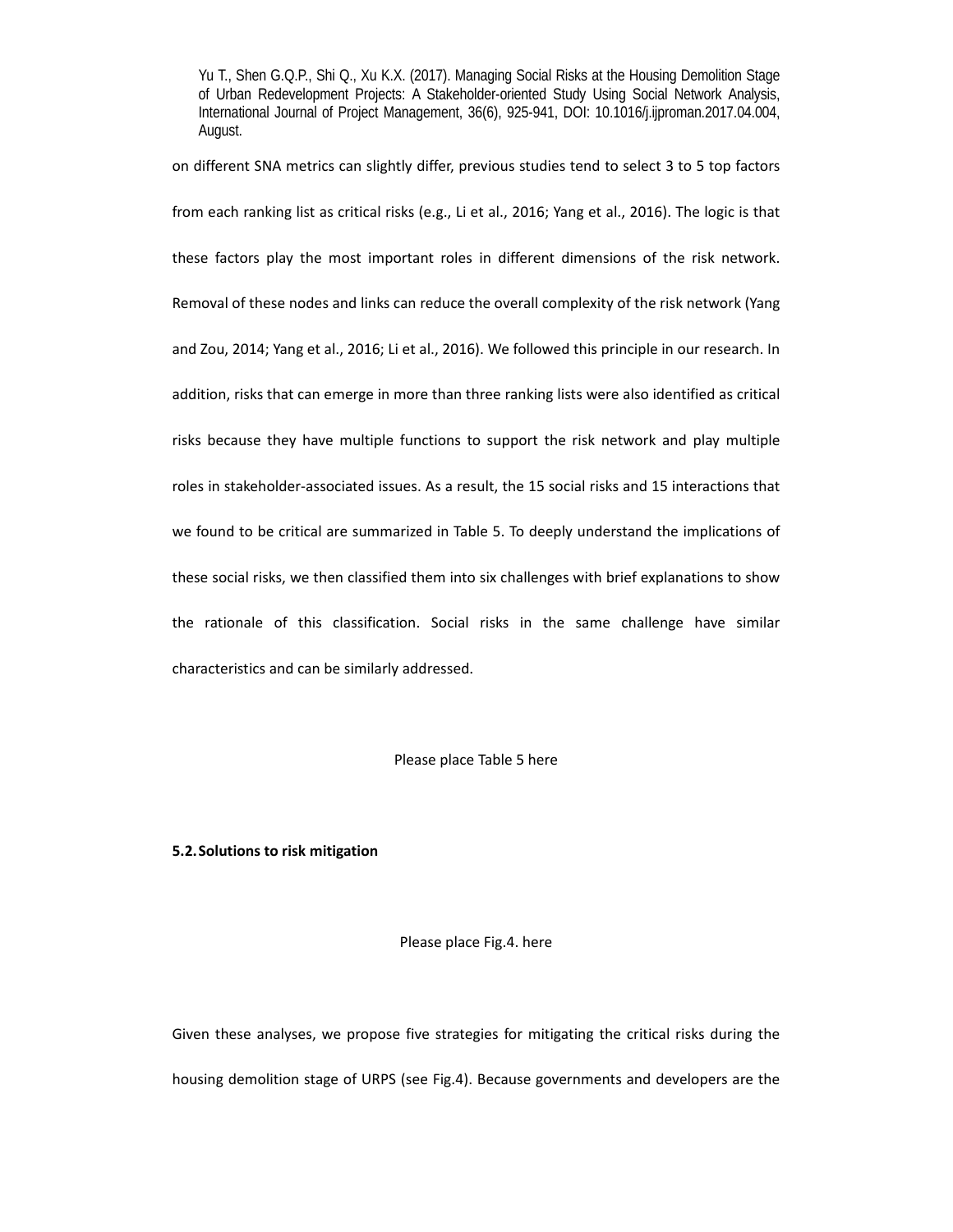driving stakeholder groups in Chinese URPS, these strategies are designed largely based on the perspective of governments and developers. We followed a risk management principle that risks should be handled by qualified stakeholders who have sufficient abilities and are suitable to control risks. These risk mitigation strategies include: social security schemes, public participation, efficient financial management, multi‐dimensional impact assessments, as well as policy analyses and adherence to laws.

# **Social security schemes (SL1)**

To deal with the first challenge identified in Table 5, developers and governments should carefully consider social security issues when developing master plans and project development schemes for URPS. The basic living conditions of vulnerable stakeholder groups including relocated residents and nearby households must be well maintained. Social security schemes for URPS can be designed and carried into operation to facilitate the protection of vulnerable groups. According to Table 5, health problems, homelessness, unemployment issues, and potential impacts on social support network should be considered in these social security schemes. Effective measures should be identified in these schemes to deal with social security issues. For example, to reduce the homelessness of relocated residents, governments and developers can plan to provide resettlement housing for low-income residents. To address unemployment issues, governments and developers may organize reemployment‐training programs to help vulnerable groups achieve new jobs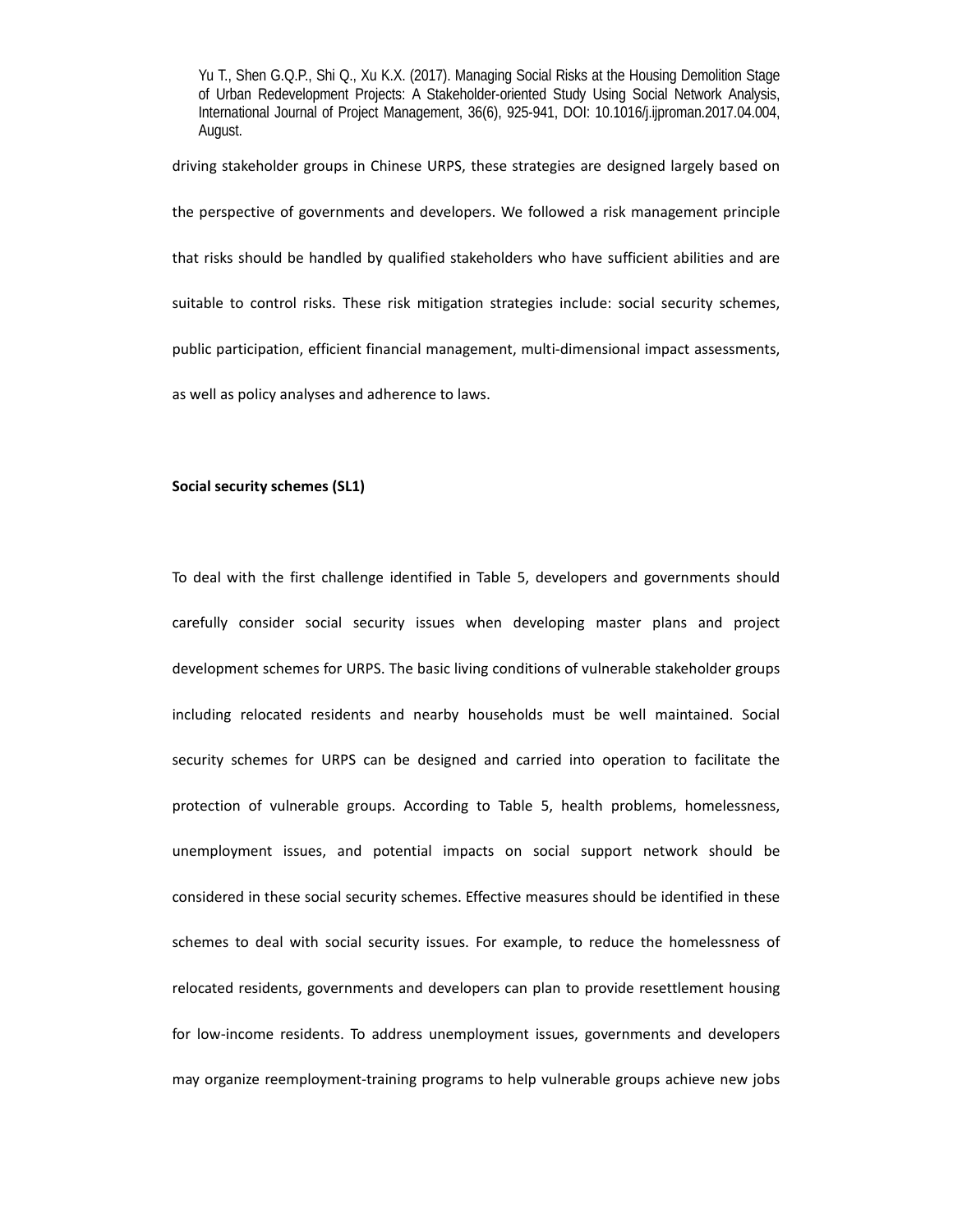after moving to other places. In current URPS, large cities such as Shenzhen and Guangzhou have already adopted such measures to mitigate social risks.

# **Public participation (SL2)**

Public participation can eliminate the misunderstandings among various stakeholders and improve stakeholder satisfaction (Li et al, 2013). By engaging key stakeholders in decision‐making processes, this strategy can mitigate the impulsive actions of key stakeholders because stakeholders can better express their opinions pertaining to the URPS and influence the final decisions. In addition, by collecting feedback from key stakeholders, governments and developers can acquire more useful information for better decision‐making. For example, the expectations on relocation compensation can be acquired to modify the preliminary compensation schemes. To facilitate this strategy, multiple participation approaches such as focus group, interview, questionnaire (Li et al., 2014), and internet-based participation platform (Lin et al., 2015) can be used to engage stakeholders in the decision‐making processes of URPS. Meanwhile, the degree of engagement should be well distinguished because urban redevelopment is a complex process and many stakeholders do not have sufficient knowledge to make holistic decisions. All of the key stakeholders should have opportunities to express their opinions on the URPS. Their key interests should be considered by project managers and government officials. However, the final decisions should be made based on the professional knowledge of experts.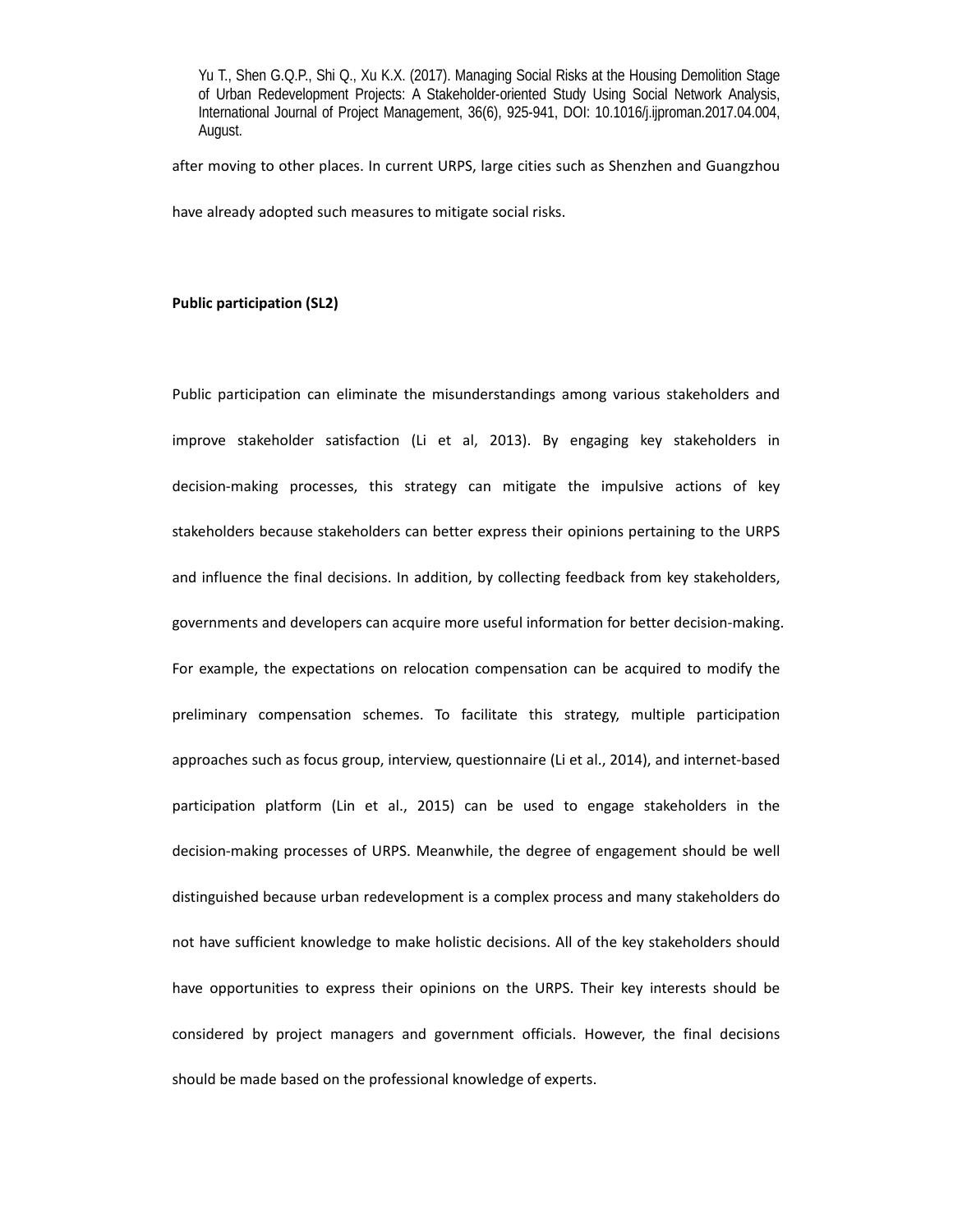# **Efficient financial management (SL3)**

According to Table 5, the challenges to financial management mainly stem from project financing and cost control. In terms of project financing, governments can encourage private sectors to invest in URPS and reduce the fiscal burden. The public-private-partnership mode has been widely adopted to spread financing pressures among different stakeholders in previous practices (Yang and Chang, 2007). In addition to the public-private-partnership, other financing modes such as build‐operate‐transfer can be adopted to attract large companies with sufficient funds to participate in urban redevelopment. We also suggest that governments and developers can cooperate and share project profits with relocated residents and nearby communities in order to mitigate financing risks caused by relocation compensation. In summary, effective financing modes must be selected and executed. In terms of cost control, governments and developers should pay sufficient attention to compensation schemes because relocation compensation accounts for the largest part of project costs at the demolition stage. Governments and developers should carefully study the compensation standard suggested by *RECHSOL.* They can employ professional appraisers to assess the total cost for compensation and then develop a reasonable project budget based on this assessment. In addition, the relocation compensation of URPS is significantly affected by negotiations with relocated residents (Wu, 2004; Hu et al., 2015). Governments and developers should also investigate the expectations and opinions of relocated residents.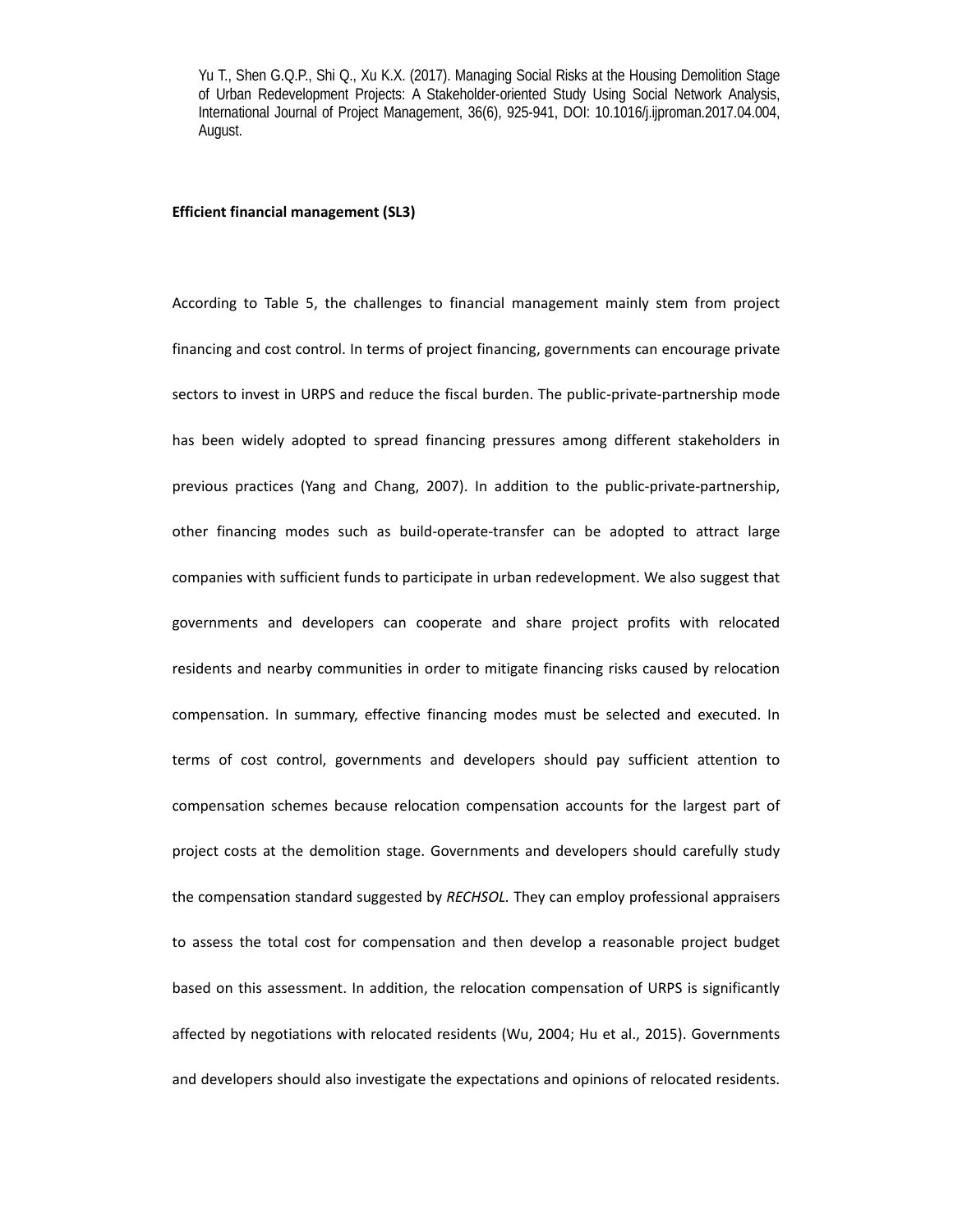Based on the feedback from relocated residents, the project budget must be modified to reduce potential cost risks.

### **Multi‐dimensional impact assessments (SL4)**

During the feasibility study and planning period, multi-dimensional impact assessments (such as social, environment, economic and health impact assessments) can be conducted to mitigate social risks caused by unreasonable decisions. Housing demolition is a complex process of URPS and involves a wide range of stakeholders with diversified interests. This process can significantly affect the society, economy and environment of a city as well as the lifestyles of involved stakeholders. Therefore, the impact of every potential project alternative must be evaluated from multiple dimensions to predict and control the adverse effects of housing demolition. By comparing the impacts of different alternatives, decision‐makers can select a suitable option with a relatively low level of adverse effects. The primary steps of multi-dimensional impact assessments typically include (e.g., Becker, 2001): identification of key objectives (e.g., stakeholder satisfaction), design of scenarios, project alternative development, impact assessment, ranking of alternatives, reduction of negative impacts, reporting, stimulation of implement, and alternative selection.

#### **Policy analyses and adherence to laws (SL5)**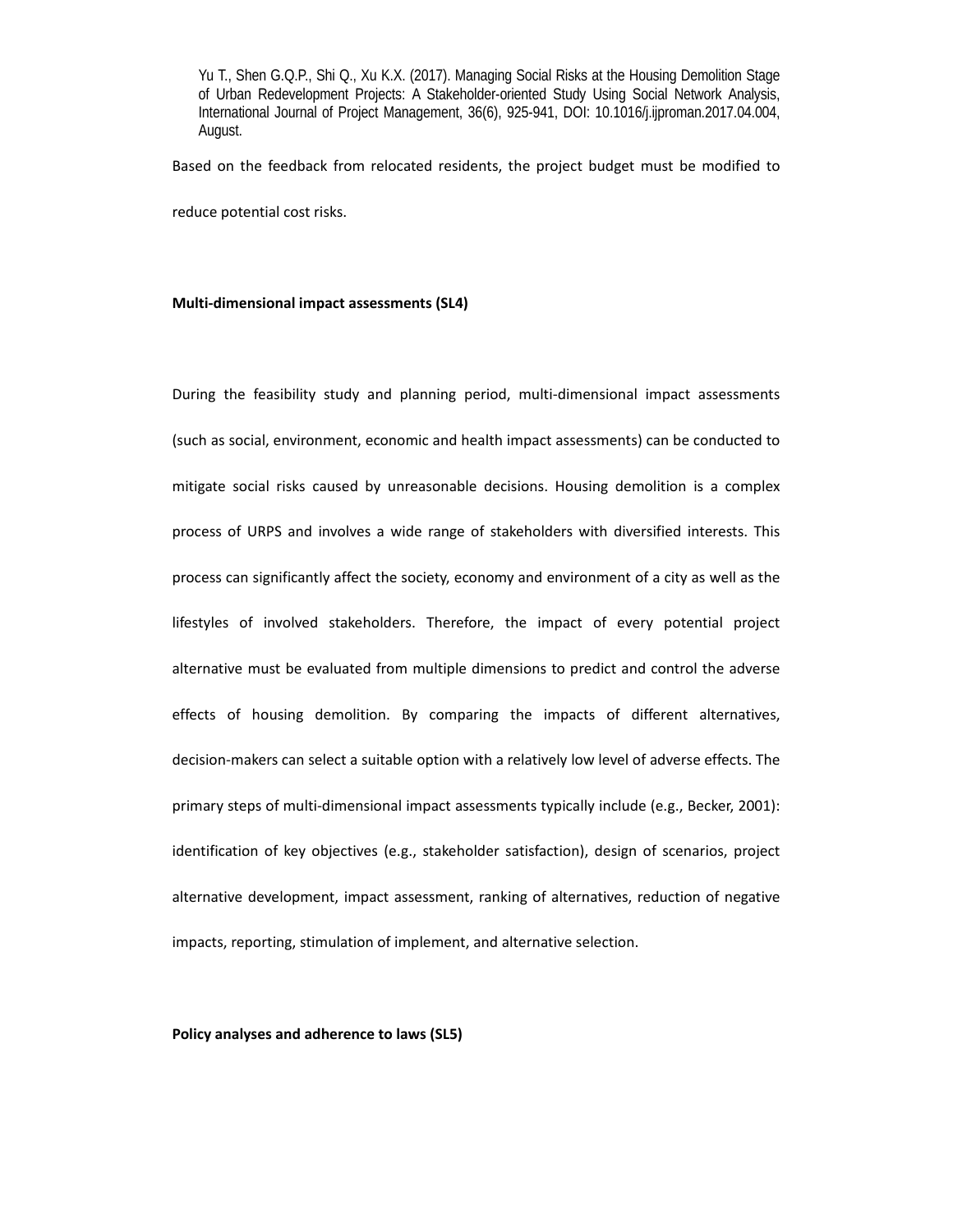To reduce Challenges 5 and 6, developers and governments should conduct policy analyses before initiating URPS. According to *RECHSOL* and *Property Law*, URPS plans that conform to the basic requirements of public interests can apply to conduct housing demolition for land access. However, the definition of public interests is not sufficiently clear to provide a strict boundary for URPS (Shih, 2010). In addition, RECHSOL stipulates that housing demolition should not be carried out for business benefits. However, under many conditions, the pursuit of business benefits can contribute to economic development, and economic growth can benefit the general public by eliminating property and improving the quality of life of local residents. Therefore, URPS with the aim to achieve business benefits may also conform to public interests. Contradictions in policies can easily incur "illegal actions". Therefore, governments and developers should carefully study the existing policies before initiating URPS. They can employ professional legal advisors to deal with legal disputes and identify potential issues. After policy analyses, governments and developers must check their master plan to ensure that the URPS meet the requirements of the existing policies. Illegal demolition can frequently result in violent resistance from relocated residents (Beijing Cailiang Law Firm, 2015), and adherence to laws can help governments and developers avoid violent conflicts and mass incidents. The relocation compensation schemes of URPS should be developed based on the standard suggested by *RECHSOL*. Fair compensation for relocated residents can enhance their satisfaction and reduce impulsive actions.

# **5.3. The effectiveness of risk‐mitigation solutions**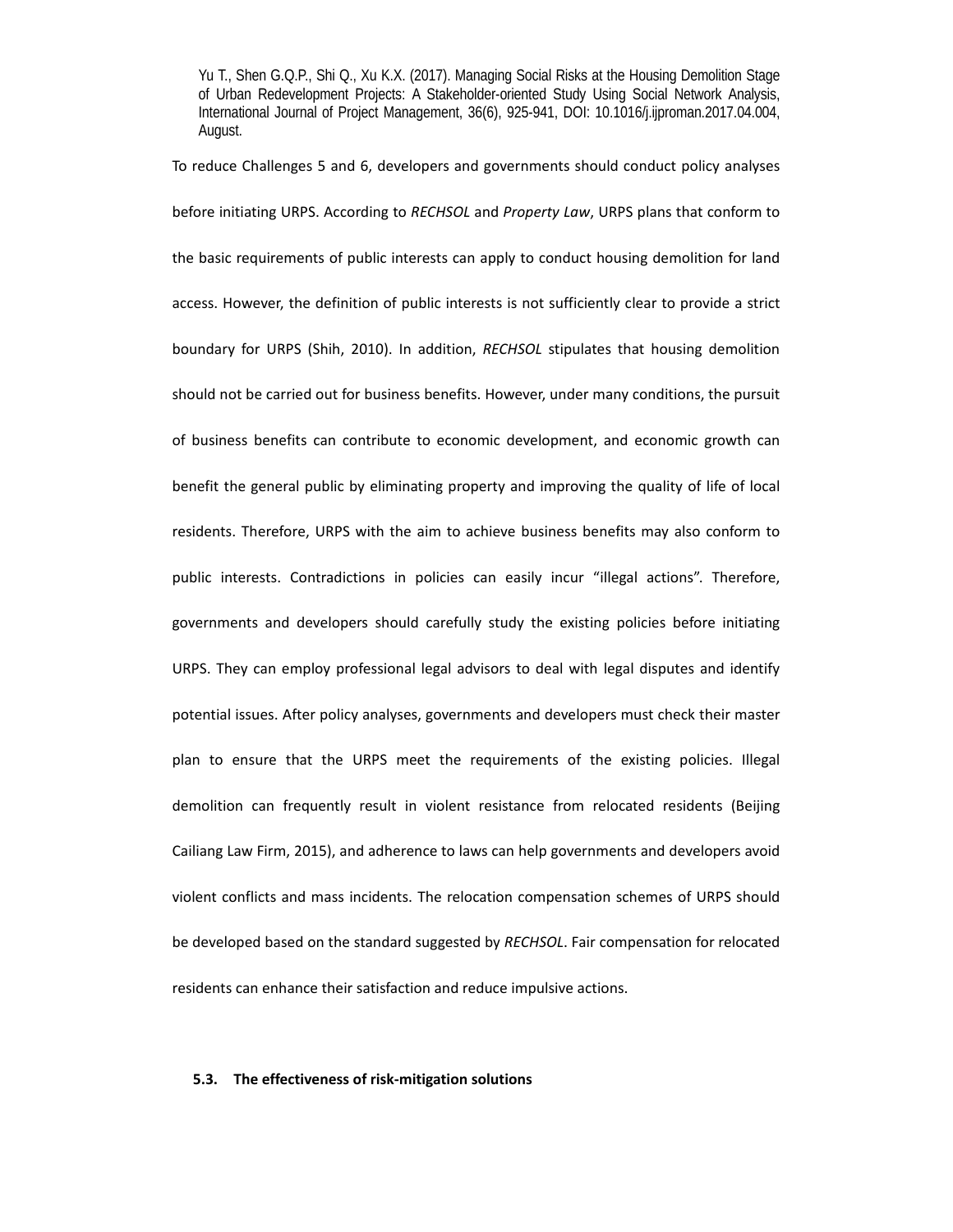# Please place Fig.5. here

To evaluate the effectiveness of the five risk management strategies, we simulated and quantified the risk network after implementing the aforementioned solutions (see Fig. 5). The simulation was carried out according to the study conducted by Li et al. (2016). A primary assumption (PA) here is that all of the proposed strategies can be effectively conducted, and corresponding nodes and links can be completely removed from the network. In Table 5, the critical risks (nodes and links) identified in Section 4 are classified into 6 challenges according to their characteristics and risk categories. In Fig.4, one can see that these challenges can be alleviated if corresponding strategies are taken. In the simulation, when a strategy was carried out, the risks related to this strategy (according to Fig. 4 and Table 5) were removed from the risk network of Fig. 2 (according to PA). For instance, if SL1 is implemented, then the links and nodes in Challenge 1 will be removed from Fig. 2 because Fig. 4 implies that SL1 can be used to deal with Challenge 1. It indicates that if a reasonable social security scheme is developed and effectively carried out, then the risks caused by a lack of social security can be well controlled. After removing the nodes and links from the original network, the global network parameters in Section 4.2 can be recalculated to evaluate the effectiveness of risk-mitigation strategies. This simulation approach can be employed to measure the effectiveness of a strategy (e.g., SL1) or a strategy profile (e.g., SL1+SL2; SL1+SL2+SL3+SL4+SL5)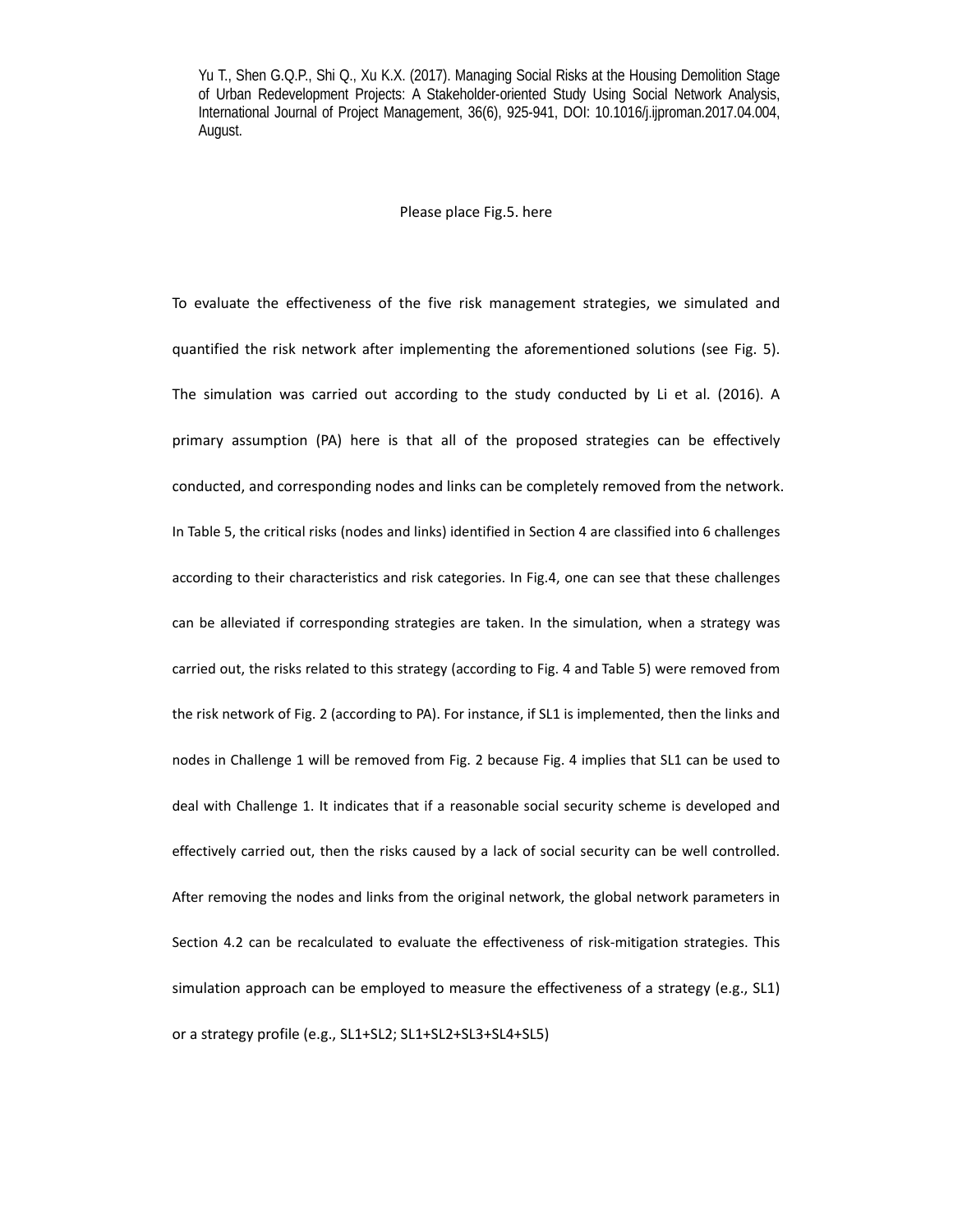#### Please place Fig.6. here

Due to the limited space, this paper only focused on the overall effectiveness of the five strategies identified in Section 5.2. If all of these strategies are taken, then all of the nodes and links listed in Table 5 will be removed from Fig. 2. After reshaping the risk network (see Fig. 6), we recalculated the two network metrics used in Section 4.2, network density and cohesion, because they reflect the global characteristics of the risk structure. All of the five strategies are assumed to be effectively implemented. As a result, the improved risk network is shown in Fig.6. The complexity of the network is significantly reduced versus Fig.2. The network is less condensed after taking our risk mitigation strategies. In addition, a few isolated nodes emerge in the figure, indicating that more social risks can be handled individually without constraints from other risks. The network density and cohesion are reduced to 0.050 (‐57.98%) and 0.279 (‐54.19%), respectively. These simulation results imply that the proposed five solutions can largely mitigate social risks during the housing demolition stage of URPS.

# **6. Conclusions**

Grounded in social network theory and classical risk management approach, this study employed SNA to investigate the underlying network of stakeholder-associated social risks during the housing demolition stage of URPS. A risk list containing 38 factors (see Table 1)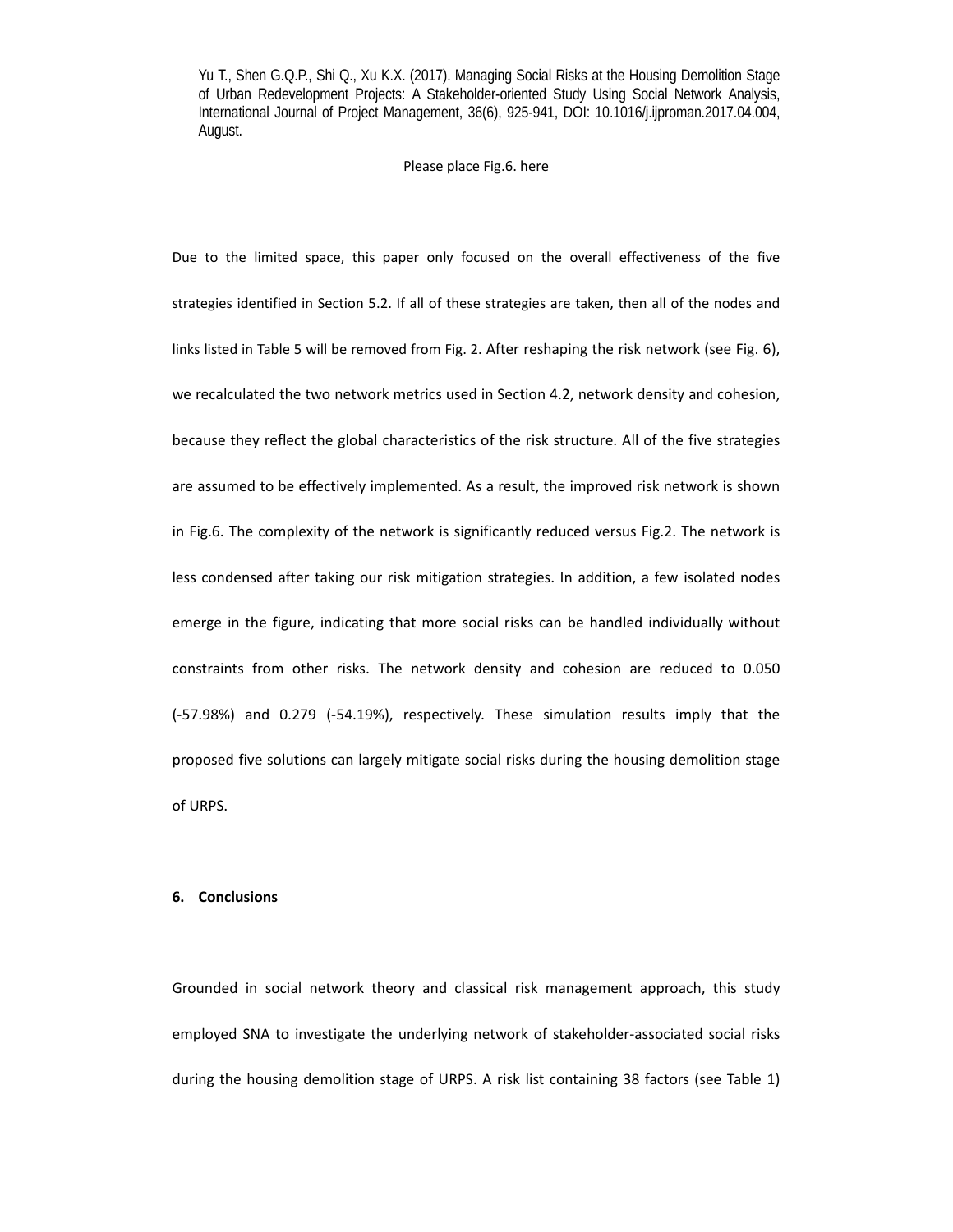was compiled through a literature analysis and interviews with critical stakeholders. Based on network analyses, we identified critical risks and interactions that had significant impacts on other risks directly or indirectly (see Table 5). We found that local governments were the most important stakeholders that can determine the finial effect of social risks during housing demolition. A lack of social security, information challenges, challenges to financial management, difficulties in decision‐making, uncertainties in policies and legal disputes, and impulsive actions of relocated residents were identified as the primary concerns of social risk management. Decision‐makers must consider these challenges when initiating URPS. Social security schemes, efficient financial management, multi-dimensional impact assessments, policy analyses and adherence to laws, and public participation were proposed to mitigate these social risks. We tested and quantified the effectiveness of these solutions by recalculating the network densities and cohesions of the improved risk network. The results show that our strategies can effectively mitigate social risks related to housing demolition.

# **6.1. Theoretical and practical implications**

In terms of theoretical implications, this study contributes to the body of knowledge on the social risk management of projects. Compared with other types of risks, social risks can be significantly affected by project stakeholders and alleviated via proper stakeholder coordination. In a few current studies, scholars such as Shi et al. (2015) and Liu et al. (2016) starts to investigate the interests of stakeholders based on qualitative analyses when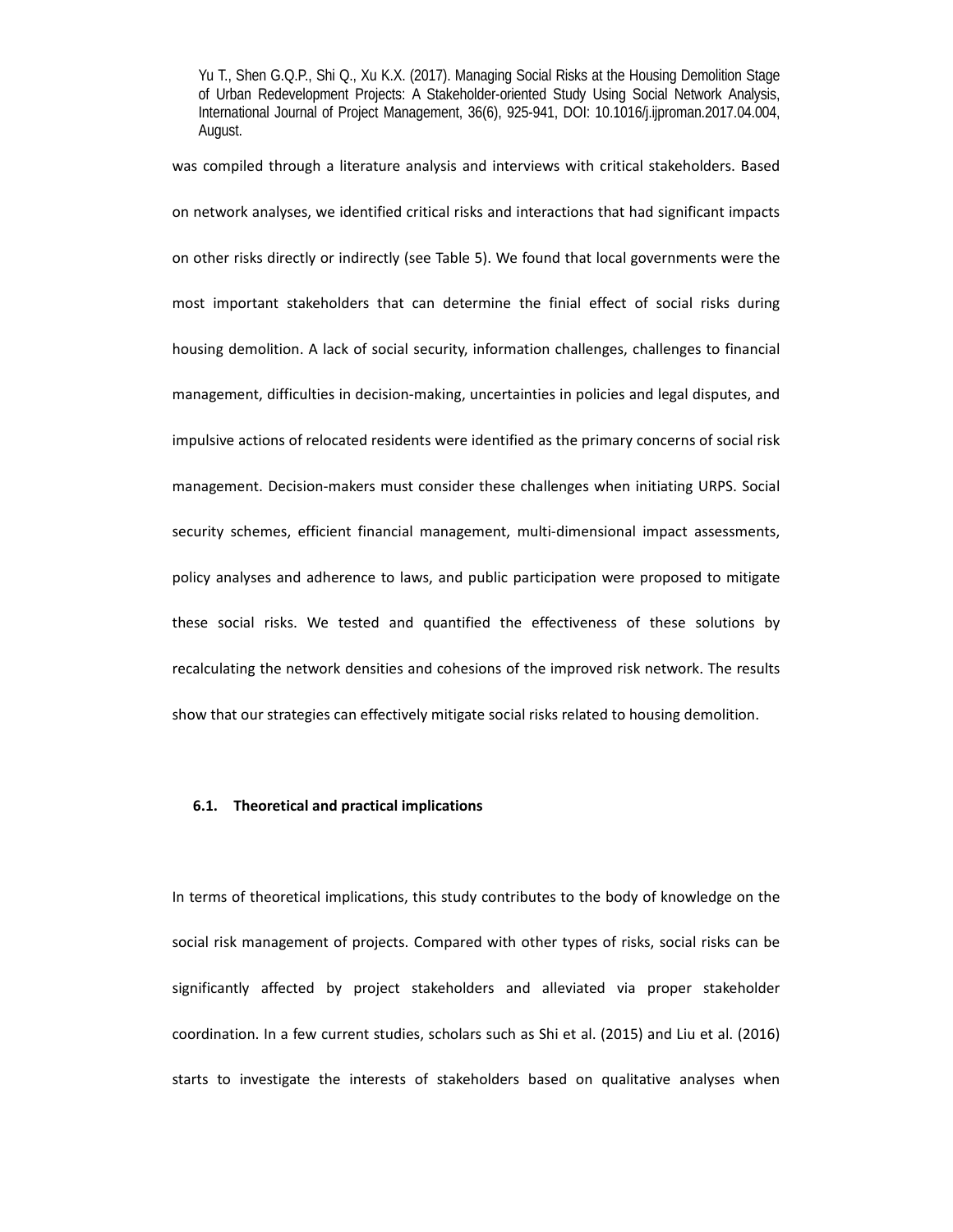evaluating social risks. Compared with them, this study not only highlights the importance of stakeholder analysis in social risk management but also quantifies the linkages between risks and corresponding stakeholders. Therefore, the roles of different stakeholders can be examined based on quantitative analyses. In practice, social risks typically interact with each other in URPS. However, most studies such as Chen and Yu (2011) and Ni (2015) paid insufficient attentions to these interactions when ranking the relative importance of different social risks. This research gap can adversely affect the efficiency of risk management (Li et al., 2016). The SNA model developed in this study can be used to examine the complex inter-relationships among different risks when evaluating the impacts of these risks and mapping the most important risks. Accordingly, this finding can help enhance the efficiency of social risk models in previous literature. Resonating with researchers such as Li et al. (2016) and Yang et al. (2014), this study argues that SNA can be effectively applied to settle stakeholder‐associated issues. The application of SNA has been extended to the area of social risk management. Finally, this study indicates that stakeholder management can be integrated with other project management tools (e.g., risk management) to deal with stakeholder‐associated issues in a more effective way. Researchers can develop a bridge between stakeholder management and social risk management.

In terms of practical implications, this study can assist practitioners in managing and mitigating social risks at the housing demolition stage of URPS. Firstly, the 38 social risks identified in Table 1 can be referred as a checklist for practitioners to identify risks and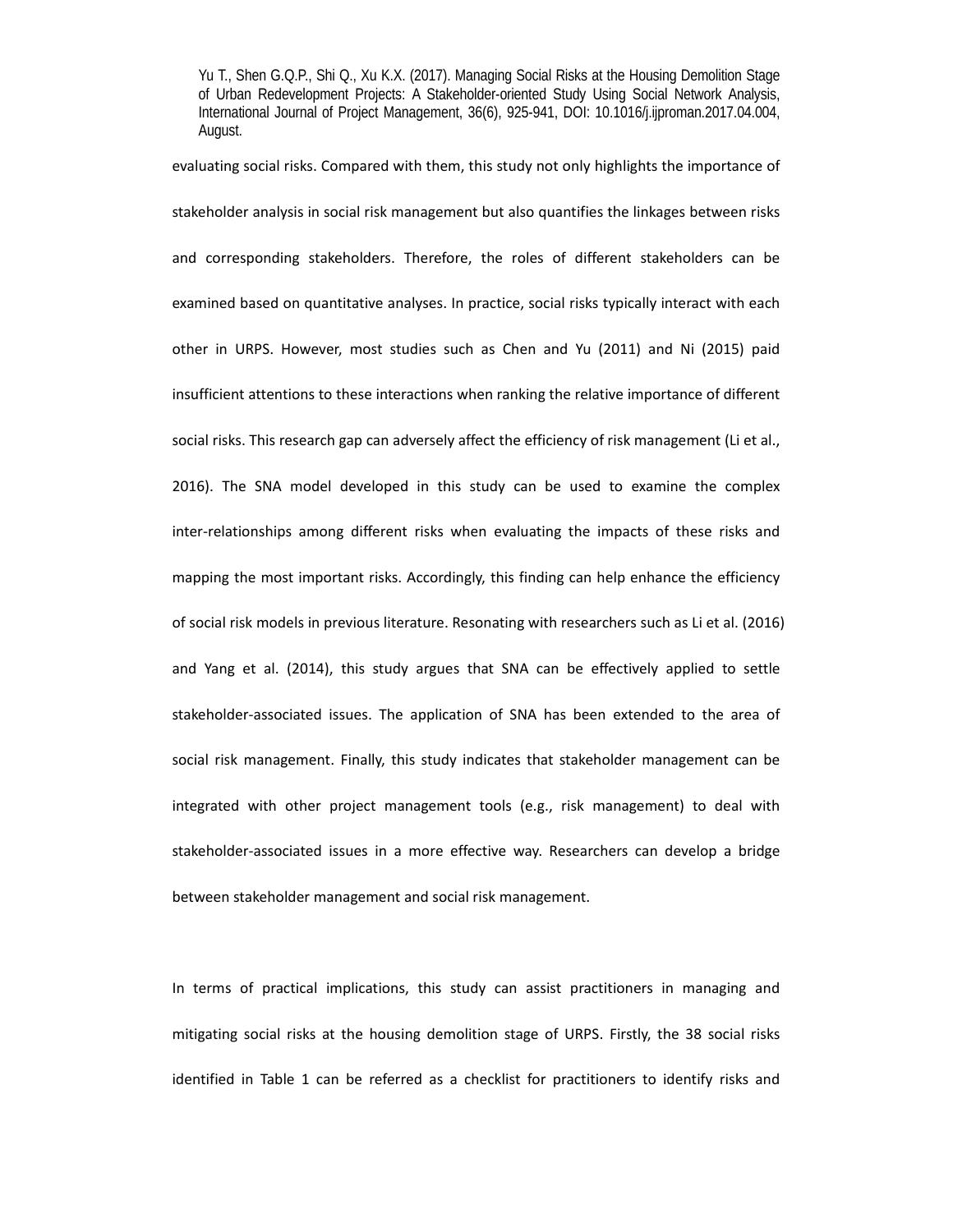develop risk‐response plans in URPS. This finding helps practitioners to better understand the potential social risks related to housing demolition. Secondly, the SNA model established in this study can be used to evaluate and identify critical risks based on a network and system viewpoint. The potential impacts of different social risks were quantified through network analysis. Therefore, more attentions can be effectively paid to these most important risks that significantly affect URPS. Thirdly, this study took stakeholder groups into consideration when analyzing social risks. This work can help practitioners identify and coordinate key stakeholders that have strong relations with social risks. Since the conflicts of interests among different stakeholders have become a primary source of social risks (Yang and Shen, 2012), this study can improve the efficiency of social risk management via enhancing stakeholder management. Finally, five risk mitigation strategies were proposed via interview and validated via simulation. These strategies can be applied to reduce the negative impacts of social risks in URPS. More important, practitioners can use the simulation approach to evaluate other potential risk-mitigation strategies in their projects.

# **6.2. Limitations and future research**

The main limitations of this study include: 1) the identification of social risks and linkages was conducted based on the knowledge of 36 interviewees. Due to the complexity and uniqueness of URPS, this survey may not cover all of the potential conditions and social risks at the housing demolition stage of URPS. Practitioners may meet new challenges or network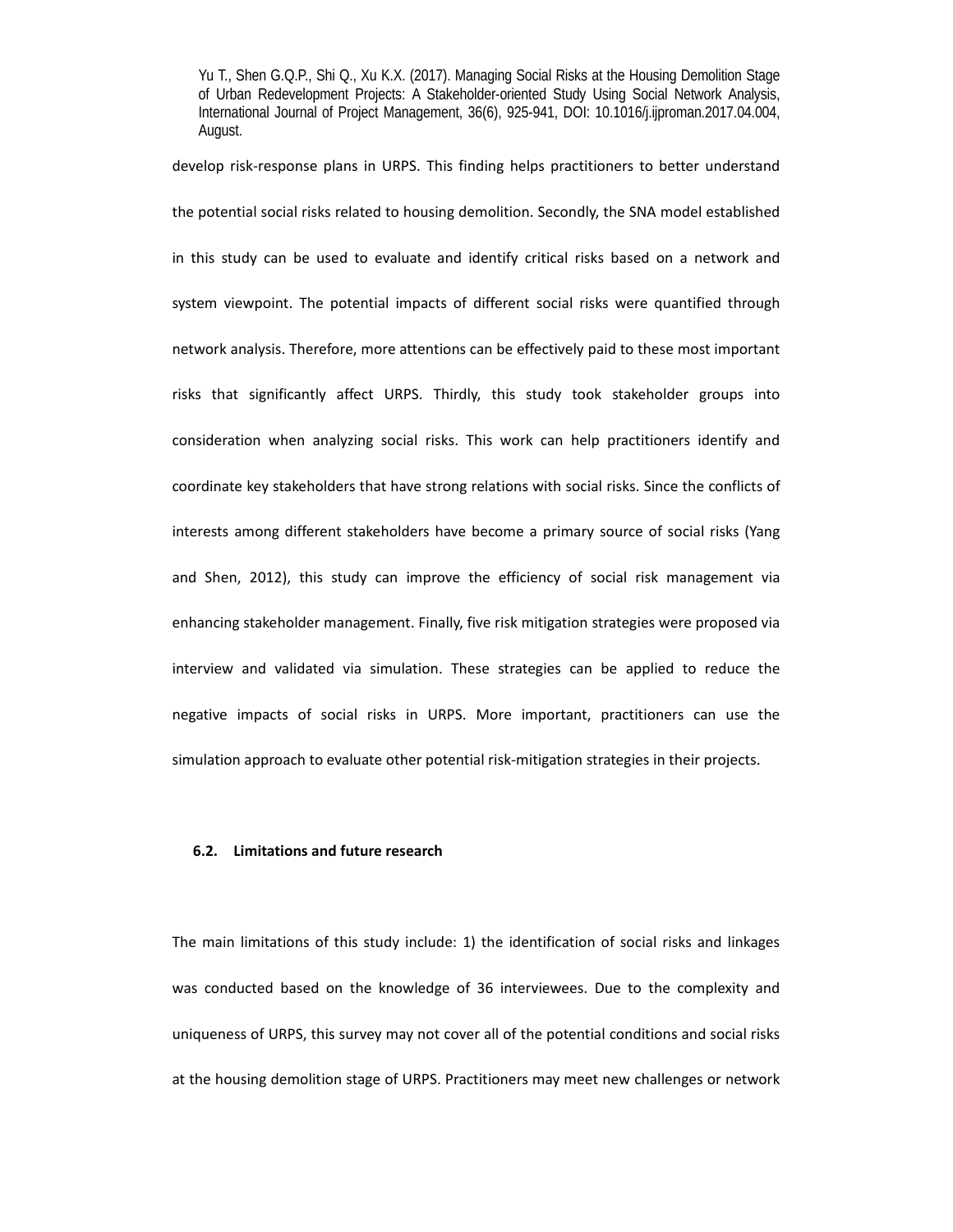structures that were not identified in this study. 2) The evaluation on the risk-mitigation strategies were carried out based on a theoretical assumption and simulation without empirical tests. 3) This study employed a small-sample survey. The sample size may affect the robustness of our findings. However, this limitation does not completely diminish the contribution of this study because the tendency of a network can be captured via in‐depth interviews with representative stakeholders (e.g., Li et al., 2016). Due to the lack of a database, developing a network model based on big data is extremely difficult for researchers in the field of urban redevelopment.

Further research opportunities of this study should focus on the following four aspects: 1) Empirical studies should be conducted to test the generalization and effectiveness of the five solutions proposed by this study because the performance of these solutions was evaluated based on theoretical assumptions and simulations; 2) The time span of this study can be extended to the life cycle of URPS including decision-making, housing demolition, construction, operation and re‐demolition stages; 3) A framework that integrates other types of risks (economic risks) with this study should be developed to facilitate the overall risk management during the housing demolition stage of URPS because this study largely focuses on social risks; and 4) Large-sample analyses can be conducted to identify more potential risks and interactions in different cases if a database pertaining to URPS can be developed in the future.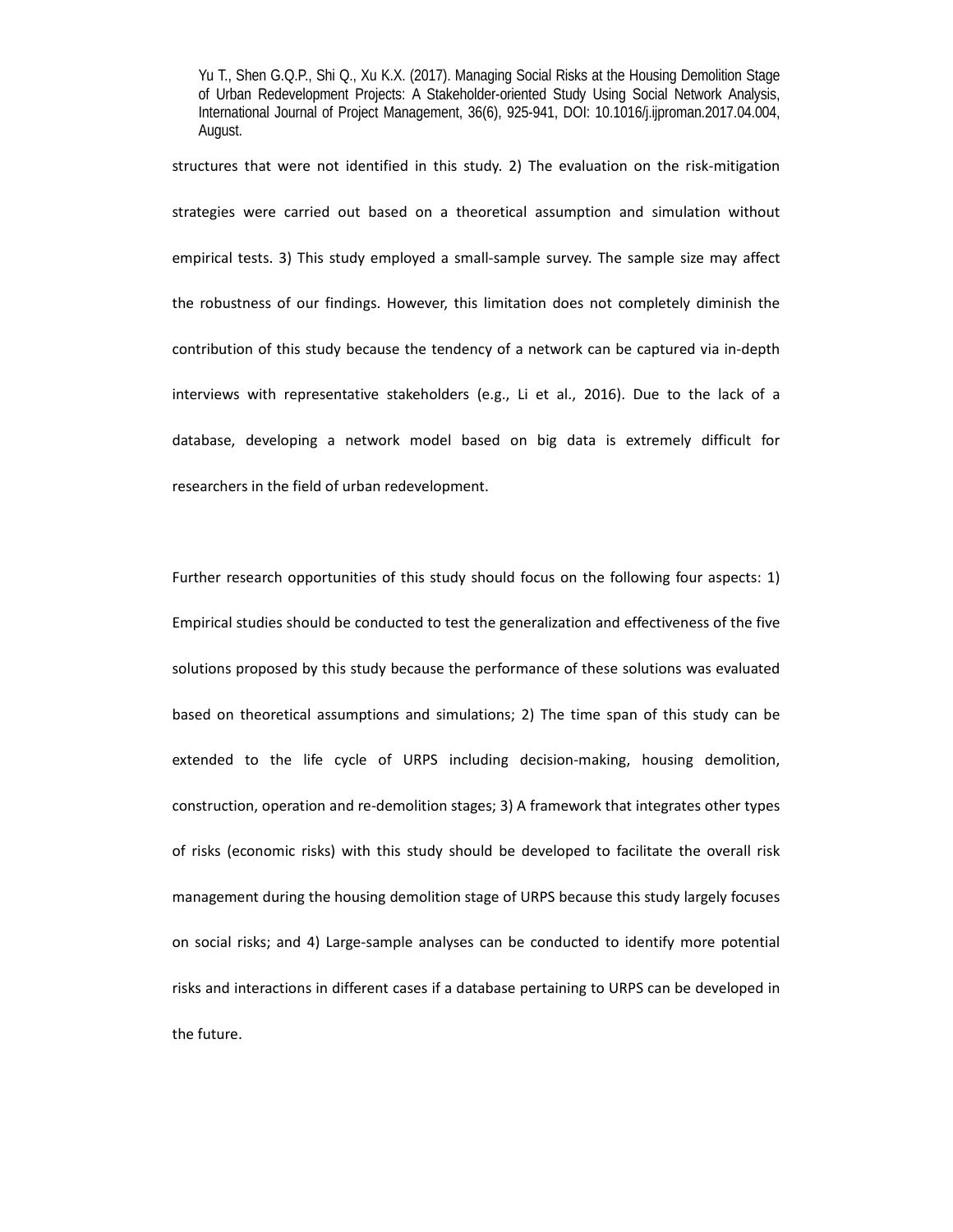# **Appendix: Key Types of Interview Questions**

Goal 1: identification of social risks. We sent an email to each interviewee before this research step. The email briefly described the background and purposes of this study.

*Interview questions:* 

- 1. What are the major risks that may cause social conflicts during the housing demolition stage of URPS?
- 2. In the latest urban redevelopment project that you experienced, can you list some social risks at the housing demolition stage?
- 3. Can you propose additional social risks that are not presented in the risk list (in the third question, the researchers showed each interviewee a risk list compiled based on existing literature, i.e., risks identified by literature in table 1; in the first and second questions, the researcher did not display this list)?
- 4. How can these additional risks affect the benefits of stakeholders and the performance of projects at the housing demolition stage?
- 5. In the latest redevelopment project that you experienced, how did these additional risks affect the benefits of stakeholders and the performance of this project?
- 6. Which risks (in Table 1) may be associated with you in urban redevelopment projects?
- 7. In the latest redevelopment project that you experienced, how did these risks affect you?

How did you influence these risks?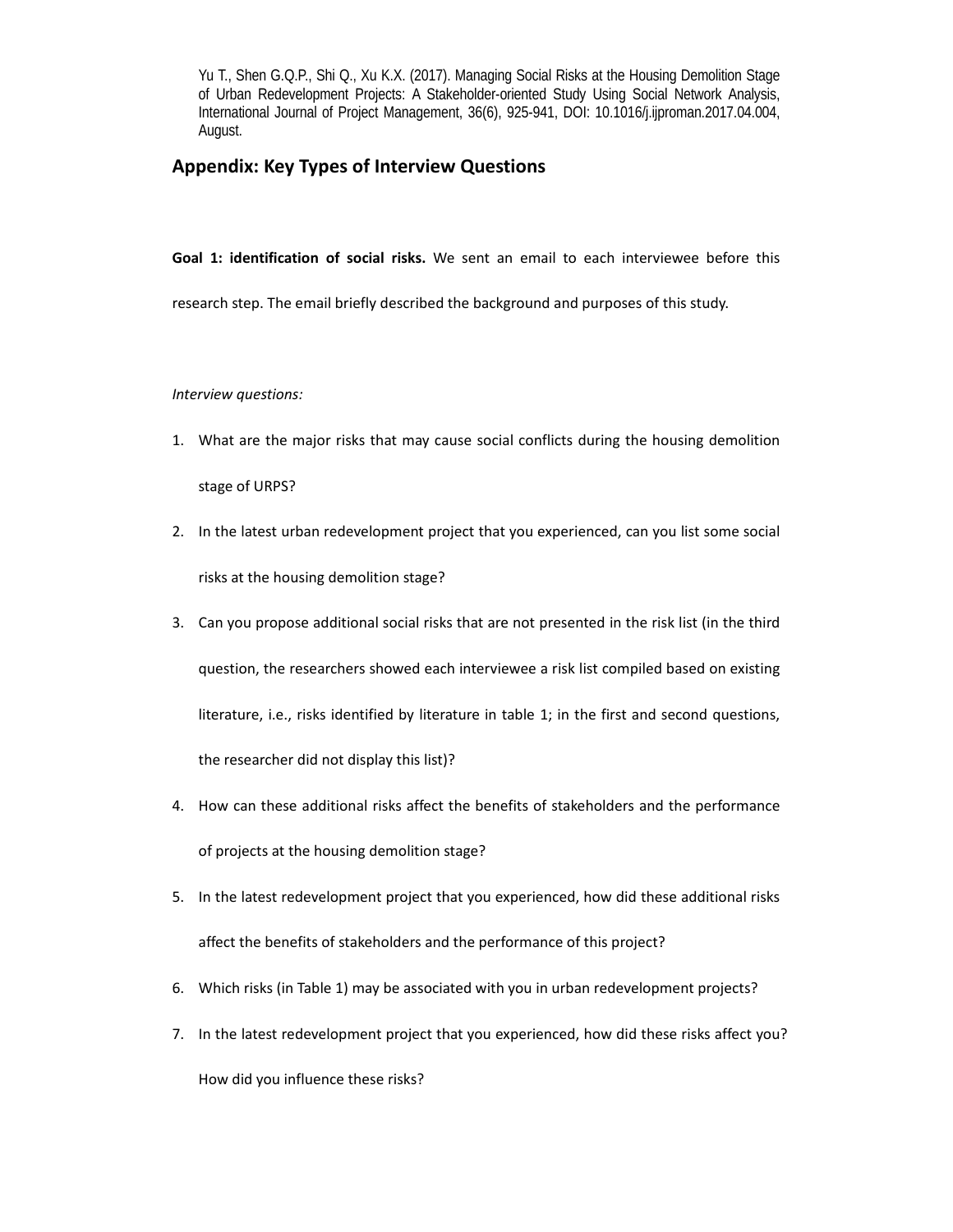**Goal 2: identification of inter‐relationships.** We sent the social risks listed in Table 1 to each

interviewee before this research step.

# *Interview questions:*

- 8. Can risk  $S_aR_b$  significantly affect  $S_cR_d$  during the housing demolition stage of URPS?
- 9. If  $S_aR_b$  impacts  $S_cR_d$ , what is the likelihood of this potential effect (the likelihood of the

link)?

10. If  $S_aR_b$  impacts  $S_cR_d$ , to what degree can  $S_aR_b$  influence  $S_cR_d$  (the degree of influence)?

Goal 3: identification of risk mitigation strategies. We sent the critical risks presented in Table 5 to each interviewee before this research step.

#### *Interview questions:*

- 11. Based on the perspective of stakeholder management, what can be done to mitigate challenge i (i=1,2,3,4,5,6)?
- 12. If you are a senior manager in an urban redevelopment project, how can you deal with challenge i (i=1,2,3,4,5,6)?
- 13. If you are a senior official in the local government, what measures can you take to deal with challenge i (i=1,2,3,4,5,6)?
- 14. In the latest urban redevelopment project that you experienced, what measures were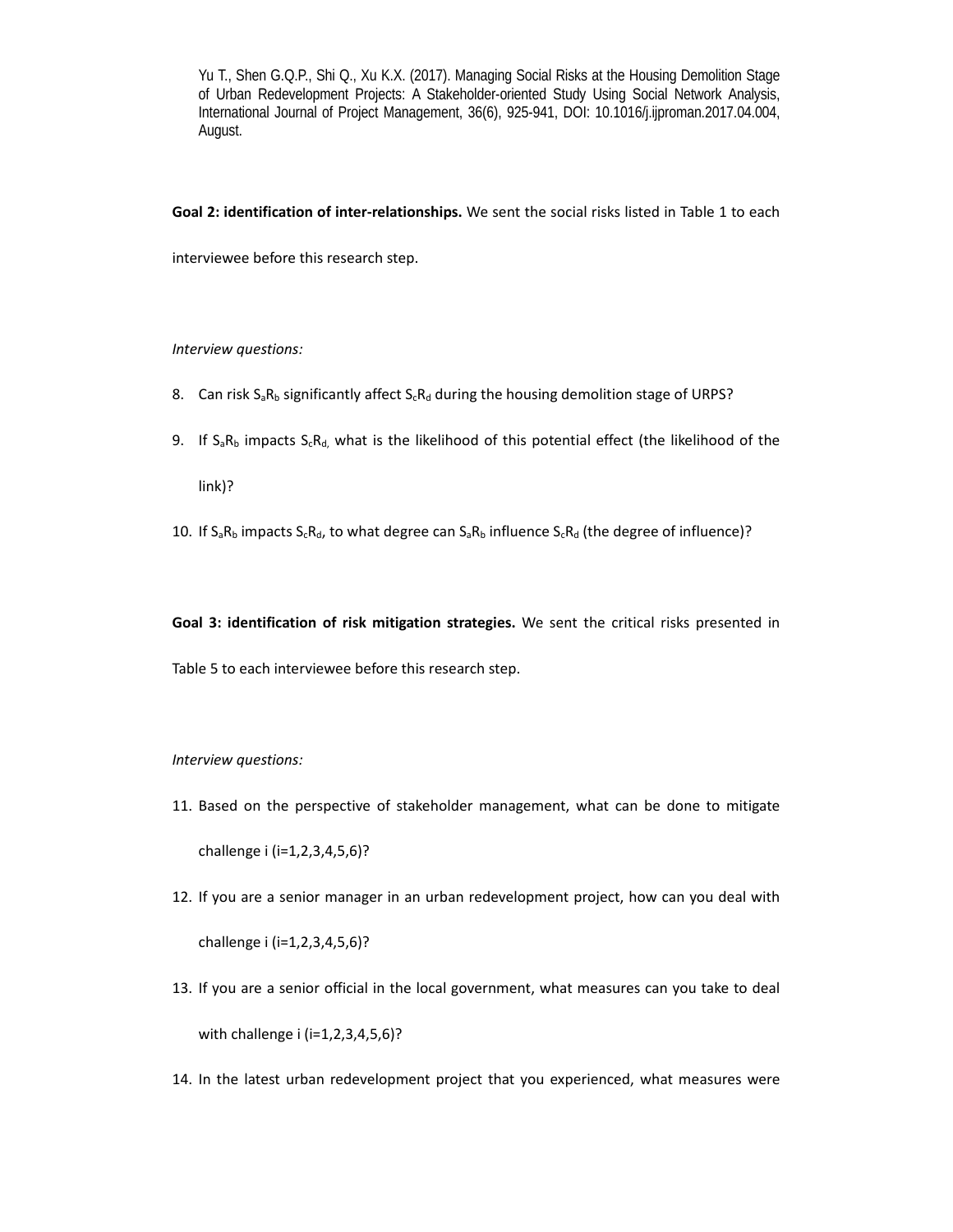adopted to deal with challenge i (i=1,2,3,4,5,6)?

## **Reference**

Aaltonen, K., Kujala, J., Havela, L., & Savage, G. (2015). "Stakeholder Dynamics During the Project Front-End: The Case of Nuclear Waste Repository Projects". Project Management Journal, 46(6), 15‐41.

Alpopi, C., Manole, C. (2013). "Integrated urban regeneration–solution for cities revitalize".

Procedia Economics and Finance 6, 178‐185.

Becker, H. A. (2001). "Social impact assessment". European Journal of Operational Research,

128(2), 311‐321.

Beijing Cailiang Law Firm (2015), "2014: Annual Report of Urban Housing Demolition in

China". Online source [accessed 01/02/2015]:

http://www.cai‐liang.com/view.asp?/1893.html

Brinkmann, S. (2014). "Interview". Springer.

Chen, C., Yu, W., 2011. "Social Risk and Management of City Demolition", Conference on Web Based Business Management (WBM2011), Wuhan University, Scientific Research Publishing, Engineering Information Institute

Chen, L., Tan, J., Wu, K., Li, M. (2012). "Social Risk Assessment of Demolition Projects——An Empirical Study of Guangzhou Municipality". Journal of Guangzhou University (Social Science Edition) 3, 014.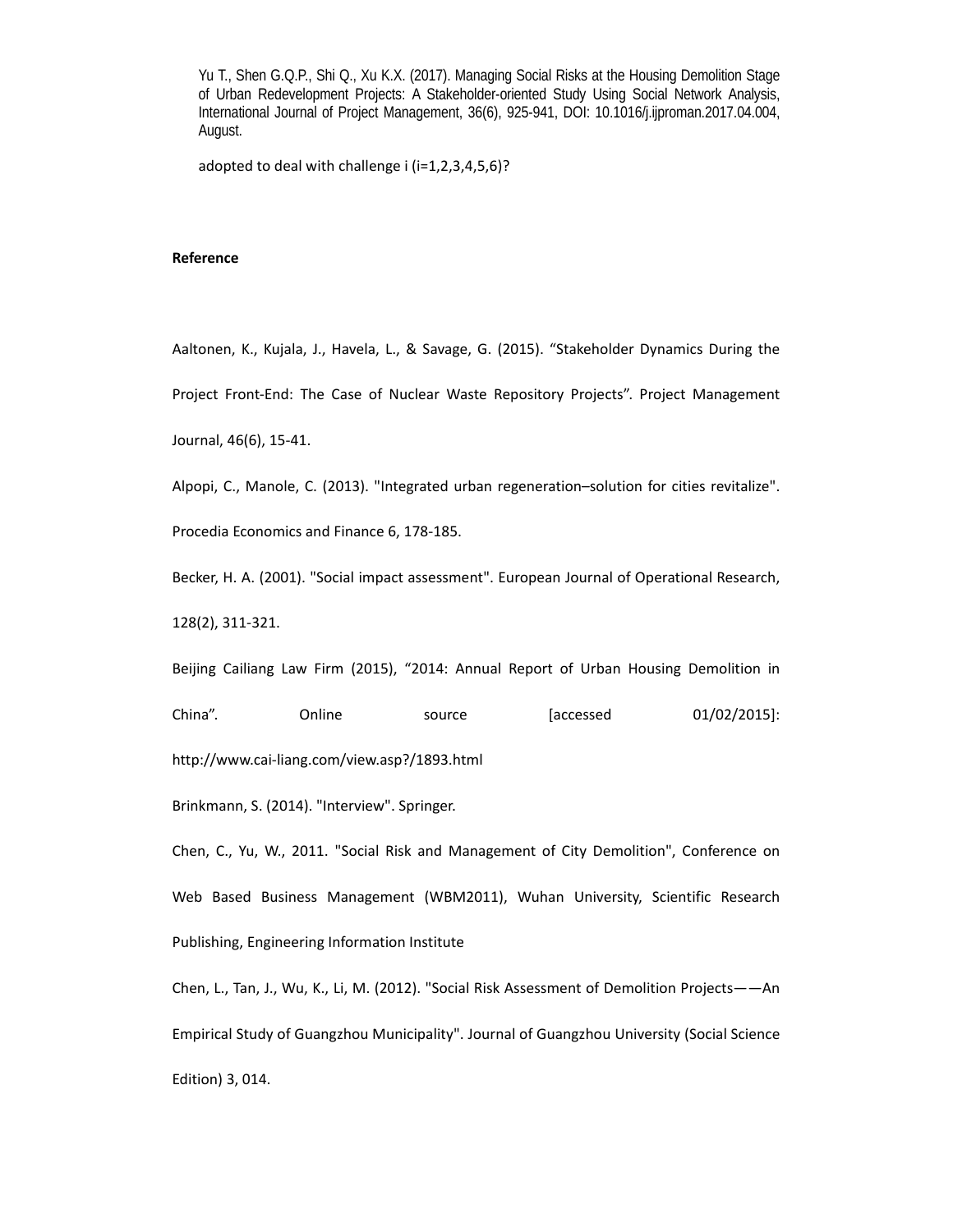China Academic of Building Research (2014). "Researches on Building Demolition Management Policy". 17‐02‐2014

Chinowsky, P., Diekmann, J., & Galotti, V. (2008). "Social network model of construction".

Journal of construction engineering and management, 134(10), 804‐812.

Chu, C. (2008). "The myths and politics of housing in Hong Kong: the controversy over the demolition of the Hunghom Estate". Habitat International 32, 375‐383.

Chung, H., Zhou, S.‐H. (2011). "Planning for plural groups? Villages‐in‐the‐city redevelopment

in Guangzhou City, China". International Planning Studies 16, 333‐353.

Harvey, T.B., John (2001). "Housing renewal and mental health: a case study". Journal of

Mental Health 10, 571‐583.

He, X. (2014). "Maintaining Stability by Law: Protest - Supported Housing Demolition Litigation and Social Change in China". Law & Social Inquiry 39, 849‐873.

Hu, Y., Hooimeijer, P., Bolt, G., Sun, D. (2015). "Uneven compensation and relocation for displaced residents: The case of Nanjing". Habitat International 47, 83‐92.

Jia, J.P., He, X.Q., Jin, Y.J. (2012. ). Statistics. Beijing. China Remin University Press.

Jiang, J. (2014). "Social Risk of Policy Implementation in Local Governments: a Multi‐Case Analysis on P District's Policies on Housing Relocation". Comparative Economic  $\&$  Social Systems, 148‐156.

Keene, D.E., Geronimus, A.T. (2011). ""Weathering" HOPE VI: the importance of evaluating the population health impact of public housing demolition and displacement". Journal of Urban Health 88, 417‐435.

Kytle, B., Ruggie, J.G. (2005). "Corporate Social Responsibility as Risk Management. John F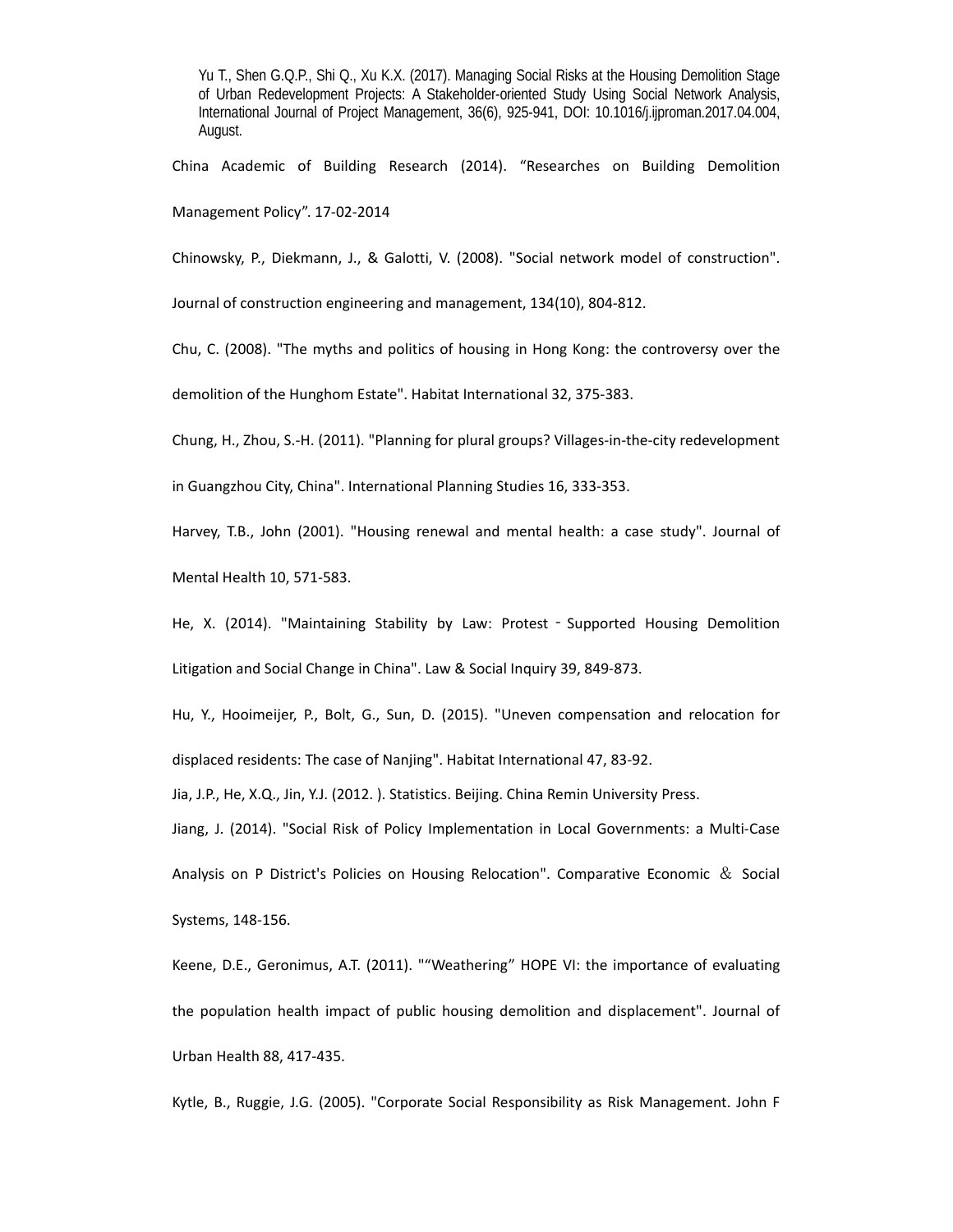Kennedy School of Government". Harvard University, Boston, MA.

Li, C.Z., Hong, J., Xue, F., Shen, G.Q., Xu, X., Mok, M.K. (2016). "Schedule risks in prefabrication housing production in Hong Kong: a social network analysis". Journal of Cleaner Production.

Li, L.H., Lin, J., Li, X., Wu, F. (2014). "Redevelopment of urban village in China–A step towards an effective urban policy? A case study of Liede village in Guangzhou". Habitat International 43, 299‐308.

Li, T. H., Ng, S. T., Skitmore, M. (2013). "Evaluating stakeholder satisfaction during public participation in major infrastructure and construction projects: A fuzzy approach". Automation in construction, 29, 123‐135.

Liu, Z.‐z., Zhu, Z.‐w., Wang, H.‐j., Huang, J. (2016). "Handling social risks in government‐driven mega project: An empirical case study from West China". International Journal of Project Management 34, 202‐218.

Lin, Y., Zhang, X., Geertman, S. (2015). "Toward smart governance and social sustainability for Chinese migrant communities". Journal of Cleaner Production, 107, 389‐399.

Mitchell, R. K., Agle, B. R., & Wood, D. J. (1997). "Toward a theory of stakeholder identification and salience: Defining the principle of who and what really counts". Academy of management review, 22(4), 853‐886.

Mitchell, J. C. (1969). "The concept and use of social networks". Bobbs‐Merrill.

Mok, K. Y., Shen, G. Q., & Yang, J. (2015). "Stakeholder management studies in mega construction projects: A review and future directions". International Journal of Project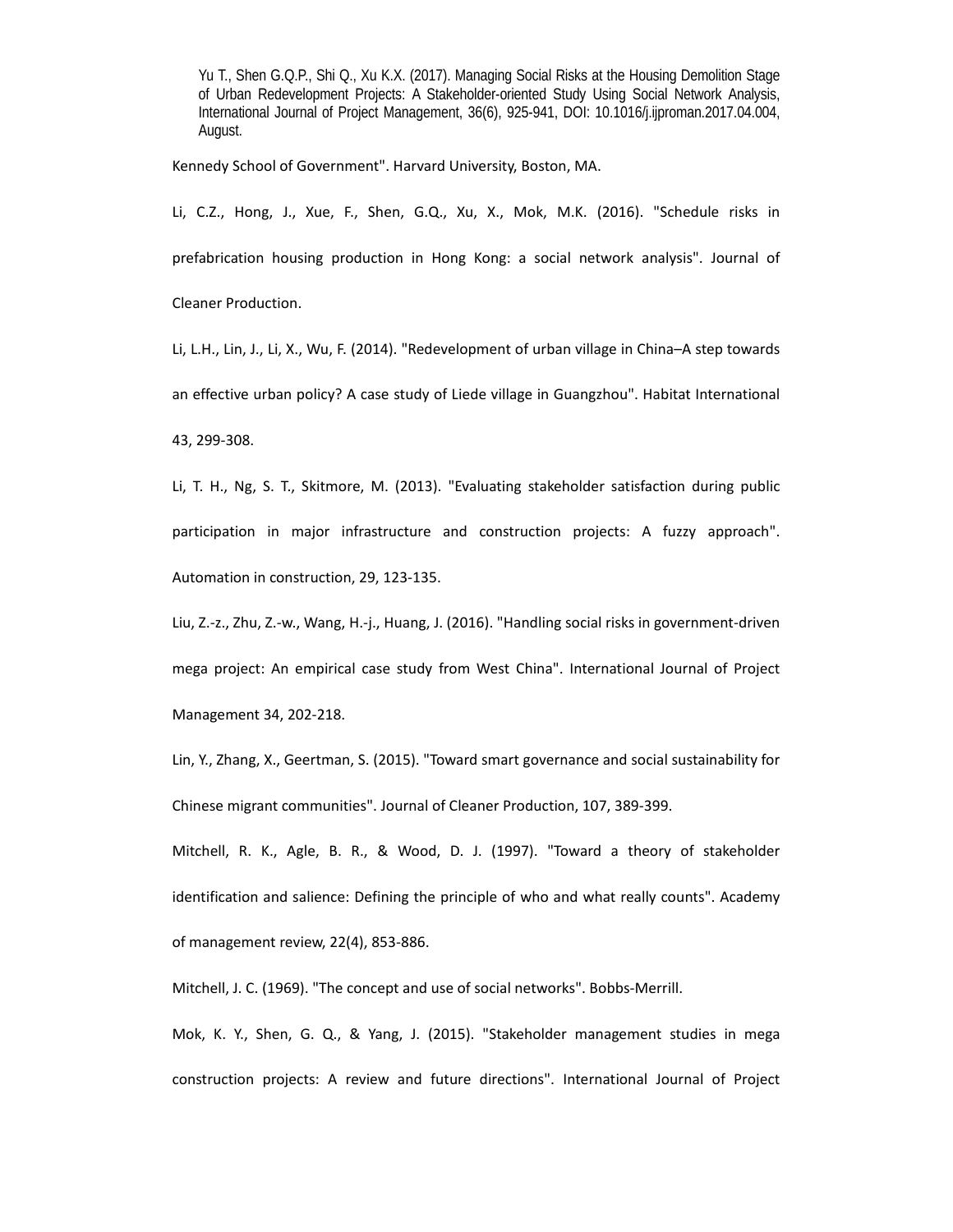Management, 33(2), 446‐457.

Mok, K. Y., Shen, G. Q., Yang, R. J., & Li, C. Z. (2017). "Investigating key challenges in major

public engineering projects by a network-theory based analysis of stakeholder concerns: A

case study". International Journal of Project Management, 35(1), 78‐94.

Moreno, J. L. (1960). "The sociometry reader", The Free Press, Glencoe,Ill.

Ni, L., 2015. "Research on Risk Management Binjiang Land Expropriation and Resettlement

Project". University of South China, Nanjing.

Parise, S. (2007). "Knowledge management and human resource development: An application in social network analysis methods". Advances in Developing Human Resources 9, 359‐383.

Peng, Y., Lai, Y., Li, X., Zhang, X. (2015). "An alternative model for measuring the sustainability

of urban regeneration: the way forward". Journal of Cleaner Production 109, 76‐83.

Project Management Institute (2013). "A Guide to the Project Management Body of Knowledge (PMBOK® Guide)". 4th ed. PMI, Newtown Square, PA.

Rabito, F., Iqbal, S., Shorter, C., Osman, P., Philips, P., Langlois, E., White, L. (2007). "The association between demolition activity and children's blood lead levels". Environmental research 103, 345‐351.

Rowley, T. J. (1997). "Moving beyond dyadic ties: A network theory of stakeholder influences". Academy of management Review, 22(4), 887‐910.

Ruan, X., Ochieng, E. G., Price, A. D., & Egbu, C. O. (2012). "Knowledge integration process in construction projects: a social network analysis approach to compare competitive and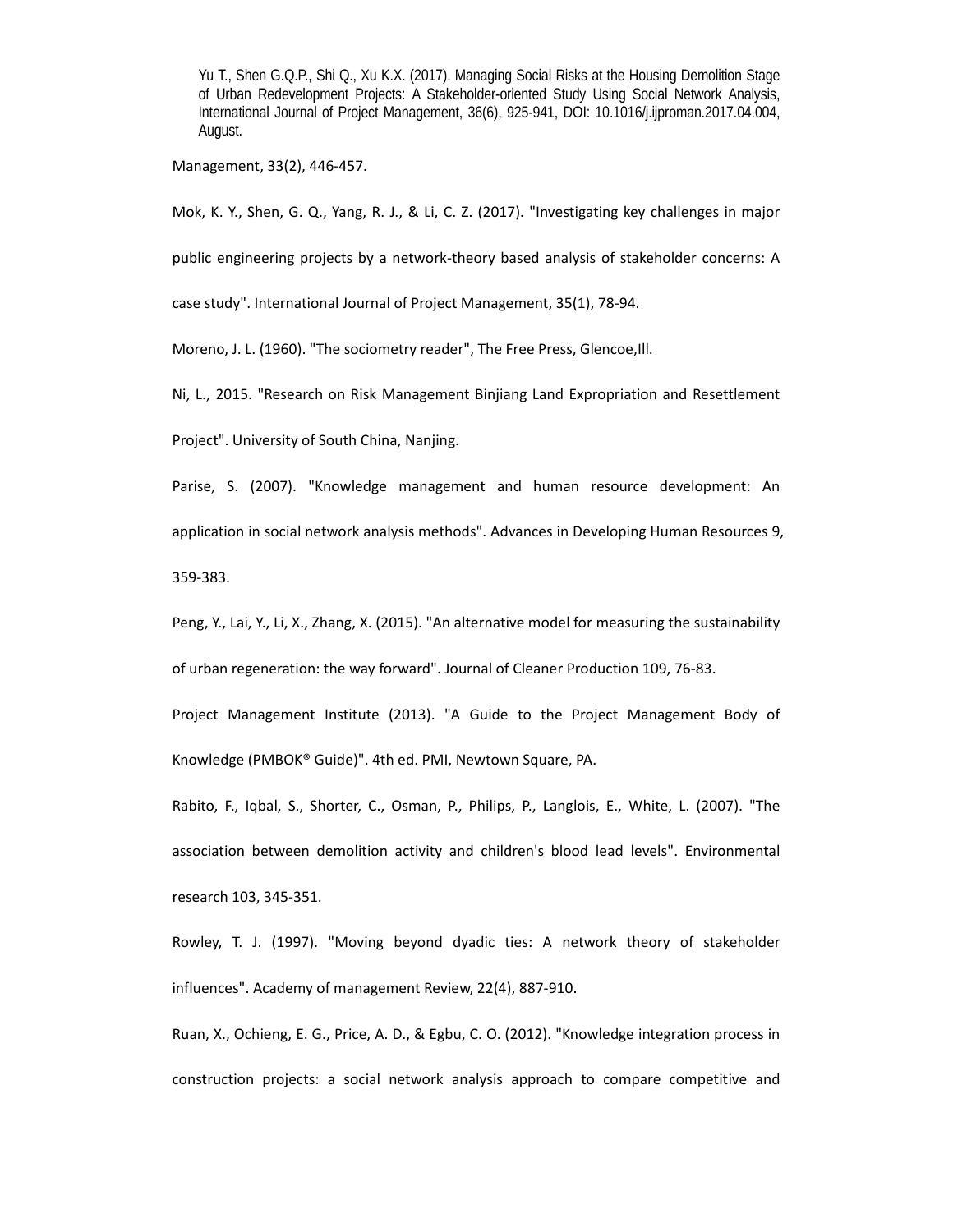collaborative working". Construction Management and Economics, 30(1), 5‐19.

Schmidt–Soltau, K. (2003). "Conservation–related Resettlement in Central Africa: Environmental and Social Risks". Development and change 34, 525‐551.

Shi, Q., Liu, Y., Zuo, J., Pan, N., Ma, G. (2015). "On the management of social risks of hydraulic

infrastructure projects in China: A case study". International Journal of Project Management

33, 483‐496.

Shih, M. (2010). "The Evolving Law of Disputed Relocation: Constructing Inner - City Renewal Practices in Shanghai, 1990 - 2005". International Journal of Urban and Regional Research 34, 350‐364.

Shin, H.B. (2009). "Residential redevelopment and the entrepreneurial local state: The implications of Beijing's shifting emphasis on urban redevelopment policies". Urban Studies 46, 2815‐2839.

Talen, E. (2014). "Housing demolition during urban renewal". City & Community 13, 233‐253. Teng, S. (2013). "The Risk and Governance of the Vulnerable Group in the City Demolition Advancement". Economy and Management 3, 002.

The State Council of the People's Republic of China (2011). "Regulations on the Expropriation and Compensation of Houses on State Owned Land". Online source [accessed 21/01/2011]: http://www.gov.cn/flfg/2011‐01/21/content\_1791480.htm

Tichy, N. M., Tushman, M. L., & Fombrun, C. (1979). "Social network analysis for organizations". Academy of management review, 4(4), 507‐519.

Ward, S., & Chapman, C. (2008). "Stakeholders and uncertainty management in projects.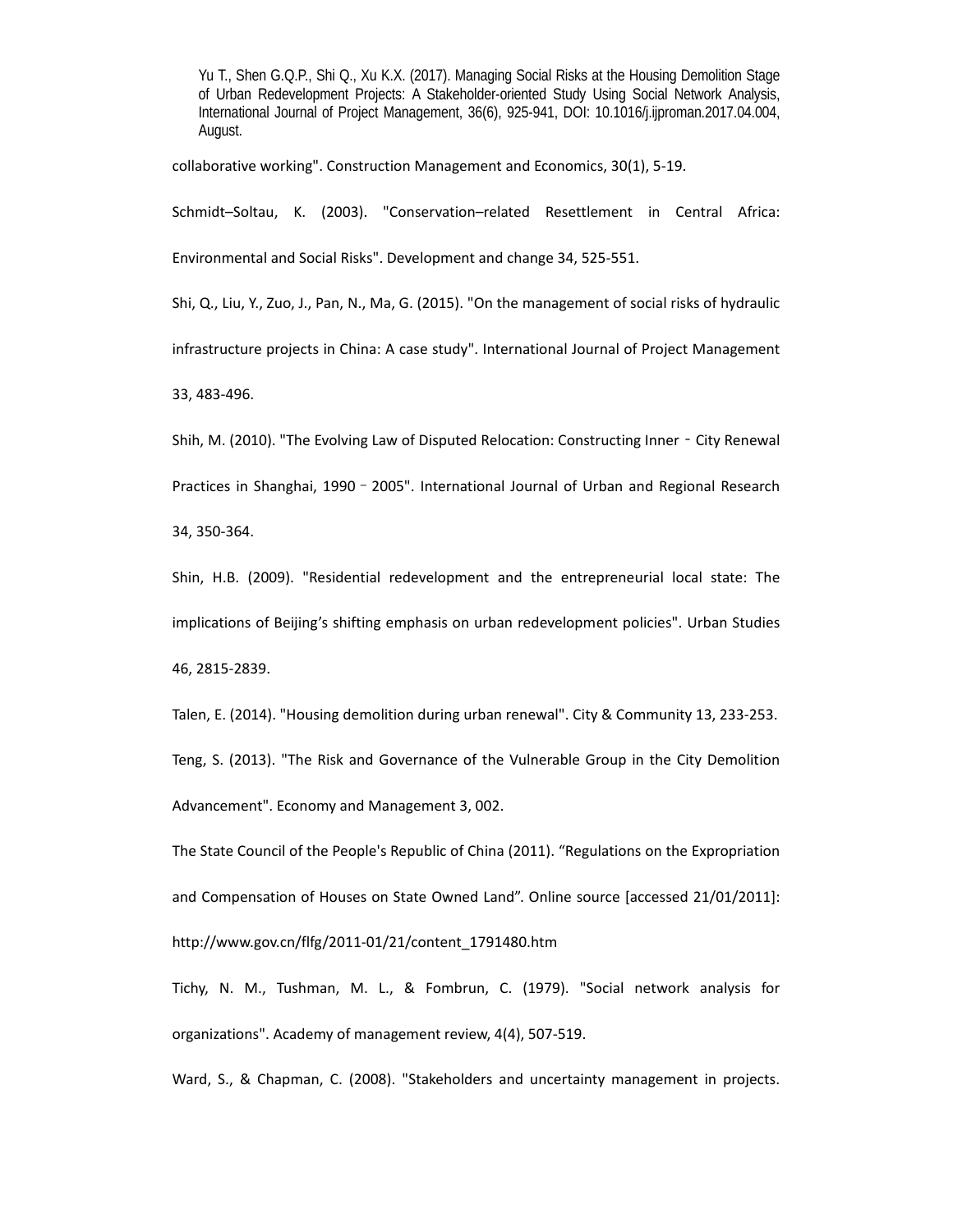Construction Management and Economics". 26(6), 563‐577.

Wang, H., Shen, Q., Tang, B.-s., Lu, C., Peng, Y., Tang, L. (2014). "A framework of decision‐making factors and supporting information for facilitating sustainable site planning in urban renewal projects". Cities 40, 44‐55.

Wasserman, S., Faust, K. (1994). "Social network analysis: Methods and applications". Cambridge university press. UK.

Wasserman, S., Galaskiewicz, J., 1994. Advances in Social Network Analysis: Research in the

Social and Behavioral Sciences. Sage, CA.

Wu, F. (2004). "Residential relocation under market-oriented redevelopment: the process and outcomes in urban China". Geoforum 35, 453‐470.

Xue, C., Zheng, X., Zhang, B., Yuan, Z. (2015). "Evolution of a multidimensional architectural

landscape under urban regeneration: A case study of Jinan, China". Ecological Indicators 55,

12‐22.

Yang, F., Shen, K. (2012). "A Study on the System Construction about Social Stability Risk Assessment of Housing Demolition". Journal of Nanchang University (Humanities and Social Sciences) 43, 51‐56.

Yang, R.J., Zou, P.X. (2014). "Stakeholder-associated risks and their interactions in complex green building projects: A social network model". Building and environment 73, 208‐222.

Yang, R.J., Zou, P.X., Wang, J. (2016). "Modelling stakeholder‐associated risk networks in green building projects". International journal of project management 34, 66‐81.

Yang, Y. R., Chang, C. H. (2007). "An urban regeneration regime in China: A case study of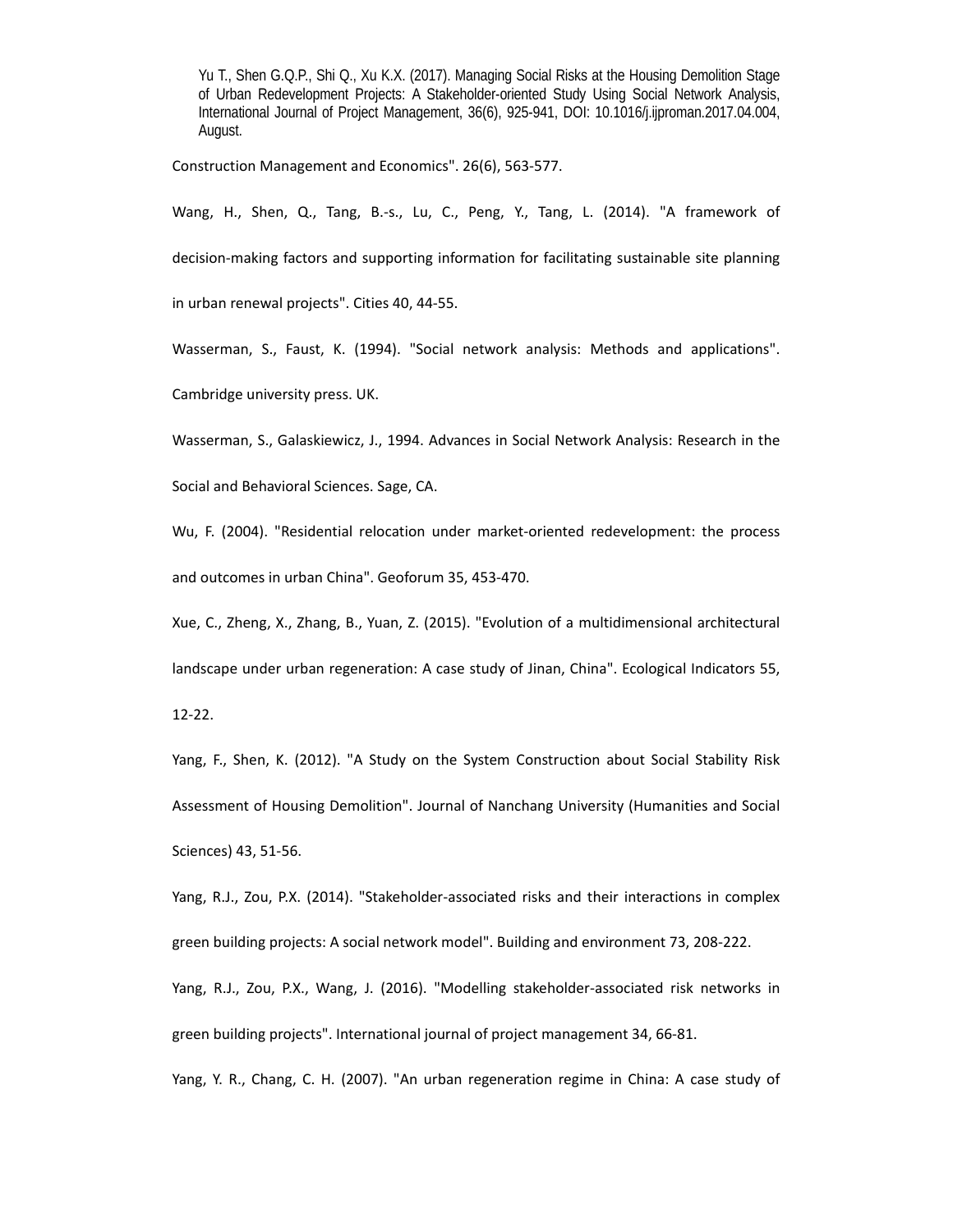urban redevelopment in Shanghai's Taipingqiao area." Urban Studies, 44(9), 1809‐1826.

Ye, L. (2011). "Urban regeneration in China: Policy, development, and issues". Local Economy

26, 337‐347.

Zhang, X., Hu, J., Skitmore, M., Leung, B.Y. (2014). "Inner‐city urban redevelopment in China

metropolises and the emergence of gentrification: Case of Yuexiu, Guangzhou". Journal of

Urban Planning and Development 140, 05014004.

Zhang, P. C. (2014). "Research on the problems and solutions in the process of Urban

Housing Demolition". Chongqing University, Chongqing.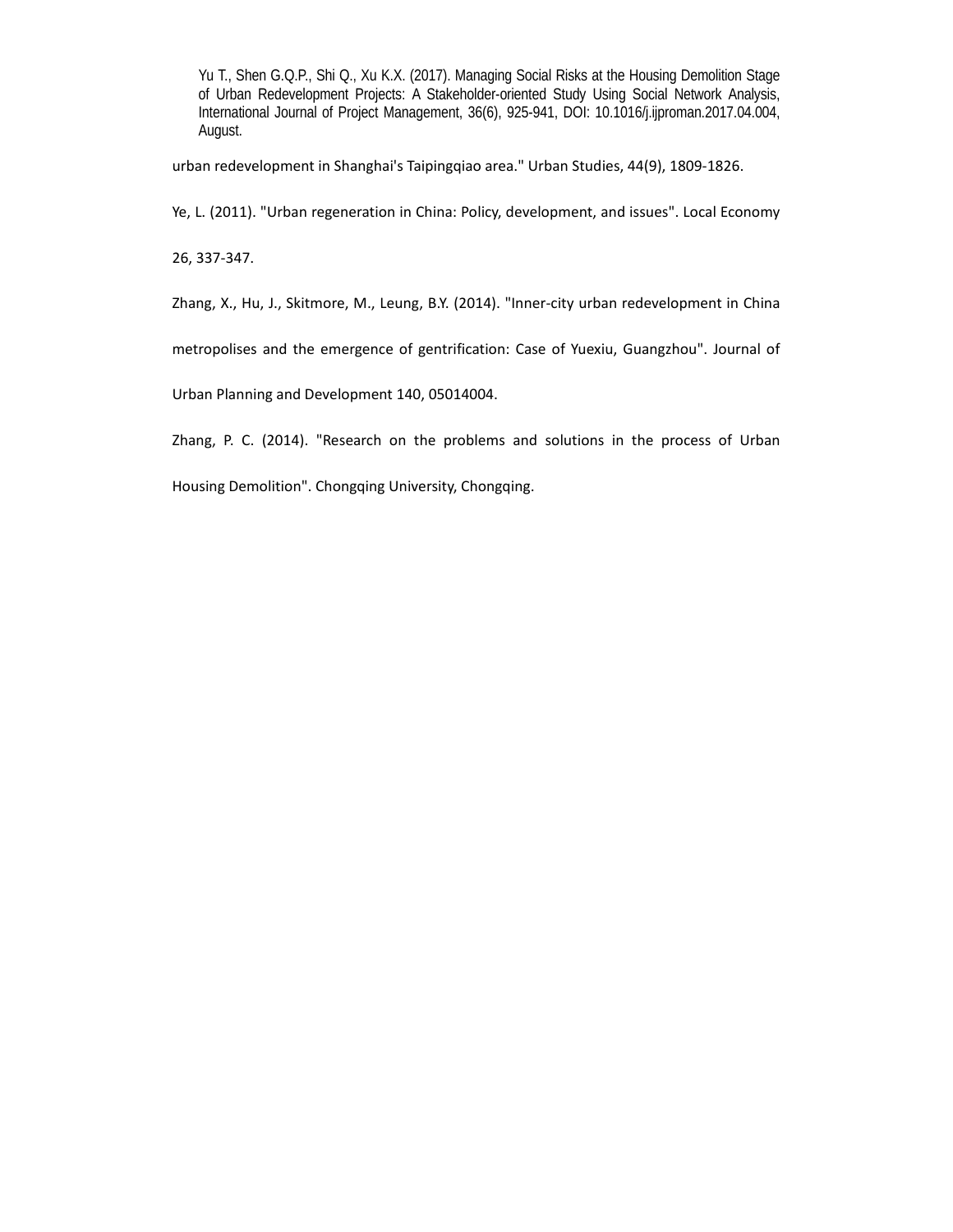**Figure List** 

Fig.1. Research method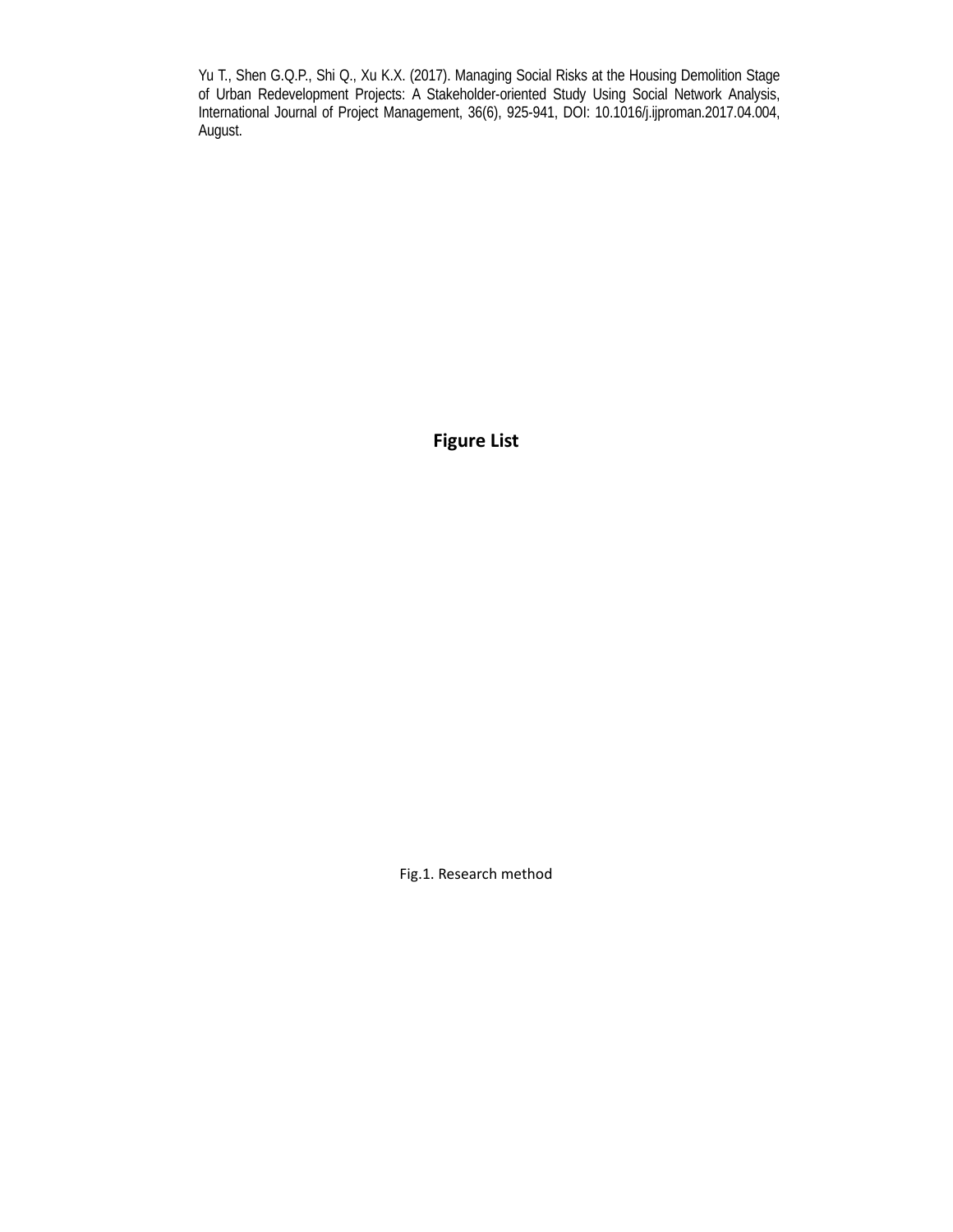

Fig.2. Stakeholder‐associated social risk network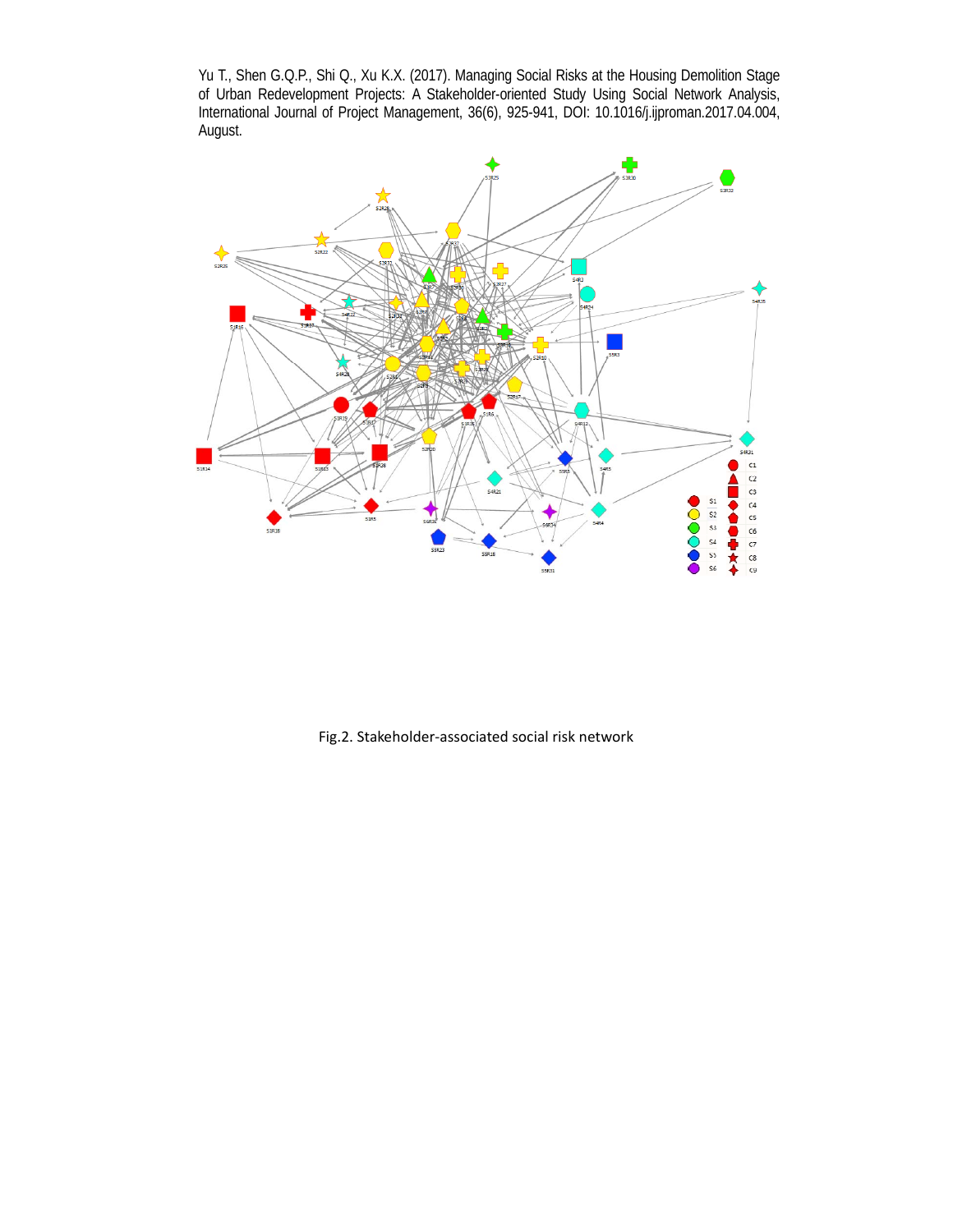

Fig.3. Risk locations in the status centrality map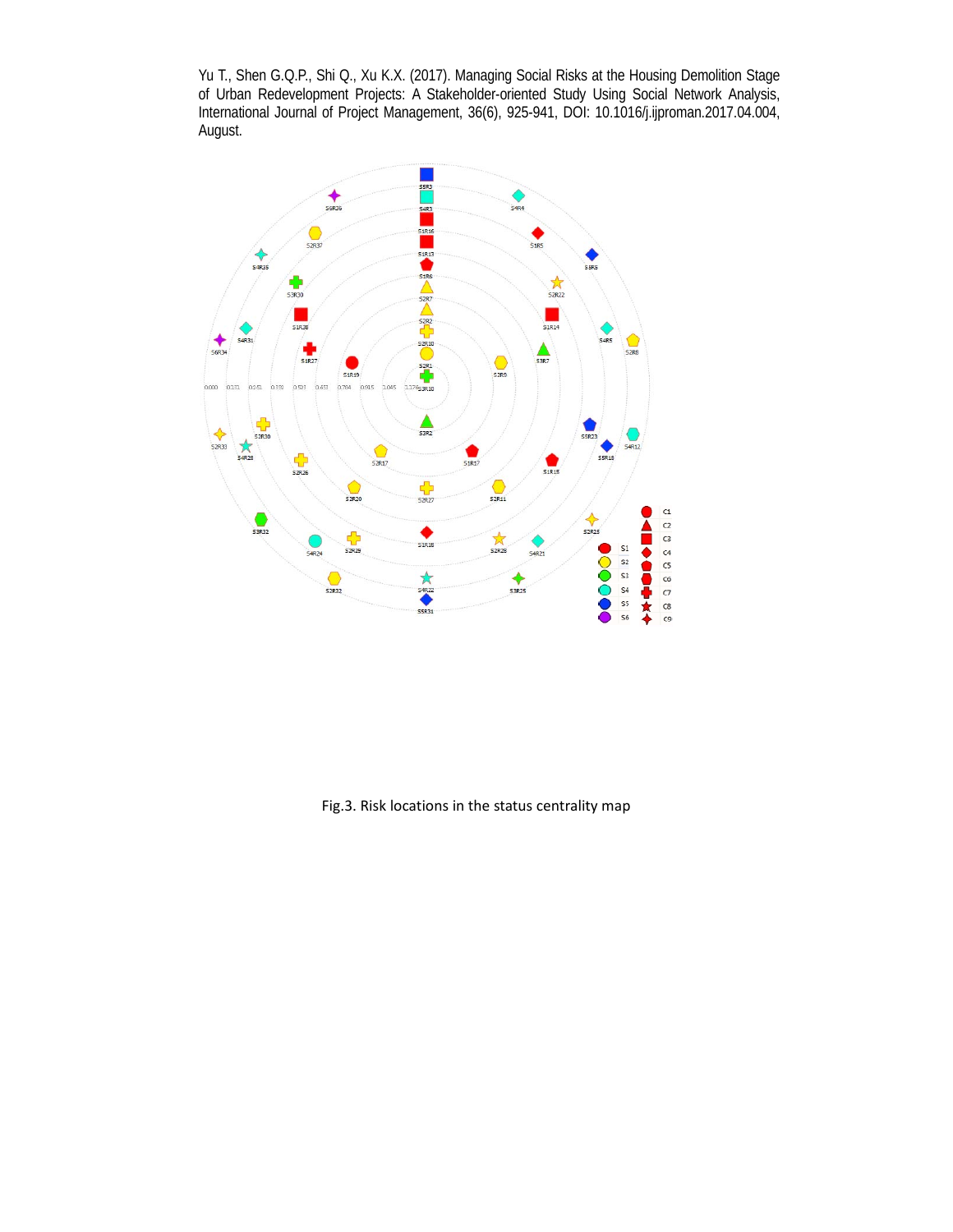Fig.4. Framework for understanding and mitigating social risks

Fig.5. Key steps of the evaluation on risk‐mitigation solutions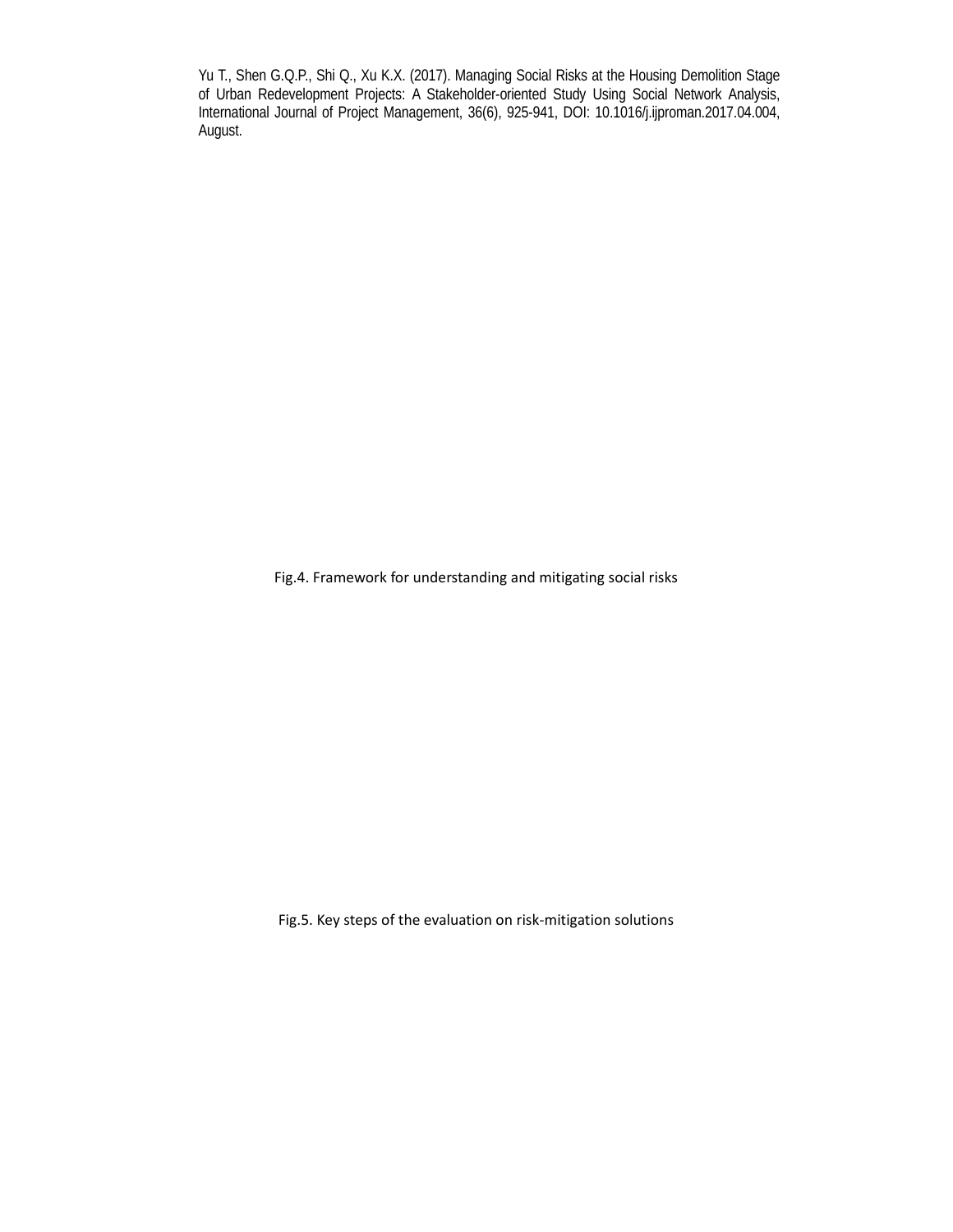

Fig.6. Risk network after mitigating critical risks and interactions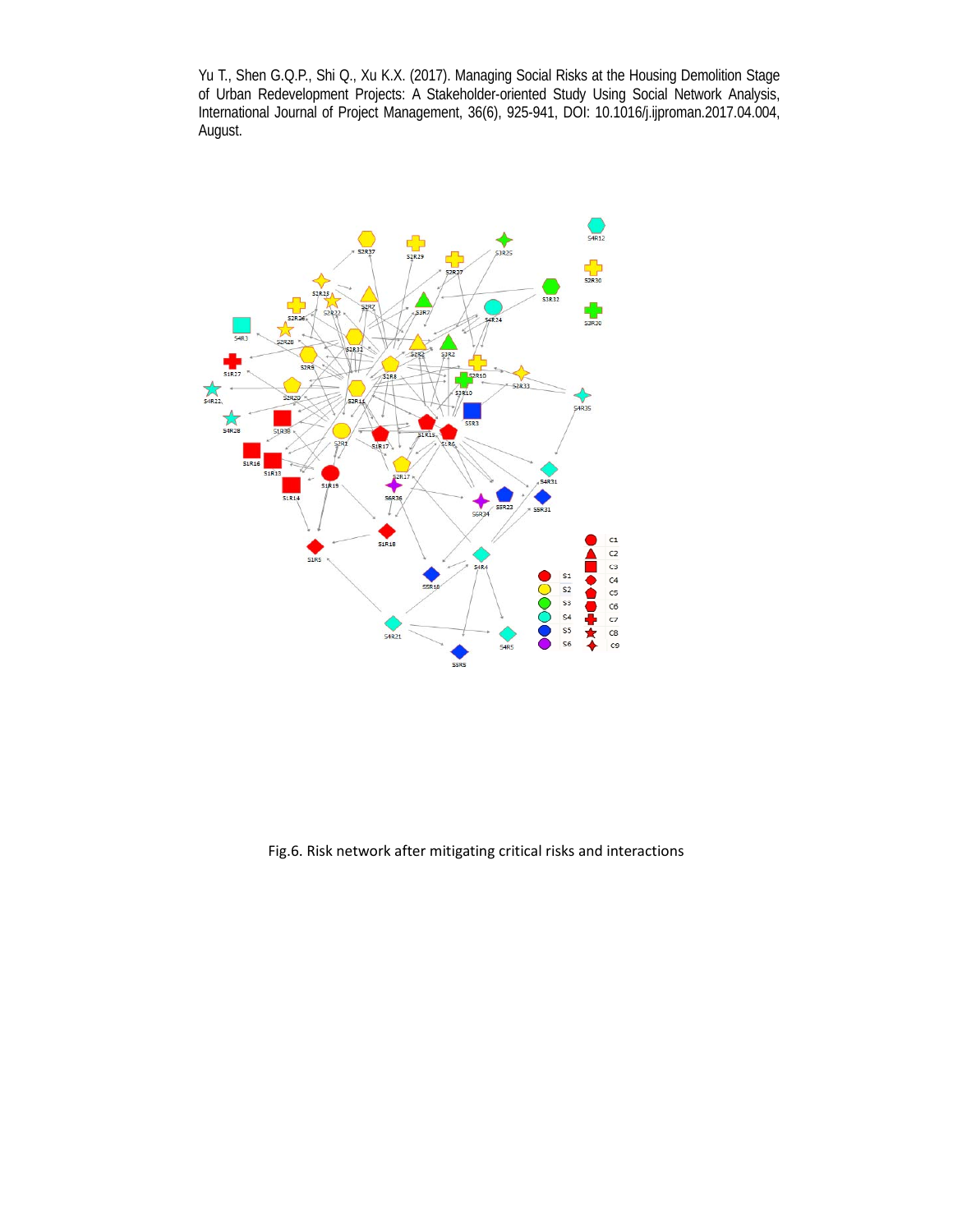# **Table list**

| Table 1 Social risks and corresponding stakeholders |  |  |  |  |
|-----------------------------------------------------|--|--|--|--|
|-----------------------------------------------------|--|--|--|--|

| <b>Risk</b> | <b>Stakeholder</b> | <b>Risk</b>    | <b>Risk name</b>             | <b>Source</b>              | Category       |
|-------------|--------------------|----------------|------------------------------|----------------------------|----------------|
| ID          | node               | node           |                              |                            |                |
| S1R1        | S <sub>1</sub>     | R1             | Unfair compensation for      | Chen et al. (2012); Shi et | C1             |
|             |                    |                | housing demolition and       | al. (2015)                 |                |
|             |                    |                | relocation                   |                            |                |
| <b>S2R2</b> | S <sub>2</sub>     | R <sub>2</sub> | Cost overrun                 | Ni (2015)                  | C <sub>2</sub> |
| <b>S3R2</b> | S <sub>3</sub>     |                |                              |                            |                |
| S4R3        | S4                 | R <sub>3</sub> | Traffic jams and             | Chen and Yu (2011)         | C <sub>3</sub> |
| S5R3        | S <sub>5</sub>     |                | congestion                   |                            |                |
| <b>S4R4</b> | S4                 | R4             | <b>Environment pollution</b> | Yang and Shen (2012); Ni   | C <sub>4</sub> |
|             |                    |                |                              | (2015); Chu (2008)         |                |
| <b>S1R5</b> | S <sub>1</sub>     | R <sub>5</sub> | Health risk                  | Schmidt-Soltau (2003);     | C <sub>4</sub> |
| <b>S4R5</b> | S4                 |                |                              | Rabito et al. (2007);      |                |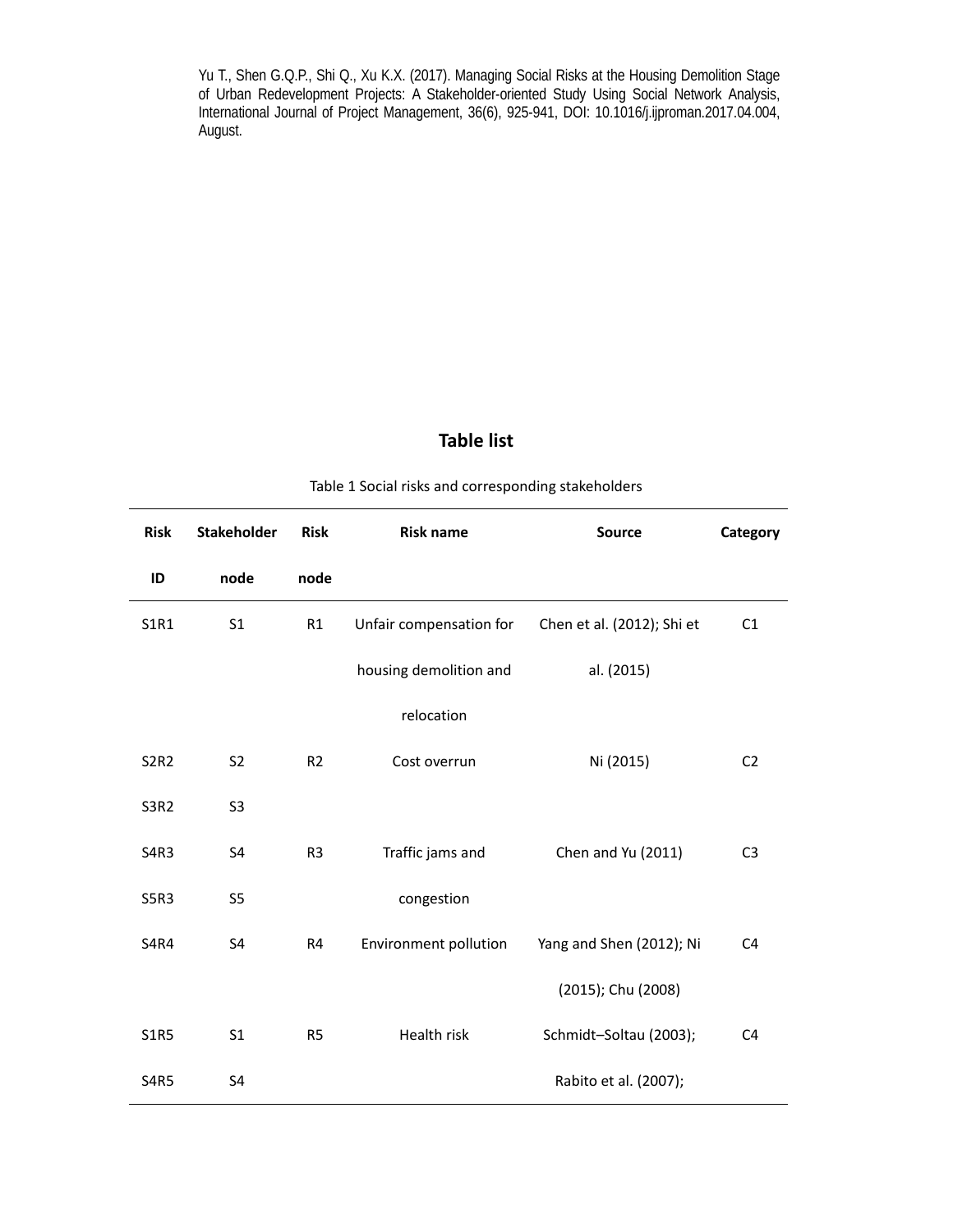|                               | August.        |                 | International Journal of Project Management, 36(6), 925-941, DOI: 10.1016/j.ijproman.2017.04.004 |                            |                |
|-------------------------------|----------------|-----------------|--------------------------------------------------------------------------------------------------|----------------------------|----------------|
| <b>S5R5</b>                   | S <sub>5</sub> |                 |                                                                                                  | Keene and Geronimus        |                |
|                               |                |                 |                                                                                                  | (2011)                     |                |
| <b>S1R6</b>                   | S <sub>1</sub> | R <sub>6</sub>  | Violent incidents because                                                                        | Chen and Yu (2011)         | C <sub>5</sub> |
|                               |                |                 | of forced demolition                                                                             |                            |                |
| <b>S2R7</b>                   | S <sub>2</sub> | R7              | Lack of funds                                                                                    | Yang and Shen (2012)       | C <sub>2</sub> |
| <b>S3R7</b>                   | S <sub>3</sub> |                 |                                                                                                  |                            |                |
| <b>S2R8</b>                   | S <sub>2</sub> | R8              | Government corruption                                                                            | Chen and Yu (2011); Ni     | C <sub>5</sub> |
|                               |                |                 | and adverse impacts on                                                                           | (2015)                     |                |
|                               |                |                 | the creditability of                                                                             |                            |                |
|                               |                |                 | governments                                                                                      |                            |                |
| S <sub>2</sub> R <sub>9</sub> | S <sub>2</sub> | R9              | Unreasonable relocation                                                                          | Chen et al. (2012); Jiang  | C <sub>6</sub> |
|                               |                |                 | and compensation                                                                                 | (2014); Yang and Shen      |                |
|                               |                |                 | schemes                                                                                          | (2012); Shi et al. (2015); |                |
|                               |                |                 |                                                                                                  | Liu et al. (2016)          |                |
| S2R10                         | S <sub>2</sub> | R <sub>10</sub> | Schedule risk                                                                                    | Ni (2015)                  | C <sub>6</sub> |
| S3R10                         | S <sub>3</sub> |                 |                                                                                                  |                            |                |
| S2R11                         | S <sub>2</sub> | R11             | Changes in master plans                                                                          | Interview                  | C <sub>6</sub> |
|                               |                |                 | because of unreasonable                                                                          |                            |                |
|                               |                |                 | decision-making                                                                                  |                            |                |
| S4R12                         | S <sub>4</sub> | R12             | Technical errors in                                                                              | Interview                  | C <sub>6</sub> |
|                               |                |                 | demolition schemes                                                                               |                            |                |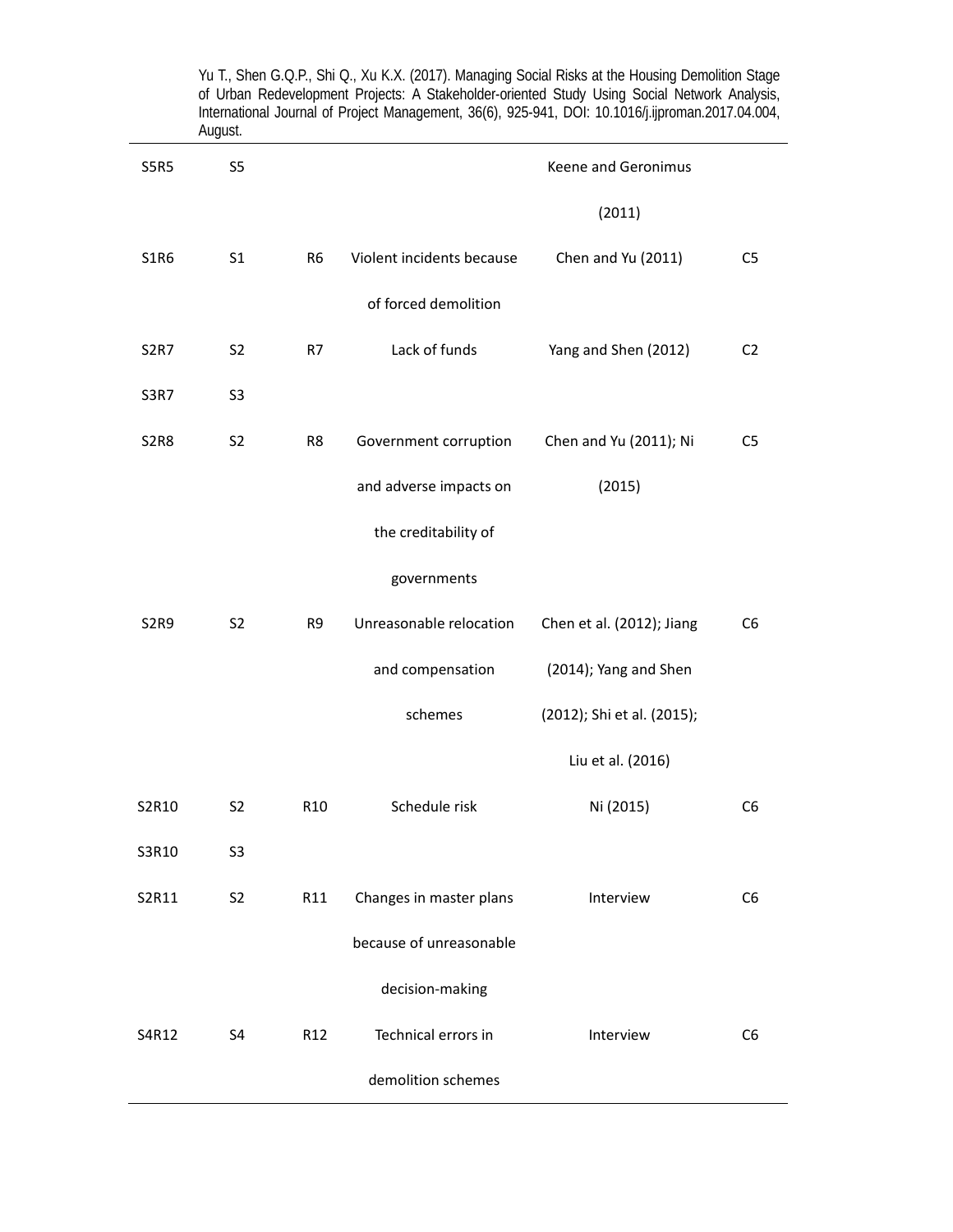|       | August.        |                 |                             | of Urban Redevelopment Projects: A Stakeholder-oriented Study Using Social Network Analysis,<br>International Journal of Project Management, 36(6), 925-941, DOI: 10.1016/j.ijproman.2017.04.004, |                |
|-------|----------------|-----------------|-----------------------------|---------------------------------------------------------------------------------------------------------------------------------------------------------------------------------------------------|----------------|
| S1R13 | S <sub>1</sub> | R <sub>13</sub> | Unemployment problem        | Teng (2013); Chen and Yu                                                                                                                                                                          | C <sub>3</sub> |
|       |                |                 |                             | (2011); Schmidt-Soltau                                                                                                                                                                            |                |
|       |                |                 |                             | (2003)                                                                                                                                                                                            |                |
| S1R14 | S1             | R14             | Unavailability to public    | Teng (2013); Chen et al.                                                                                                                                                                          | C <sub>3</sub> |
|       |                |                 | facilities (e.g., school,   | (2012); Jiang (2014);                                                                                                                                                                             |                |
|       |                |                 | hospital, public space      | Schmidt-Soltau (2003)                                                                                                                                                                             |                |
|       |                |                 | and so on)                  |                                                                                                                                                                                                   |                |
| S1R15 | S <sub>1</sub> | R <sub>15</sub> | Mass incidents              | Teng (2013); Chen and Yu                                                                                                                                                                          | C <sub>5</sub> |
|       |                |                 |                             | (2011)                                                                                                                                                                                            |                |
| S1R16 | S <sub>1</sub> | R <sub>16</sub> | Adverse impacts on          | Teng (2013); Chen and Yu                                                                                                                                                                          | C <sub>3</sub> |
|       |                |                 | social support networks     | (2011); Jiang (2014);                                                                                                                                                                             |                |
|       |                |                 | (e.g., reducing social      | Schmidt-Soltau (2003)                                                                                                                                                                             |                |
|       |                |                 | relationships)              |                                                                                                                                                                                                   |                |
| S1R17 | S <sub>1</sub> | R17             | Legal disputes              | He (2014); Ni (2015)                                                                                                                                                                              | C <sub>5</sub> |
| S2R17 | S <sub>2</sub> |                 |                             |                                                                                                                                                                                                   |                |
| S1R18 | S <sub>1</sub> | R <sub>18</sub> | Psychological problems      | Keene and Geronimus                                                                                                                                                                               | C <sub>4</sub> |
| S5R18 | S <sub>5</sub> |                 |                             | (2011); Harvey (2001)                                                                                                                                                                             |                |
| S1R19 | S <sub>1</sub> | R <sub>19</sub> | Insufficient protection for | Teng (2013); Yang and                                                                                                                                                                             | C <sub>1</sub> |
|       |                |                 | vulnerable groups           | Shen (2012)                                                                                                                                                                                       |                |
| S2R20 | S <sub>2</sub> | R <sub>20</sub> | Illegal demolition          | Yang and Shen (2012); Ni                                                                                                                                                                          | C <sub>5</sub> |
|       |                |                 |                             | (2015)                                                                                                                                                                                            |                |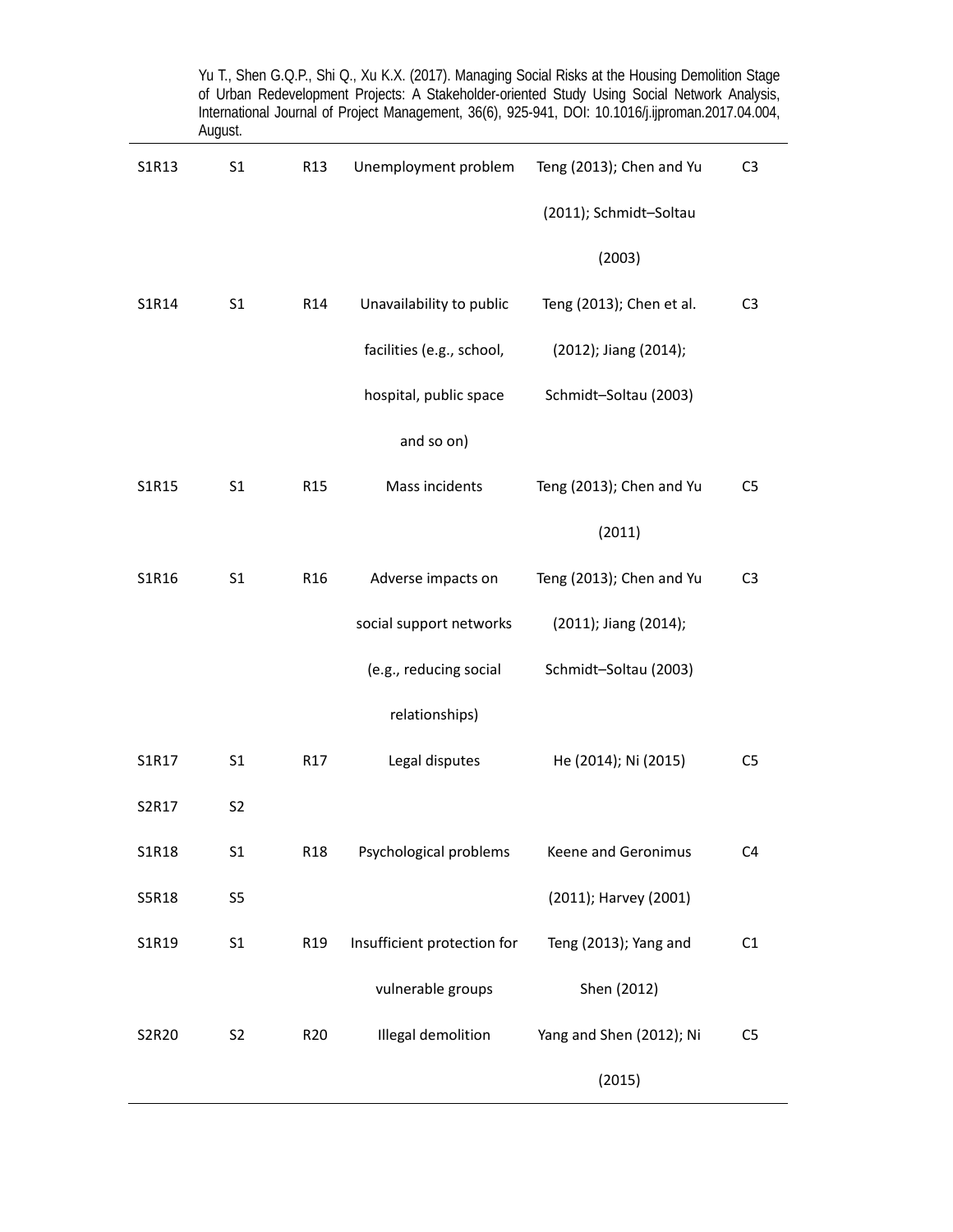|       | August.        |                 |                                                        |                          |                |
|-------|----------------|-----------------|--------------------------------------------------------|--------------------------|----------------|
| S4R21 | S4             | R21             | Ineffective waste disposal                             | Interview                | C4             |
| S2R22 | S <sub>2</sub> | R <sub>22</sub> | Insufficient preservation                              | Interview                | C <sub>8</sub> |
| S4R22 | S4             |                 | of urban image                                         |                          |                |
| S5R23 | S5             | R <sub>23</sub> | Security risk (e.g., a rising Yang and Shen (2012); Ni |                          | C <sub>5</sub> |
|       |                |                 | crime rate)                                            | (2015)                   |                |
| S4R24 | S4             | R <sub>24</sub> | Labor strikes because of                               | Interview                | C1             |
|       |                |                 | unfair remuneration or                                 |                          |                |
|       |                |                 | treatment                                              |                          |                |
| S2R25 | S <sub>2</sub> | R <sub>25</sub> | Uncertainties in housing                               | Ni (2015)                | C <sub>9</sub> |
| S3R25 | S <sub>3</sub> |                 | price                                                  |                          |                |
| S2R26 | S <sub>2</sub> | R <sub>26</sub> | A lack of information on                               | Yang and Shen (2012)     | C7             |
|       |                |                 | key stakeholders'                                      |                          |                |
|       |                |                 | interests                                              |                          |                |
| S1R27 | S <sub>1</sub> | R <sub>27</sub> | Uncertainties in                                       | Yang and Shen (2012); Ni | C7             |
| S2R27 | S <sub>2</sub> |                 | relocation negotiation                                 | (2015)                   |                |
|       |                |                 | because of insufficient                                |                          |                |
|       |                |                 | information                                            |                          |                |
| S2R28 | S <sub>2</sub> | R <sub>28</sub> | Insufficient preservation                              | Interview                | C <sub>8</sub> |
| S4R28 | S4             |                 | of cultural heritage                                   |                          |                |
| S2R29 | S <sub>2</sub> | R <sub>29</sub> | Insufficient information                               | Teng (2013); Chen and Yu | C7             |
|       |                |                 | exchange                                               | (2011); Yang and Shen    |                |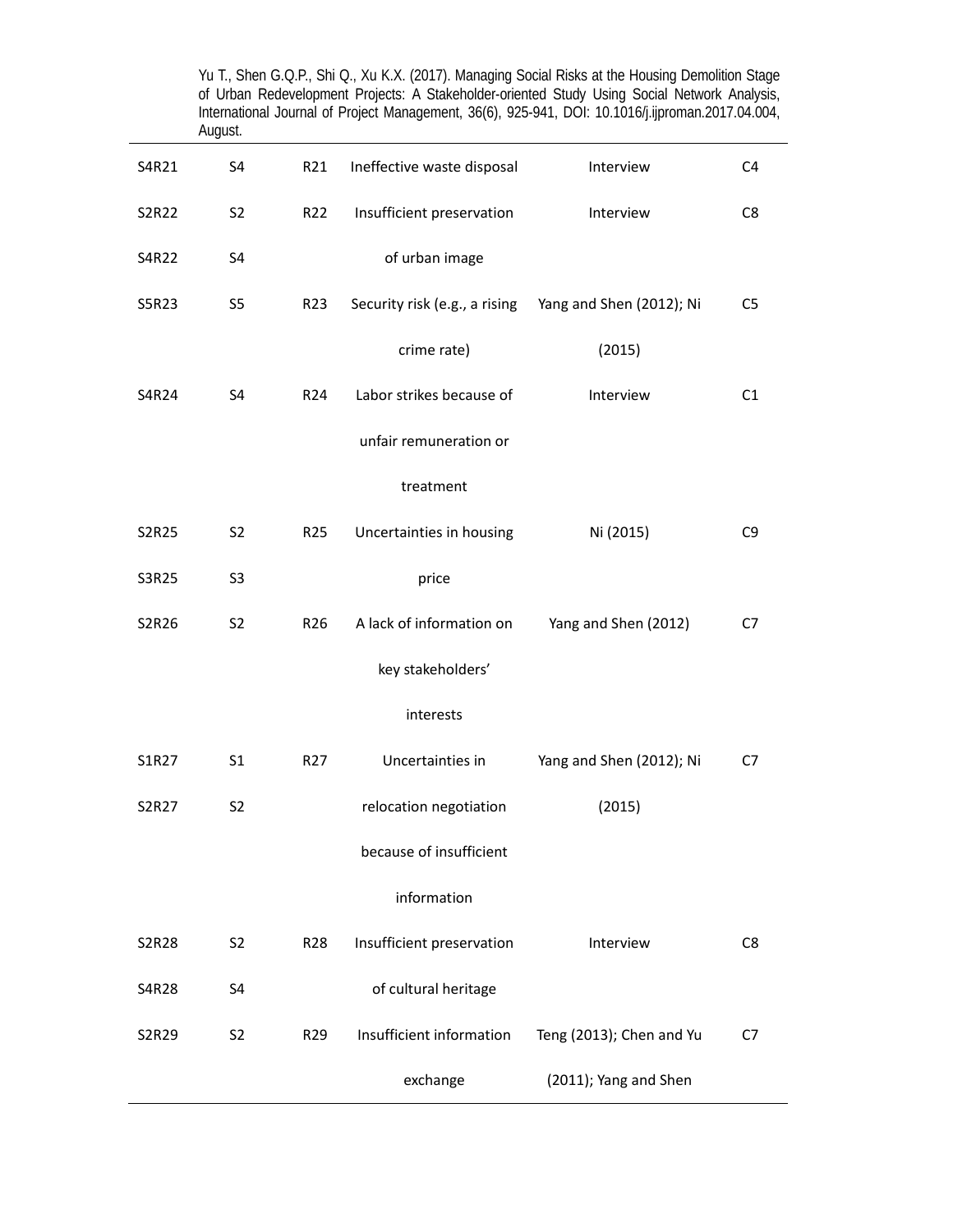|       |                |            | among different           | (2012)                      |                |
|-------|----------------|------------|---------------------------|-----------------------------|----------------|
|       |                |            | stakeholders              |                             |                |
| S2R30 | S <sub>2</sub> | R30        | A lack of data for        | Interview                   | C7             |
| S3R30 | S <sub>3</sub> |            | decision-making           |                             |                |
| S4R31 | S4             | R31        | Safety risk               | Ni (2015)                   | C <sub>4</sub> |
| S5R31 | S5             |            |                           |                             |                |
| S2R32 | S <sub>2</sub> | R32        | Unreasonable              | Ni (2015)                   | C <sub>6</sub> |
| S3R32 | S <sub>3</sub> |            | evaluations on housing    |                             |                |
|       |                |            | price                     |                             |                |
| S2R33 | S <sub>2</sub> | R33        | Variations in policies or | Jiang (2014); Yang and      | C <sub>9</sub> |
|       |                |            | compensation standards    | Shen (2012); Ni (2015); Liu |                |
|       |                |            |                           | et al. (2016)               |                |
| S6R34 | S <sub>6</sub> | R34        | Cultural conflicts        | Yang and Shen (2012)        | C <sub>9</sub> |
| S4R35 | S4             | <b>R35</b> | Uncertainties in weather  | Ni (2015)                   | C <sub>9</sub> |
|       |                |            | and environment           |                             |                |
| S6R36 | S6             | R36        | Negative attitudes of     | Yang and Shen (2012); Ni    | C9             |
|       |                |            | local residents towards   | (2015);Chu (2008)           |                |
|       |                |            | urban redevelopment       |                             |                |
| S2R37 | S <sub>2</sub> | R37        | Unreasonable feasibility  | Yang and Shen (2012)        | C <sub>6</sub> |
|       |                |            | studies                   |                             |                |
| S1R38 | S <sub>1</sub> | <b>R38</b> | Homelessness              | Schmidt-Soltau (2003)       | C <sub>3</sub> |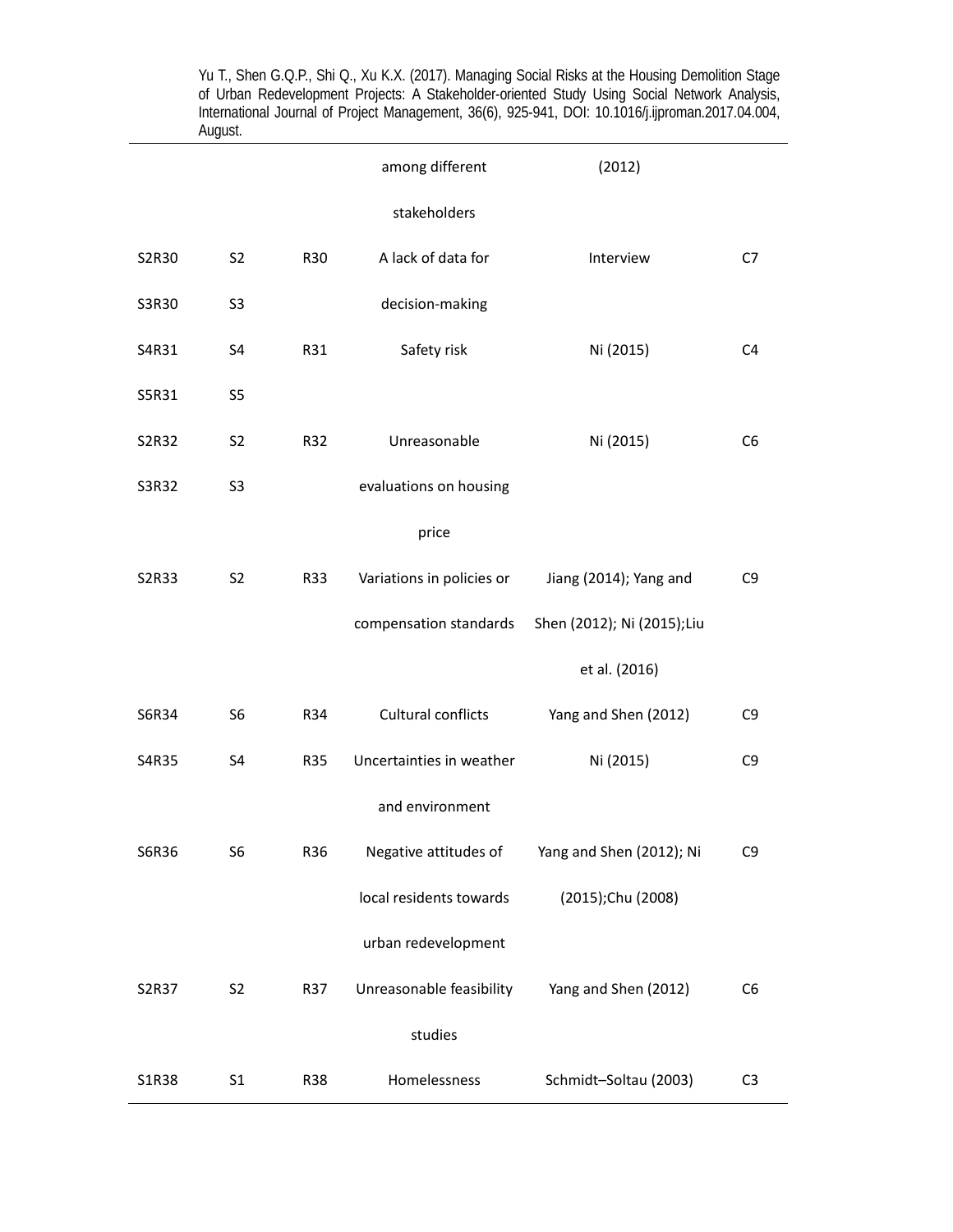|                  |                               |                   |                               | analyses |             |                  |                               |                         |
|------------------|-------------------------------|-------------------|-------------------------------|----------|-------------|------------------|-------------------------------|-------------------------|
| Ranking          | <b>Risk</b>                   | <b>Out-Status</b> | <b>Risk</b>                   | Ego size | <b>Risk</b> | <b>Out-Degre</b> | <b>Risk</b>                   | <b>Degree</b>           |
|                  | ID                            | <b>Centrality</b> | ID                            |          | ID          | $\mathbf{e}$     | ID                            | <b>Difference</b>       |
| $\mathbf{1}$     | <b>S2R8</b>                   | 2.4               | S <sub>2</sub> R <sub>9</sub> | 31       | <b>S2R9</b> | 25               | <b>S2R8</b>                   | 21                      |
| $\overline{2}$   | S <sub>2</sub> R <sub>9</sub> | 2.3               | S2R11                         | 31       | S2R11       | 22               | S2R29                         | 15                      |
| 3                | S <sub>2</sub> R <sub>2</sub> | $1.4\,$           | <b>S2R2</b>                   | 28       | S2R8        | 21               | S <sub>2</sub> R <sub>9</sub> | 11                      |
| $\pmb{4}$        | <b>S1R6</b>                   | 1.2               | <b>S2R7</b>                   | 25       | S2R29       | 19               | S2R11                         | 11                      |
| 5                | S <sub>2</sub> R <sub>7</sub> | 1.2               | S1R1                          | 22       | S2R2        | 18               | S4R12                         | 9                       |
| $\boldsymbol{6}$ | S2R11                         | 1.2               | S3R2                          | 21       | <b>S2R7</b> | 17               | S2R33                         | 9                       |
| $\boldsymbol{7}$ | S2R29                         | $1.0\,$           | <b>S1R6</b>                   | 21       | S2R26       | 15               | S <sub>2</sub> R <sub>7</sub> | 8                       |
| 8                | <b>S1R1</b>                   | 0.9               | <b>S2R8</b>                   | 21       | S1R6        | 13               | S2R26                         | 8                       |
| $\boldsymbol{9}$ | S2R32                         | 0.9               | S2R29                         | 21       | S2R33       | 11               | S2R30                         | 8                       |
| $10\,$           | S2R37                         | 0.9               | S2R26                         | 20       | S2R30       | 11               | S2R32                         | 8                       |
| 11               | S1R15                         | 0.8               | S2R17                         | 18       | S1R1        | 11               | S6R36                         | 6                       |
| 12               | S2R26                         | 0.8               | S2R10                         | 17       | S4R12       | 10               | S2R25                         | 5                       |
| 13               | S2R30                         | 0.8               | S3R10                         | 17       | S2R32       | $10\,$           | <b>S4R4</b>                   | 4                       |
| 14               | S2R20                         | 0.7               | S1R15                         | 17       | S2R37       | 9                | <b>S1R6</b>                   | $\overline{\mathbf{4}}$ |
| 15               | S3R2                          | 0.6               | S2R20                         | 16       | S2R20       | 8                | S2R37                         | $\pmb{4}$               |

Table 2 Ranking of critical risks based on status centrality, ego network and nodal degree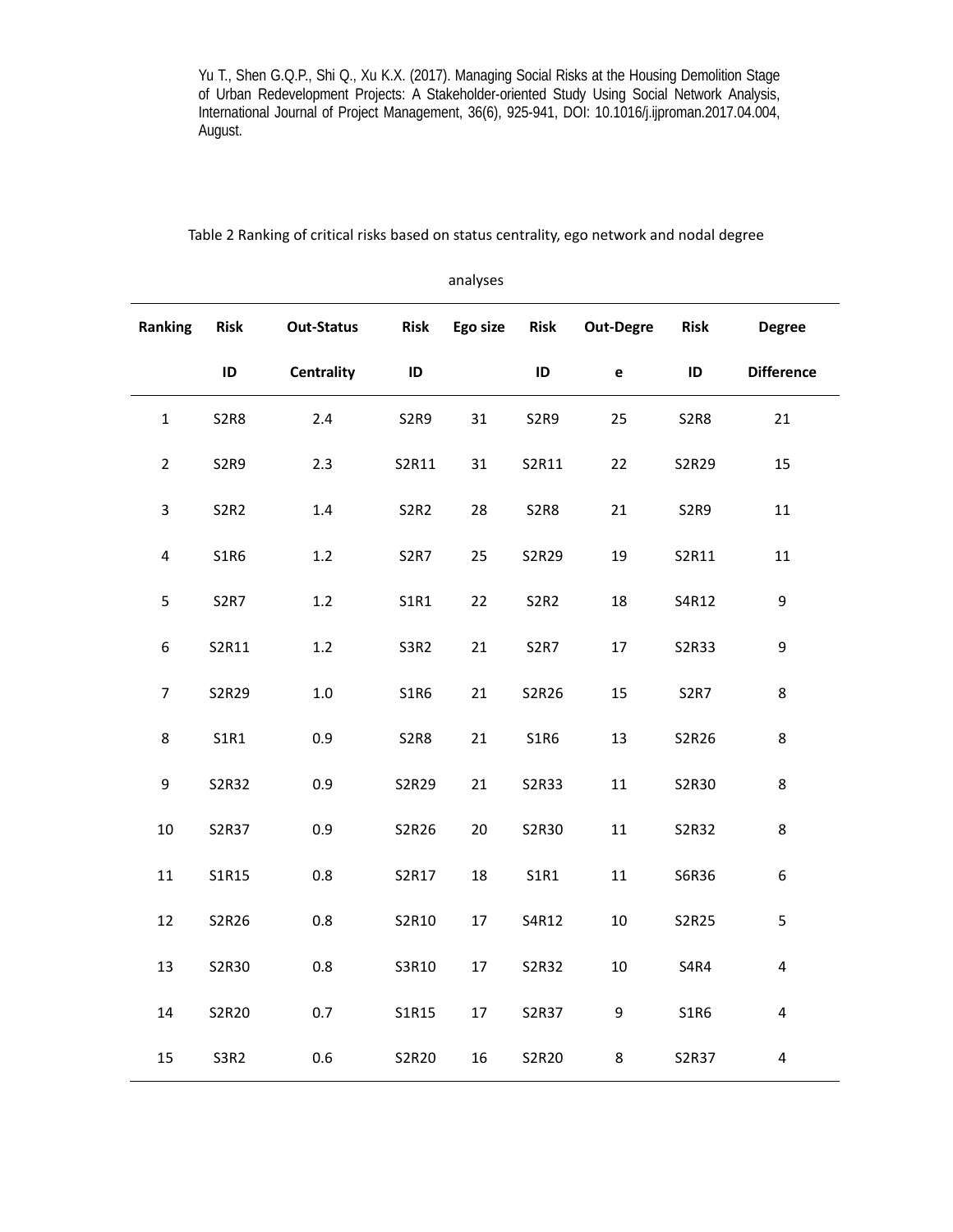|                         |             |                  |                  | Ranking Risk ID Coordinator Gatekeeper Representative Itinerant Liaison Total |                |             |     |
|-------------------------|-------------|------------------|------------------|-------------------------------------------------------------------------------|----------------|-------------|-----|
| $\mathbf{1}$            | <b>S2R9</b> | 49               | 16               | 131                                                                           | $\mathbf 1$    | 24          | 221 |
| $\overline{2}$          | <b>S2R2</b> | 66               | 27               | 68                                                                            | $\overline{7}$ | 10          | 178 |
| $\mathsf 3$             | S2R11       | 40               | 15               | 84                                                                            | $\pmb{4}$      | $17\,$      | 160 |
| $\overline{\mathbf{4}}$ | <b>S2R7</b> | 35               | 16               | 31                                                                            | $\pmb{0}$      | 12          | 94  |
| 5                       | S1R1        | 8                | $\boldsymbol{6}$ | 50                                                                            | $\pmb{4}$      | 18          | 86  |
| 6                       | <b>S1R6</b> | $\mathbf 1$      | $\bf 8$          | $\pmb{4}$                                                                     | $14\,$         | 41          | 68  |
| $\boldsymbol{7}$        | <b>S3R2</b> | $\boldsymbol{7}$ | 26               | 12                                                                            | 10             | 9           | 64  |
| 8                       | S2R26       | $\bf 8$          | $\pmb{0}$        | 49                                                                            | $\pmb{0}$      | $\pmb{0}$   | 57  |
| 9                       | S2R10       | 16               | 22               | 11                                                                            | $\overline{2}$ | 5           | 56  |
| 10                      | S2R20       | 3                | $\pmb{0}$        | 35                                                                            | $\pmb{0}$      | $\pmb{0}$   | 38  |
| $11\,$                  | S1R15       | $\mathbf 1$      | 3                | 5                                                                             | 6              | 22          | 37  |
| 12                      | S2R17       | 12               | $10\,$           | $\boldsymbol{7}$                                                              | $\mathbf 0$    | 5           | 34  |
| 13                      | S1R19       | $\mathsf 0$      | 33               | $\pmb{0}$                                                                     | $\mathbf 1$    | $\mathsf 0$ | 34  |
| 14                      | S2R29       | 15               | 0                | 18                                                                            | $\pmb{0}$      | $\pmb{0}$   | 33  |
| 15                      | S1R38       | $\boldsymbol{6}$ | 15               | $\overline{2}$                                                                | $\mathbf 1$    | $\pmb{0}$   | 24  |

# Table 3 Ranking of critical risks based on brokerage analysis

Table 4 Ranking of critical risks and interactions based on betweenness centrality

| <b>Ranking Interaction ID</b> | <b>Link Betweenness Centrality</b> | <b>Risk</b> | <b>Node Betweenness</b> |
|-------------------------------|------------------------------------|-------------|-------------------------|
|                               |                                    |             |                         |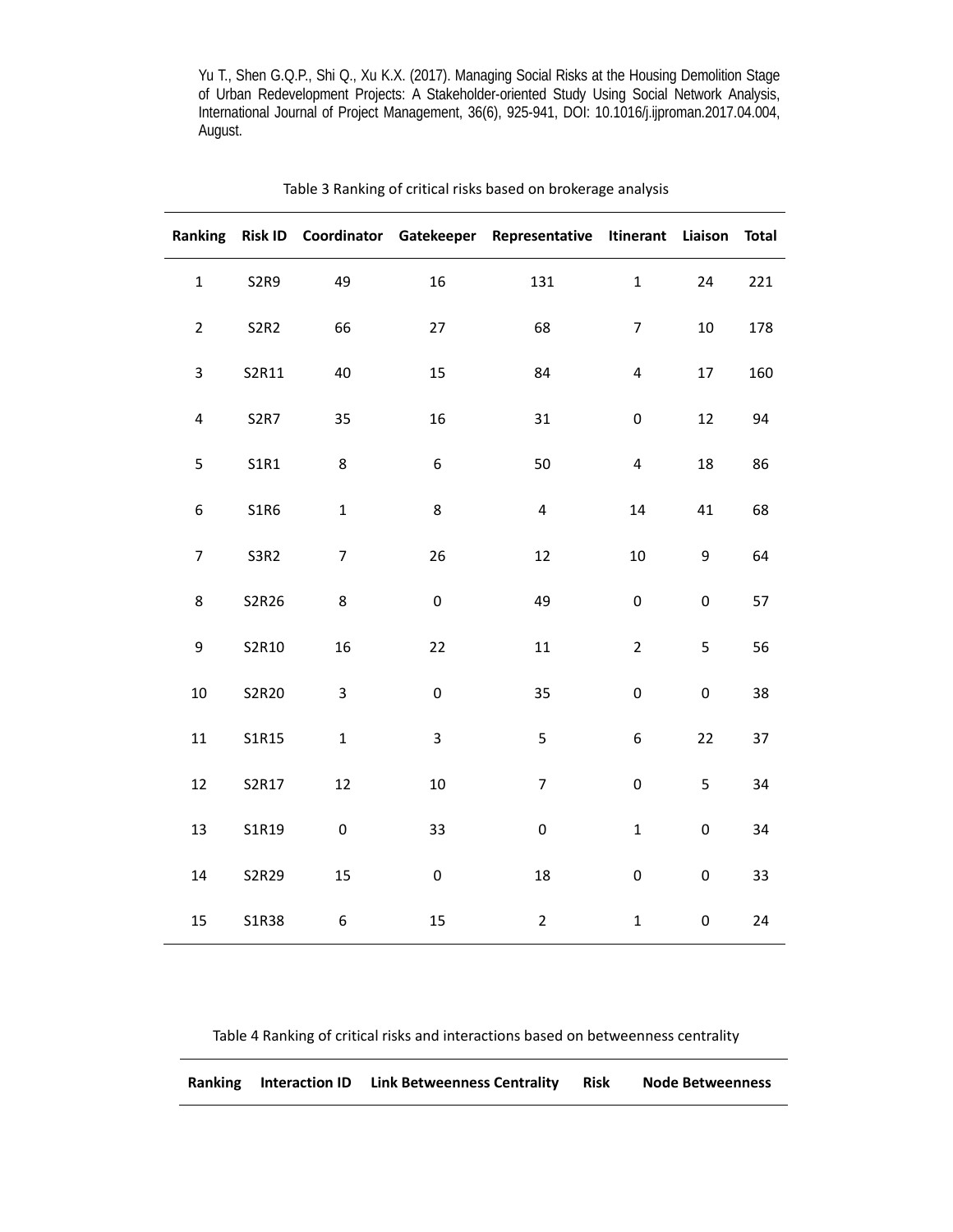|                |                           |       | ID          | <b>Centrality</b> |  |
|----------------|---------------------------|-------|-------------|-------------------|--|
| $\mathbf{1}$   | $S1R13 \rightarrow S1R38$ | 213.3 | <b>S2R2</b> | 0.1392            |  |
| $\overline{2}$ | $SSR5 \rightarrow S2R10$  | 150.2 | S2R10       | 0.1307            |  |
| 3              | $S1R38 \rightarrow S1R15$ | 143.9 | <b>S2R9</b> | 0.1051            |  |
| 4              | $S2R10 \rightarrow S4R12$ | 129.6 | S3R2        | 0.0862            |  |
| 5              | $S2R17 \rightarrow S2R2$  | 120.1 | S1R38       | 0.0844            |  |
| 6              | $S1R5 \rightarrow S1R13$  | 117.3 | S2R17       | 0.0689            |  |
| $\overline{7}$ | $S1R38 \rightarrow S2R17$ | 101.5 | S1R15       | 0.0673            |  |
| 8              | $SSR18 \rightarrow S5R5$  | 96.6  | S1R13       | 0.0667            |  |
| 9              | S2R10→S2R29               | 94.1  | S1R6        | 0.0667            |  |
| 10             | $S3R2 \rightarrow S2R9$   | 90.0  | <b>S5R5</b> | 0.0555            |  |
| 11             | $S1R15 \rightarrow S2R2$  | 83.9  | S2R11       | 0.0491            |  |
| 12             | $S2R10 \rightarrow S2R9$  | 76.1  | <b>S2R7</b> | 0.0466            |  |
| 13             | $S3R2 \rightarrow S2R7$   | 74.8  | S1R1        | 0.0382            |  |
| 14             | $SIR16 \rightarrow SIR13$ | 65.5  | S2R29       | 0.0358            |  |
| 15             | $S2R2 \rightarrow S2R30$  | 62.9  | S4R12       | 0.0330            |  |

Table 5 Identification of critical risks and challenges based on integrating multiple network

metrics

|  | Critical risks/ Associated | critical | <b>Primary Challenges and description</b> |
|--|----------------------------|----------|-------------------------------------------|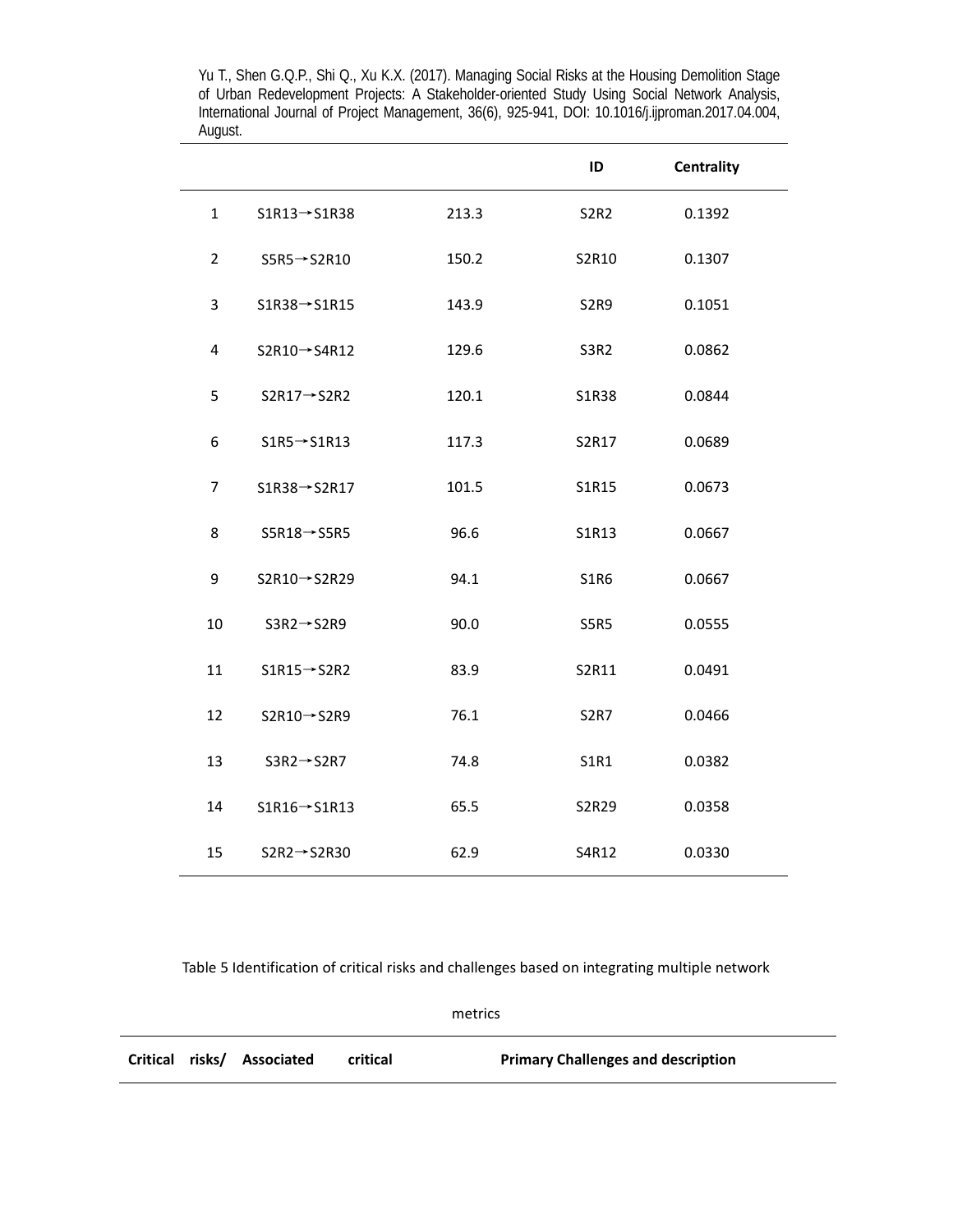| interactions              | stakeholder         |                                                                    |
|---------------------------|---------------------|--------------------------------------------------------------------|
| $SSR5 \rightarrow S2R10$  | Nearby residents    | A lack of social security. The sources of the links in this<br>1.  |
| $S1R5 \rightarrow S1R13$  | Relocated residents | challenge are social risks in C3 and C4. These include health      |
| $S1R13 \rightarrow S1R38$ | Relocated residents | homelessness,<br>unemployment<br>problems,<br>problems,<br>and     |
| $S1R16 \rightarrow S1R13$ | Relocated residents | adverse impacts on social support network. These social risks      |
| $S1R38 \rightarrow S1R15$ | Relocated residents | can adversely affect the basic living conditions of key            |
| $S1R38 \rightarrow S2R17$ | Relocated residents | stakeholders and incur social unrests. URPS can significantly      |
| $SSR18 \rightarrow S5R5$  | Nearby residents    | change the lifestyles and living conditions of relocated residents |
|                           |                     | and nearby households. For example, relocated residents may        |
|                           |                     | move to new places far from their workplaces. Sometimes, they      |
|                           |                     | have to give up their previous jobs. Therefore, social security    |
|                           |                     | schemes that aim to maintain the basic quality of life of these    |
|                           |                     | two stakeholder groups must be well designed and carried into      |
|                           |                     | action.                                                            |
| S2R26                     | Governments         | Information challenges. All of the social risks in this<br>2.      |
| S2R29                     | Governments         | challenge belong to C7 (a lack of information). This challenge     |
| S2R30                     | Governments         | illustrates the difficulties in carrying out information sharing   |
|                           |                     | among different participants and collecting stakeholder-related    |
|                           |                     | information for decision-making, during the housing demolition     |
|                           |                     | stage of URPS. Although RECHSOL stipulates that governments        |

should actively collect the opinions of key stakeholders (The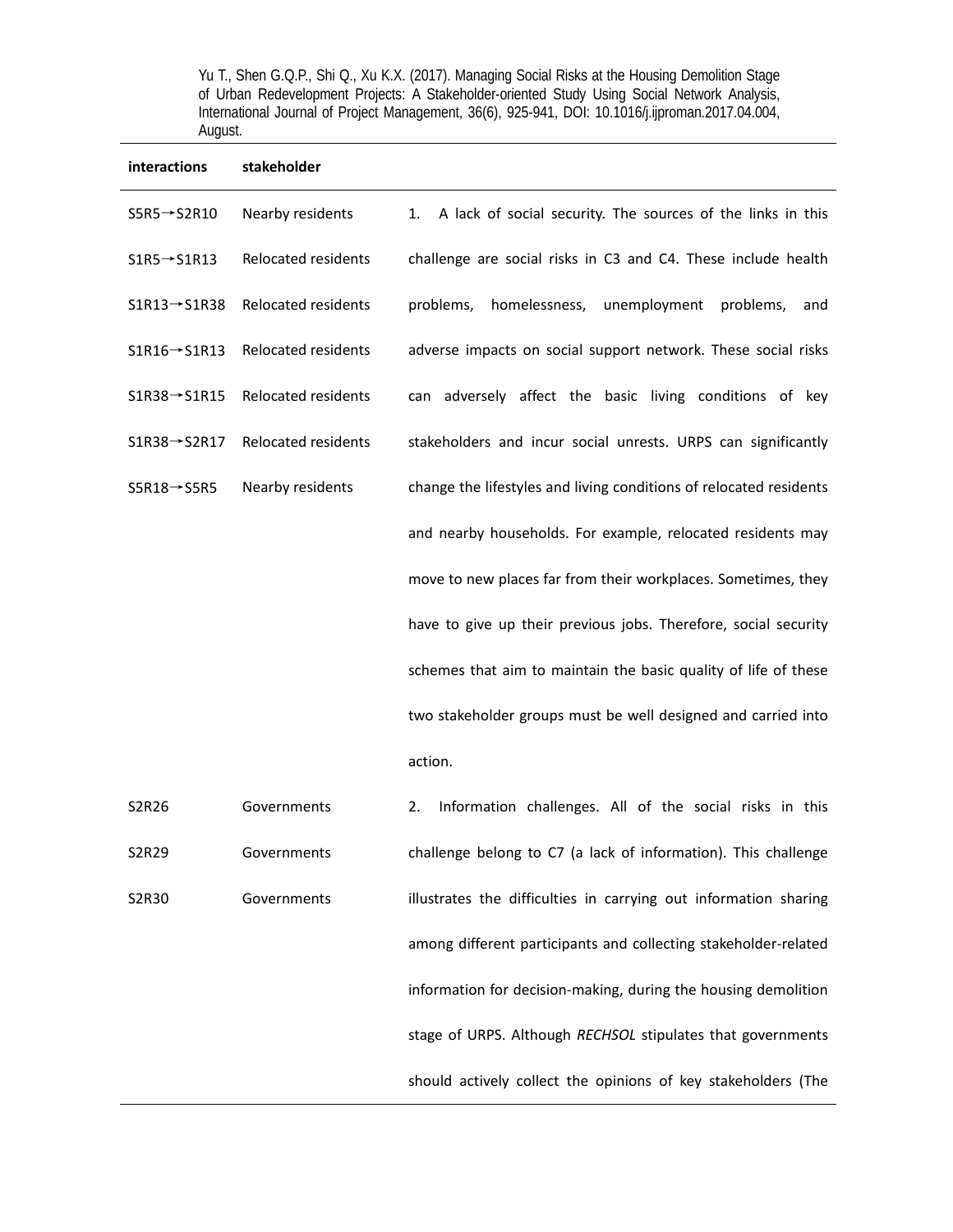> State Council of the People's Republic of China, 2011), this policy does not propose any effective approaches to facilitate the information collection. Because housing demolition typically affect a wide range of stakeholders, it is difficult to acquire stakeholder‐related information.

> governments or demolition crews. Housing demolition is a

S2R2 **Governments** 3. Challenges to financial management. The social risks (the critical risks and the sources of the links) in this challenge belong to C2 (financial risk). Housing demolition requires large amounts of funds to compensate for the economic losses of relocated residents (Ni, 2015). To protect the benefits of vulnerable groups, RECHSOL stipulates that governments must raise sufficient funds for relocation compensation before carrying out any demolition activities. Therefore, governments have to achieve a large amount of funds in a relatively short period. In addition, due to the uncertainties in housing price and compensation negotiation, URPS also suffer from cost overruns during the demolition stage (Ni, 2015). These potential risks present a challenge to the financial management of URPS. S3R2 Developers S2R7 Governments S3R2→S2R7 Governments S3R2→S2R9 Governments S2R2→S2R30 Governments S2R11 Governments 4. Difficulties in decision-making. Most social risks in this challenge are caused by unreasonable decisions (C6) made by S2R9 Governments

S4R12 Demolition crews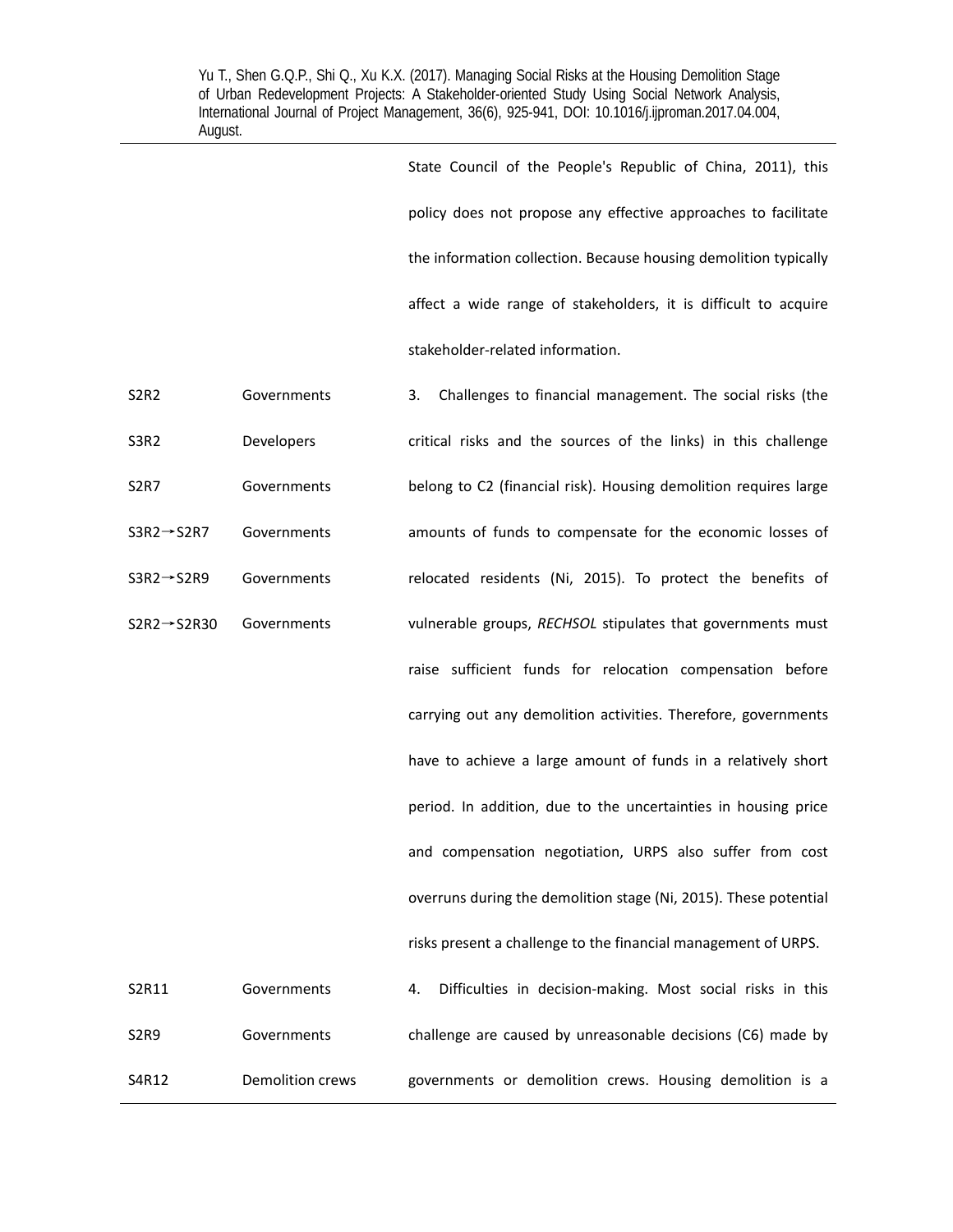| S2R37                                 | Governments | complex process involving a wide range of stakeholders with        |
|---------------------------------------|-------------|--------------------------------------------------------------------|
| $S2R10 \rightarrow S2R29$ Governments |             | various interests (Zhang, 2014). This process can influence the    |
| $S2R10 \rightarrow S4R12$             | Governments | environment, society and economy of a city. Therefore,             |
| $S2R10 \rightarrow S2R9$              | Governments | reasonable<br>decisions<br>made<br>must<br>be<br>take<br>the<br>to |
|                                       |             | multi-dimensional<br>impacts of housing<br>demolition<br>into      |
|                                       |             | consideration. However, due to the complexity of housing           |
|                                       |             | demolition, it is very difficult for decision-makers to develop    |
|                                       |             | reasonable schemes (Zhang, 2014). More importantly, existing       |
|                                       |             | policies and laws fail to propose effective decision-making tools  |
|                                       |             | to improve decisions related to housing demolition.                |

S2R17 Governments 5. Legal disputes and uncertainties in policies. Social risks in this challenge are typically induced by illegal actions (C5) or variations in policies (C9). Due to ineffective policies related to URPS, governments and relocated residents can be easily swept into legal disputes (He, 2014). For example, existing policies stipulate that housing demolition must conform to public interests. However, the scope of public interests is not clearly identified in *RECHSOL or Property Law.*  Therefore, illegal demolition can be carried out in the name of public interests (Shih, 2010). In addition, uncertainties or variations in policies can also give rise to social risks. For example, the variations in S2R20 Governments S2R33 Governments S2R17→S2R2 Governments